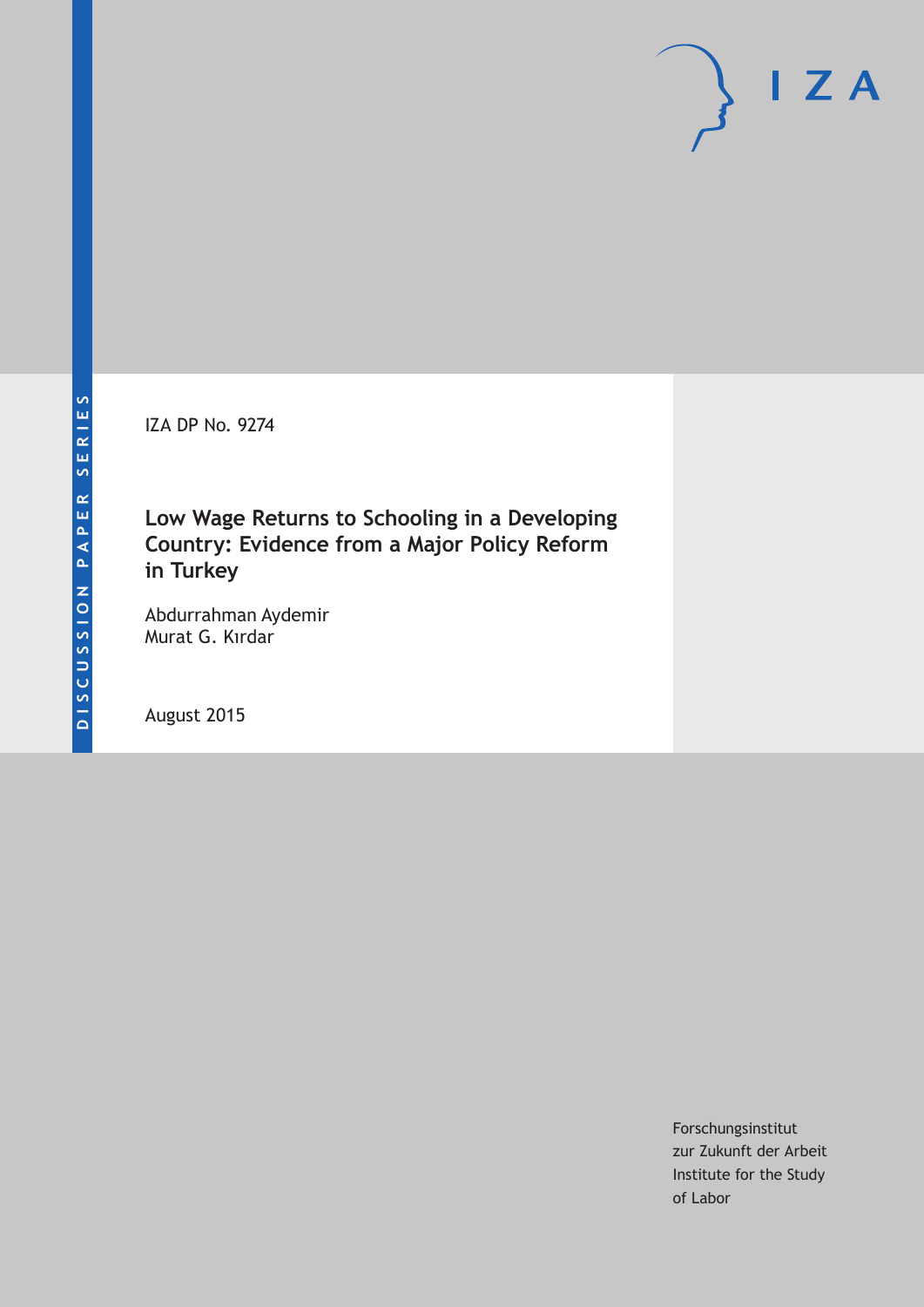# **Low Wage Returns to Schooling in a Developing Country: Evidence from a Major Policy Reform in Turkey**

**Abdurrahman Aydemir** 

*Sabancı University and IZA* 

**Murat G. Kırdar** 

*Boğaziçi University and IZA* 

Discussion Paper No. 9274 August 2015

IZA

P.O. Box 7240 53072 Bonn **Germany** 

Phone: +49-228-3894-0 Fax: +49-228-3894-180 E-mail: iza@iza.org

Any opinions expressed here are those of the author(s) and not those of IZA. Research published in this series may include views on policy, but the institute itself takes no institutional policy positions. The IZA research network is committed to the IZA Guiding Principles of Research Integrity.

The Institute for the Study of Labor (IZA) in Bonn is a local and virtual international research center and a place of communication between science, politics and business. IZA is an independent nonprofit organization supported by Deutsche Post Foundation. The center is associated with the University of Bonn and offers a stimulating research environment through its international network, workshops and conferences, data service, project support, research visits and doctoral program. IZA engages in (i) original and internationally competitive research in all fields of labor economics, (ii) development of policy concepts, and (iii) dissemination of research results and concepts to the interested public.

IZA Discussion Papers often represent preliminary work and are circulated to encourage discussion. Citation of such a paper should account for its provisional character. A revised version may be available directly from the author.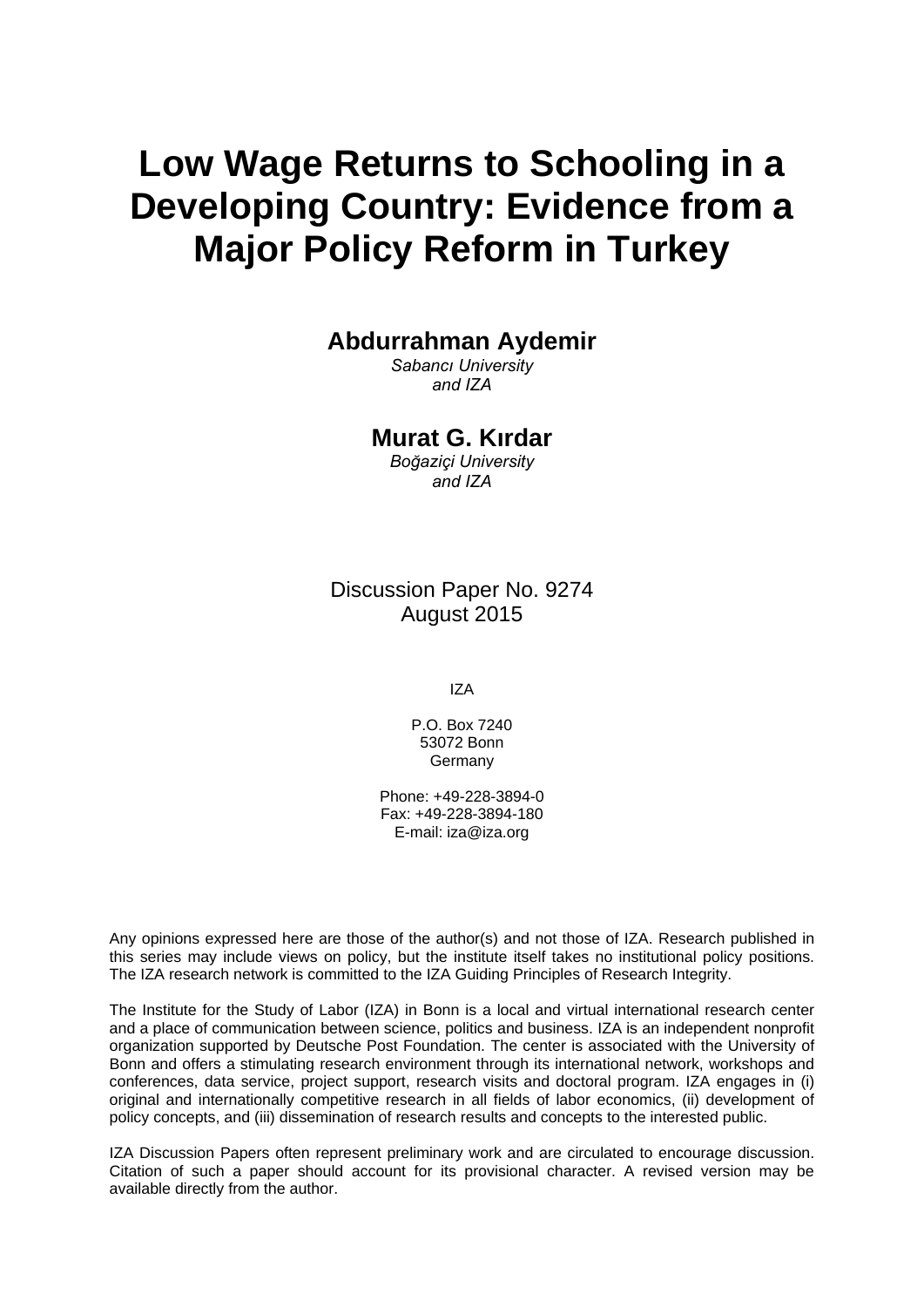IZA Discussion Paper No. 9274 August 2015

# **ABSTRACT**

# **Low Wage Returns to Schooling in a Developing Country: Evidence from a Major Policy Reform in Turkey\***

In this paper, we estimate the returns on schooling for young men and women in Turkey using the exogenous and substantial variation in schooling across birth-cohorts brought about by the 1997 reform of compulsory schooling. We estimate that among 18- to 26-yearolds, the return from an extra year of schooling is almost zero for men and 3.8 percent for women. The low level of these estimates contrasts starkly with those estimated for other developing countries. We identify several reasons why the returns on schooling are low and why they are higher for women in our context. In particular, the policy alters the schooling distributions of men and women differently, thus the average causal effect we estimate puts a higher weight on the causal effect of schooling at higher grade levels for women than for men.

JEL Classification: J18, J31, I21, I28

Keywords: returns to education, compulsory schooling laws, wages, gender

Corresponding author:

 $\overline{\phantom{a}}$ 

Abdurrahman Aydemir Faculty of Arts and Social Sciences Sabancı University Orhanli Tuzla 34956 Istanbul **Turkey** E-mail: aaydemir@sabanciuniv.edu

<sup>\*</sup> We would like to thank Jonah Gelbach, James MacKinnon, and the seminar participants at Bilkent and Koç Universities for valuable comments and suggestions. The usual disclaimer holds.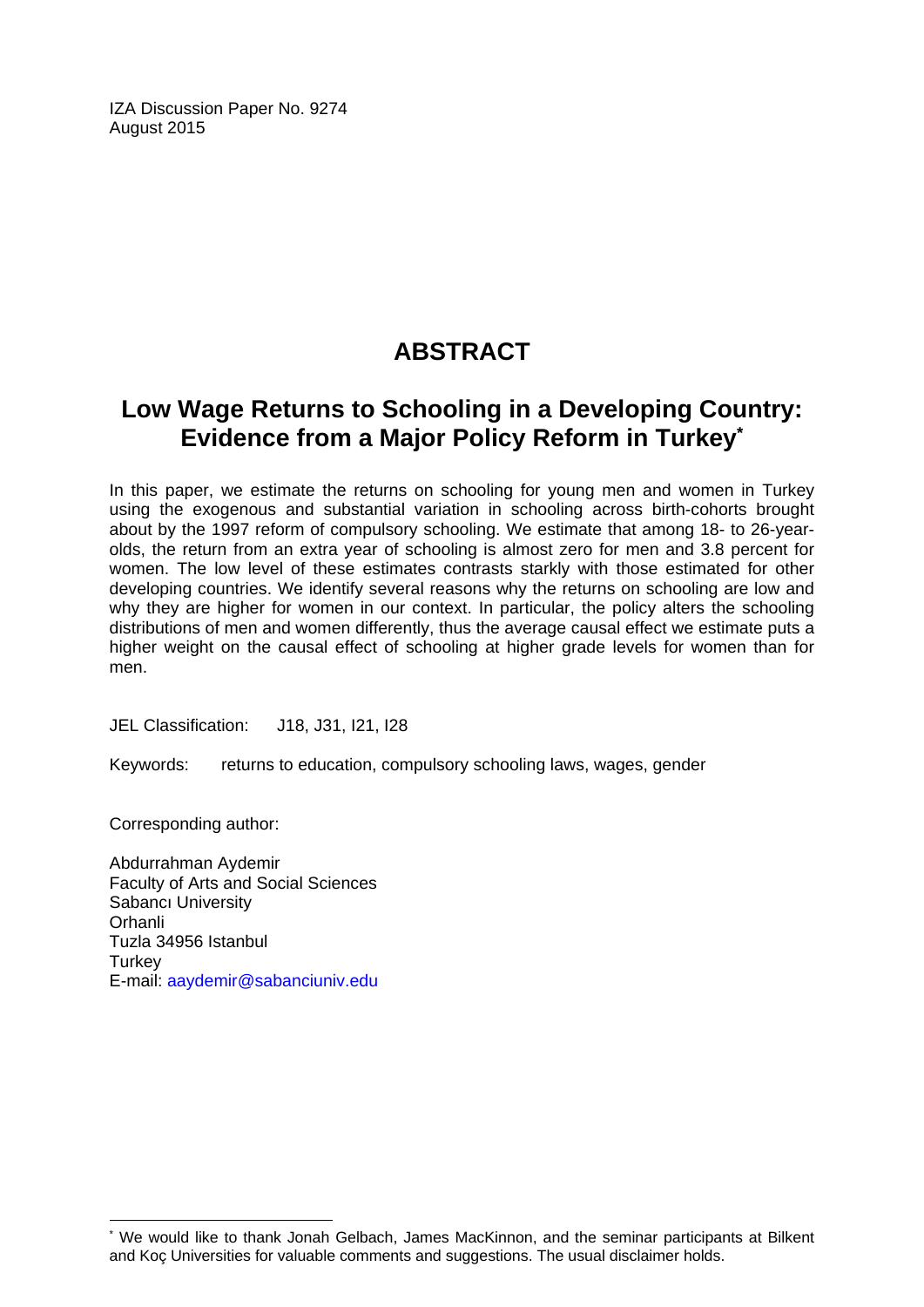# **1. Introduction**

Few studies deal with the endogeneity of education in the estimation of returns to schooling in developing country contexts. These include Duflo (2001), who uses a major school construction policy as a source of exogenous change in schooling in Indonesia; Spohr (2003), who explores the impact of Taiwan's 1968 reform; and Fang et al. (2012), who study the 1986 implementation of compulsory education law in China. This paper contributes to this small literature by estimating the returns to schooling for both men and women in the developing country context of Turkey—using the extension of compulsory schooling from 5 to 8 years in 1997 as an instrumental variable.

A key distinguishing feature of this study is the plausible exogeneity and strength of our instrument. The timing of the implementation of this compulsory schooling reform was unexpected and took place over a short period of time. This led to a sharp increase in schooling levels across birth cohorts—which is the source of identification in this study—not only because of the long duration of the extension but also high dropout rates after the completion of compulsory schooling.

In 1997, Turkey instituted a major reform of its education system, which increased the duration of compulsory schooling from five to eight years.<sup>1</sup> According to national education statistics, during the 1996–97 school year, the year before the law changed, the net enrollment was 89.4% at the primary school level (grades 1 to 5), while enrollment at the secondary school level (grades 6 to 8) was  $52.8\%$ <sup>2</sup> Thus, the 1997 reform potentially affected close to half of schoolage children at the secondary school level. By the 2000–01 school year, four years after the law

j

<sup>1</sup>5.1.1961 *tarih ve* 222 *Sayılı İlköğretim ve Eğitim Kanunu 2.Maddesi*.

<sup>2</sup> TUIK (Turkish Statistical Institute), Education Statistics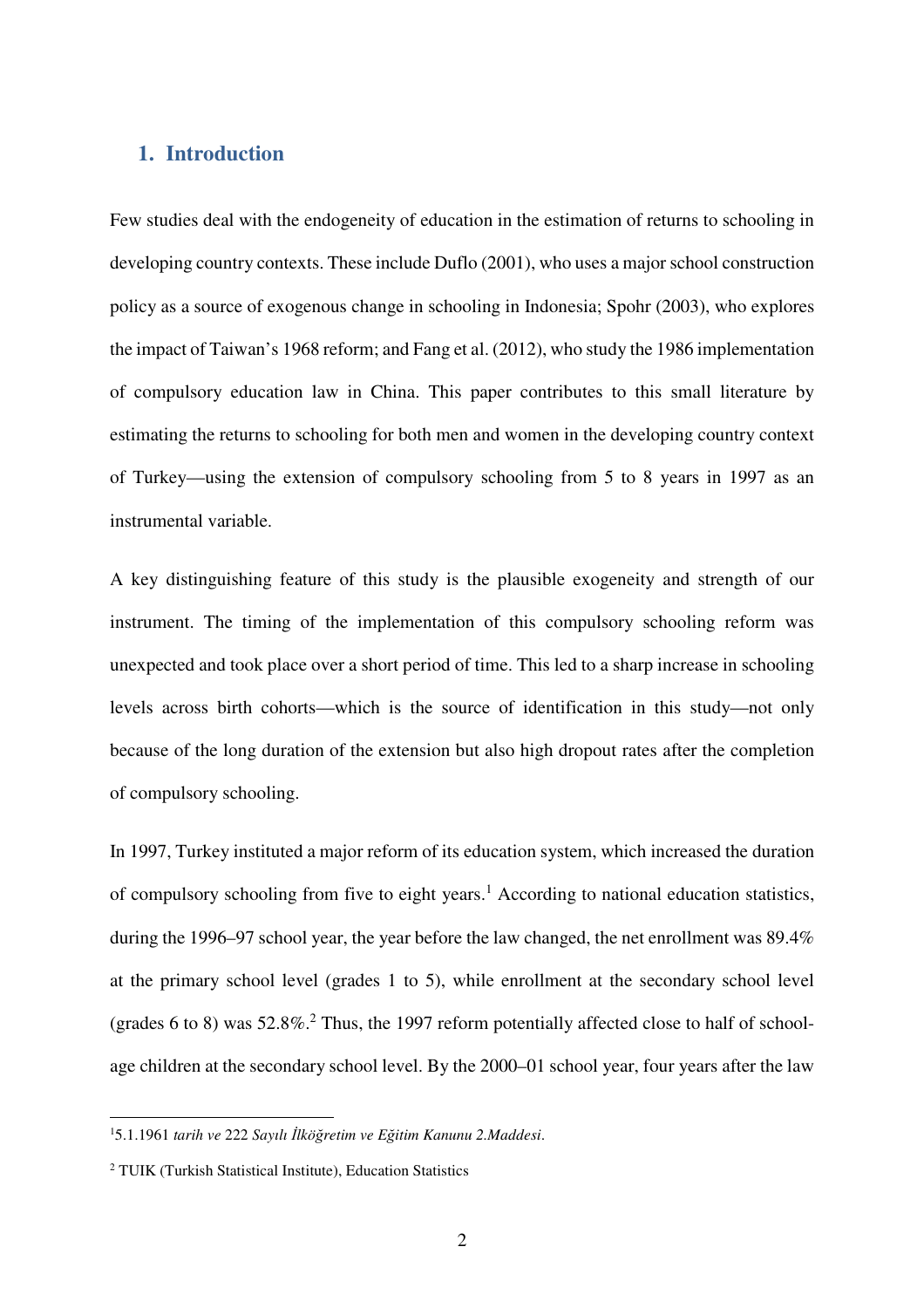was enacted, the net enrollment ratio at the compulsory schooling stage (grades 1 to 8) increased to 95.3%. Such a drastic rise in the number of students could raise concerns about the quality of schooling. However, the government reacted very fast to expand the infrastructure of schooling. In fact, the results of certain international tests indicate that achievement of the affected cohorts vis-à-vis the unaffected indicate no deterioration in the quality of schooling.

The actual timing of the policy was driven by political developments and was independent of potential returns to education and macroeconomic conditions. Furthermore, there were no other simultaneous policies that could also affect schooling outcomes, as the timing of the policy was determined by political rather than economic events. Because the policy was implemented nationwide, there are no concerns about endogenous program placement or participation that arise in contexts in which identification comes from regional variation in policy implementation. The remarkable change in schooling outcomes resulting from the reform provides us a very strong instrument.<sup>3</sup> A related issue is that since Turkey's compulsory schooling reform affected a large fraction of the population, the local average treatment effect we estimate comes close to the average treatment effect as in Oreopoulos (2006).

The data we use in this study come from the Household Labor Force Surveys of Turkey for 2002 through 2013. Since our identification strategy is based on a comparison of birth cohorts albeit one where the discontinuity across birth cohorts is very sharp and substantial and where there are no other contaminating policies—our key variable of interest, the policy variable, is invariant across birth cohorts. Moreover, the number of birth cohorts in our sample is relatively few at 20. Therefore, we use several alternative approaches (outlined in Cameron and Miller

j

<sup>&</sup>lt;sup>3</sup> The importance of a strong source of exogenous variation is discussed by Bound et al. (1995), who show that asymptotic bias resulting from weak instruments pushes the 2SLS estimates toward the OLS estimate. This issue is further addressed by Staiger and Stock (1997).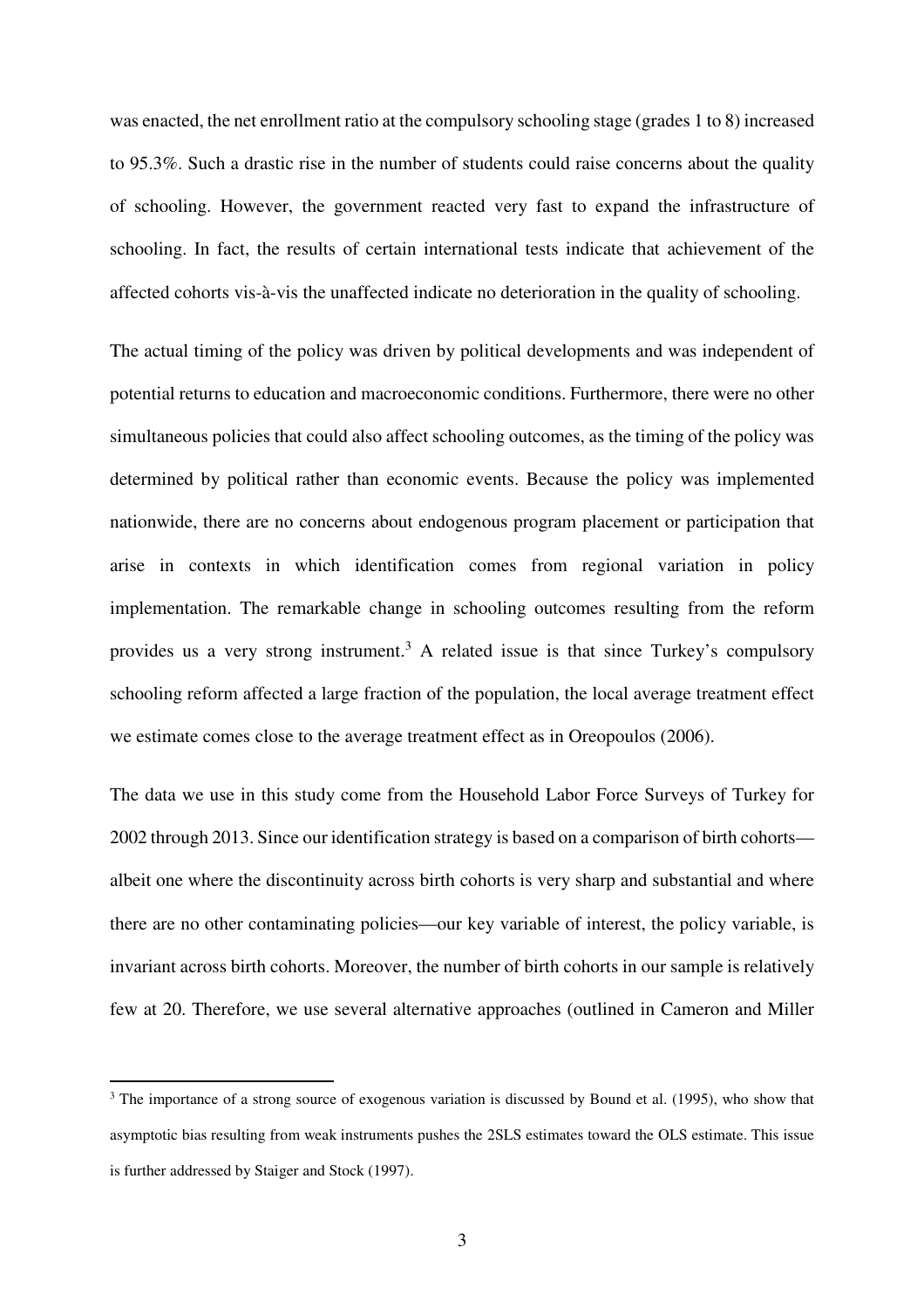[2015]) to estimate accurate standard errors. In addition to the standard cluster-robust estimates, these approaches include inference based on a T distribution with adjusted degrees-of-freedom, parametric Moulton correction of standard errors, nonparametric pairs cluster bootstrap, and wild cluster bootstrap.

We find that the 2SLS estimate among 18- to 26-year-old individuals is barely above zero for men and about 3.8 percent for women. These estimates are much smaller than the estimates reported by the previous studies in developing country settings. Duflo (2001) reports return estimates ranging from 6.8% to 10.6%. Spohr (2003) finds larger effects on females' workforce participation and total earnings, where annual earnings increase by 5.8% per additional year of schooling for men and by 16.7% for women. Fang et al. (2012) report overall returns to education of approximately 20% per year. However, the low returns we find in this study adds to a growing number of recent studies that report zero or low returns to schooling in developed country contexts (Pischke and von Wachter, 2008; Devereux and Hart, 2010; Stephens and Yang, 2014) but in a developing country context. Hence, this paper adds to the renewed discussion in the literature on returns to education.

While the previous studies in developing country contexts find larger returns for women than for men, there is little discussion of these differential returns. We provide a detailed account of how the reform affected the distribution of highest grade completed by gender (as in Acemoğlu and Angrist [2000]), which provides important insights related to this apparent difference in returns. In particular, the female sample for whom we estimate the returns to schooling include a larger fraction of those who are induced to complete high school as a result of the policy, compared to the male sample. Thus, the average causal effect that we estimate for women puts a higher weight on the returns to schooling at high school grade levels than the estimate for men, and returns to schooling are higher at high school grade levels than at lower grade levels.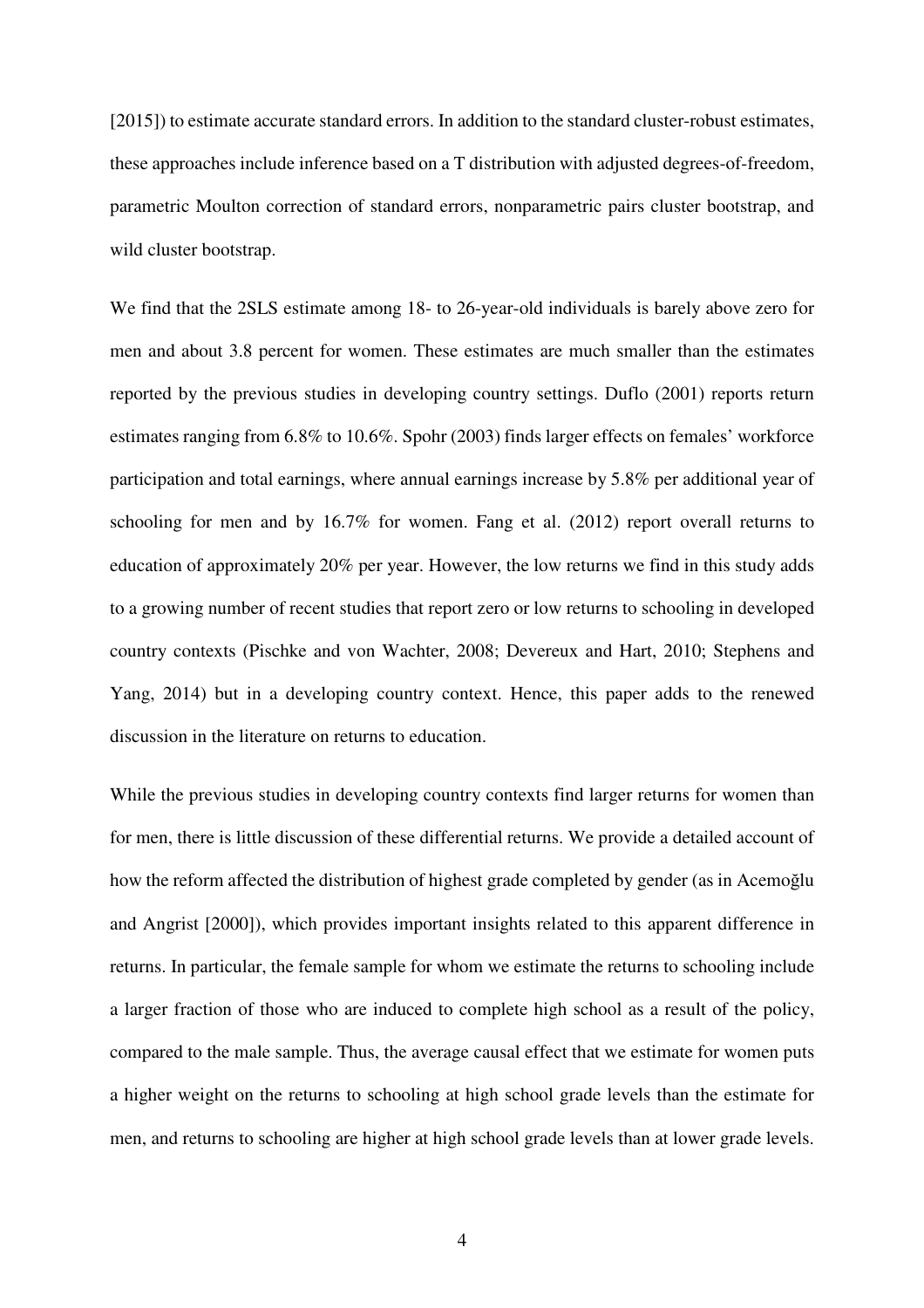In the next section, we provide background on several methodological challenges for estimating returns to schooling and discuss how the reform used in this study overcomes these estimation challenges. This is followed by a brief description of Turkey's compulsory schooling reform in Section 3. Section 4 discusses the data used in the analysis. The methodology is discussed in Section 5. Section 6 presents the findings, and Section 7 provides an interpretation of these findings. Section 8 concludes.

## **2. Related Literature on Methodology**

j

In addition to being a plausibly clean and strong source of exogenous variation in schooling, the compulsory schooling reform in Turkey has a number of important features that relate to important methodological discussions in the literature regarding the comparison of the OLS and 2SLS estimates. Since the pioneering study of Griliches (1977), the literature on economic returns to schooling addresses the issue of how much of the reported return to schooling is due to the ability bias: does schooling really make people more productive, or is it because more able people are more likely to acquire higher levels of schooling? Since the 1990s, following the pioneering study of Angrist and Krueger (1991), many studies have used institutional features of schooling systems as a source of exogenous variation in schooling so that returns to schooling can be estimated consistently in terms of earnings.<sup>4</sup> Several studies in the literature use changes in compulsory schooling laws for identification. In the United Kingdom and Ireland, Harmon and Walker (1995) and Oreopoulos (2006) use an identification strategy that relies on a comparison of the birth cohorts affected by the policy with those not affected. In this

<sup>4</sup> Several studies in the literature also employ alternative instruments based on the distance to the nearest college (Kane and Rouse, 1995; Card, 1995; Connely and Uusitalo, 1997; Maluccio, 1997), family background variables (Card, 1995), and new school construction (Duflo, 2001) at various locations.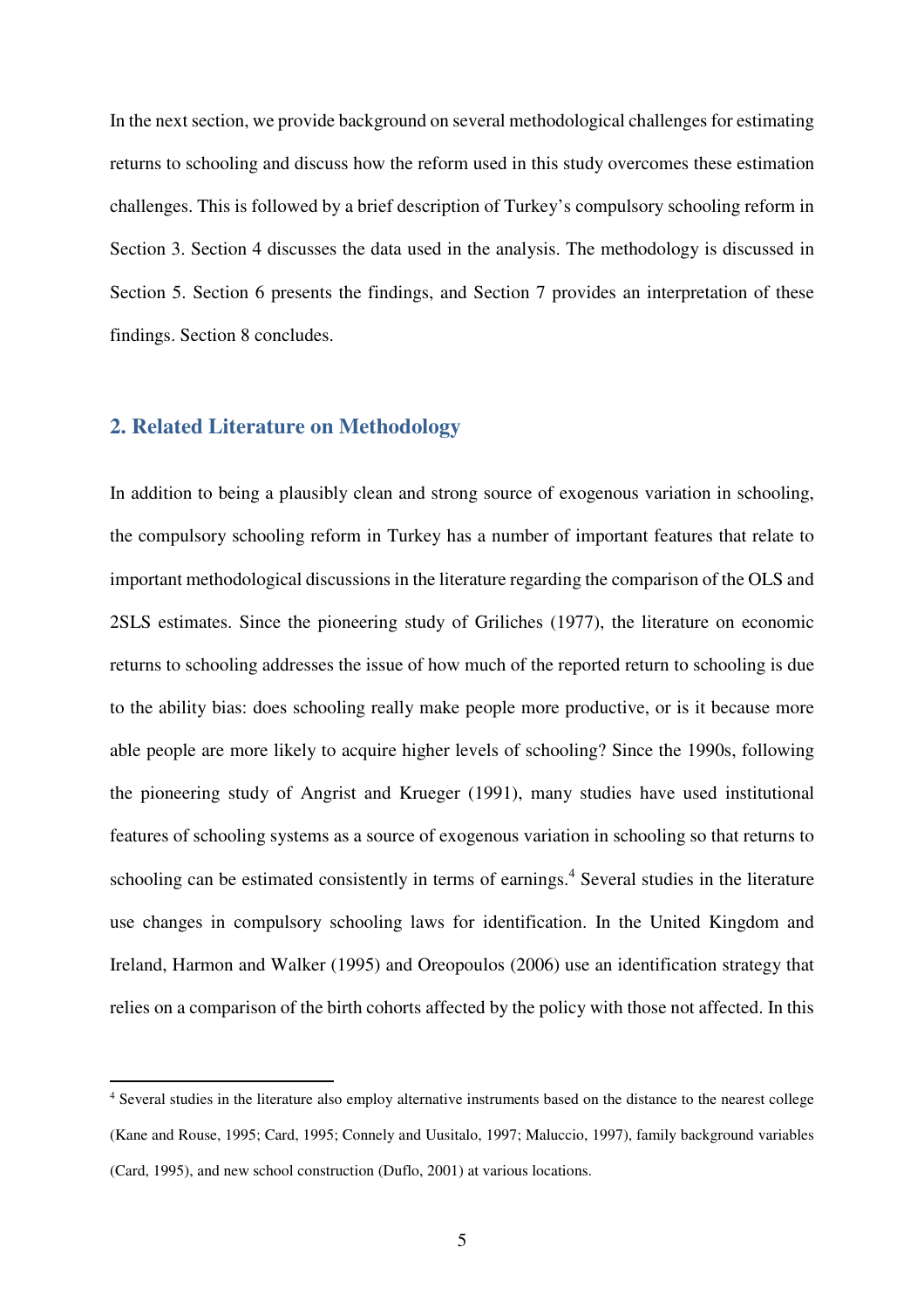paper, similar to Harman and Walker (1995) and Oreopoulos (2006), we compare the birth cohorts that are affected by the 1997 education policy in Turkey with those that are unaffected.

Many of the earlier studies in the literature find that 2SLS estimates of the returns to schooling are either higher than or not substantially different from OLS estimates. Such findings, however, are not consistent with the ability bias argument, which argues that since more able people acquire higher levels of schooling, the coefficient of schooling in the OLS estimates also captures the effect of unobserved ability. Bound and Jaeger (1996) identify other sources of bias, while Angrist and Krueger (1991) discuss the bias resulting from measurement errors that may lead to this apparent contradiction.

Another prominent explanation for the lower OLS estimates compared to the IV estimates is heterogeneity in the returns to education. Imbens and Angrist (1994) show that the 2SLS estimates give the effect for the set of compliers—those who are induced to change their schooling choice as a result of an exogenous source of variation in schooling. However, the set of compliers may not be representative of the whole population. The estimates derived from the changes in compulsory school leaving age provide local treatment effects (LATE) for compliers. Oreopoulos (2006) notes that as the fraction of the population affected by the policy change increases, the LATE estimate approaches the average treatment effect (ATE) as the marginal individual affected by the policy change becomes increasingly similar to the average individual in the population. Using a much larger set of compliers, Oreopoulos (2006) finds that the 2SLS estimates in the U.K. context are not substantially different from those found by Angrist and Krueger. Devereux and Hart (2010), however, find much lower returns in the same context. Similarly, Pischke and von Wachter (2008) report much lower IV estimates (zero returns) than the OLS estimates in the German context, where a large fraction of the population was affected by compulsory school law change. Thus, there is mixed evidence from these studies of developed countries about the IV and OLS estimates of the returns to education. Our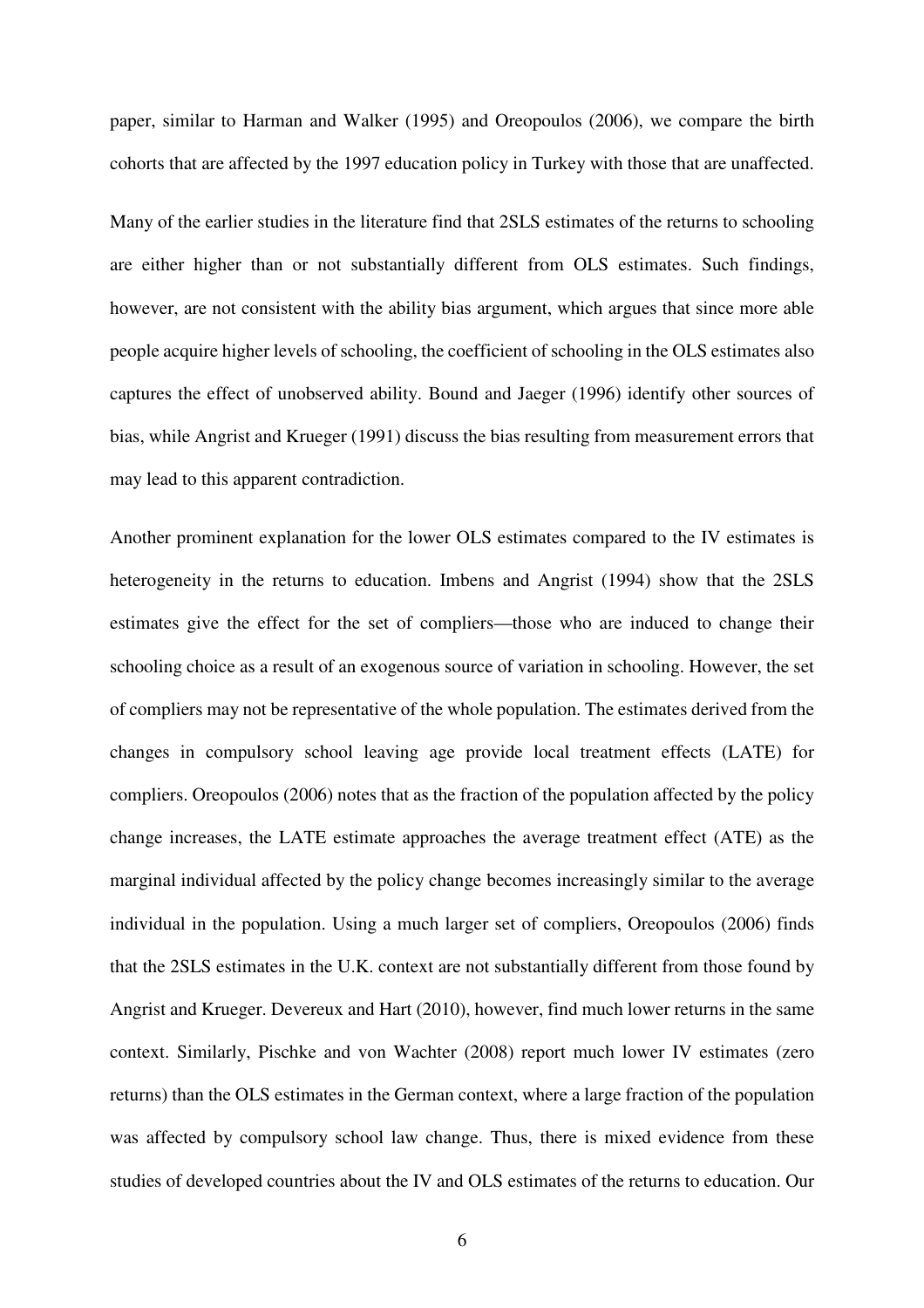estimates in a developing country context contribute to the ongoing discussion in the literature about the relative size of the IV and OLS estimates. Similar to these studies, Turkey's compulsory schooling reform affects a large fraction of the population, which brings the local average treatment effect estimate closer to the average treatment effect.

In both the British and German contexts, compulsory school law changes involve a one-year increase, increasing the schooling leaving age from 14 to 15 in the former case and adding a compulsory ninth grade for students in the latter case. If there are nonlinearities in the return to schooling, estimating the return via a policy-induced increase at a given schooling level may lead to differences between the estimated local average treatment effect and the average treatment effect. For example, while Pischke and von Wachter find zero or low returns to an additional year of schooling resulting from the compulsory school extension from eighth to ninth grade, other IV estimates from Germany (Ichino and Winter-Ebmer, 1999, 2004; Becker and Sienbern-Thomas, 2001) are much larger, around 10 percent. Pischke and von Wachter argue that this difference in results may be due to instruments that consider education differences at different points—for example, differences in grades 10 and above in the Becker and Siebern-Thomas study. They argue that the additional year of schooling explored in their study, which they estimated to have a zero return in terms of earnings, may not be equipping students with any labor market-relevant skills. A unique feature of the Turkish context is that not only does the policy affect a large fraction of school-age children, it also induces higher schooling at different school levels. Individuals who would have left school by the end of grade 5, 6, or 7 in the absence of the policy are now required to complete eight years of schooling. Moreover, there are spillover effects beyond grade 8, and some students continue schooling up to grade 9, 10, or 11 as a result of the policy change. To the extent that such nonlinearities exist in the returns to education, the presence of policy effects at different schooling levels also brings our local treatment effects closer to the average treatment effect.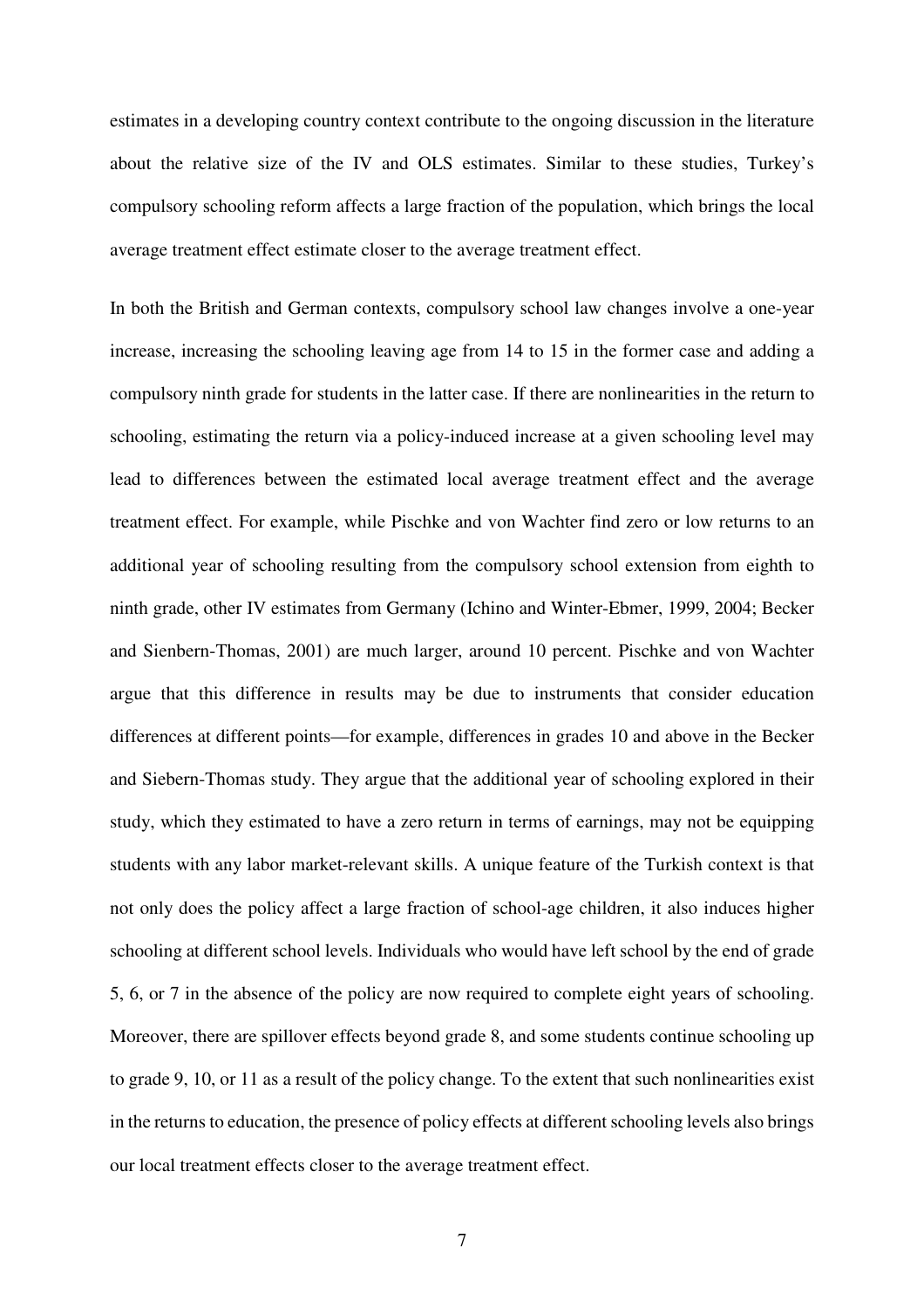### **3. Turkey's Compulsory Schooling Reform**

Prior to the 1997 reform in Turkey, compulsory schooling consisted of five years of primary education followed by three years of lower secondary education and three years of high-school education. With the reform, the first eight years of education were redefined as primary education, again followed by three years of high school. This policy was implemented nationwide, and its timing was closely related to the political developments of the time. The major motivation for the new policy was to restrict religious education.<sup>5</sup> Unlike some major schooling and health reforms in other contexts that are made possible by better-than-average economic conditions, the reform in Turkey, which was primarily politically motivated, was independent of the macroeconomic context, and therefore did not coincide with other policies that would have a bearing on schooling outcomes.

Prior to 1997, the dropout rate after the completion of five years of compulsory education was very high. According to the enrollment ratios reported by national education statistics, in the 1996–1997 school year, one year before the policy change took effect, almost 40 percent of students dropped out of school immediately after earning a primary school degree. The extension of compulsory school from five to eight years resulted in a sharp increase in the number of students in grades 6 to 8. In fact, the number of students enrolled in grades 1 to 8 increased by around 16 percent—from slightly over 9 million students to close to 10.5 million between the 1996–1997 and 2000–2001 school years. The Ministry of Education responded to

j

<sup>5</sup> This was achieved primarily in two ways. First, the middle school levels (grades 6 to 8) of *"Imam Hatip schools*," which provide a combination of religious and secular education, were closed with the introduction of eight years of compulsory education. These schools still provided education at the high-school level. Second, students who enrolled in *Quranic schools,* which provide only religious education, immediately upon the completion of compulsory school had to delay their attendance for three years.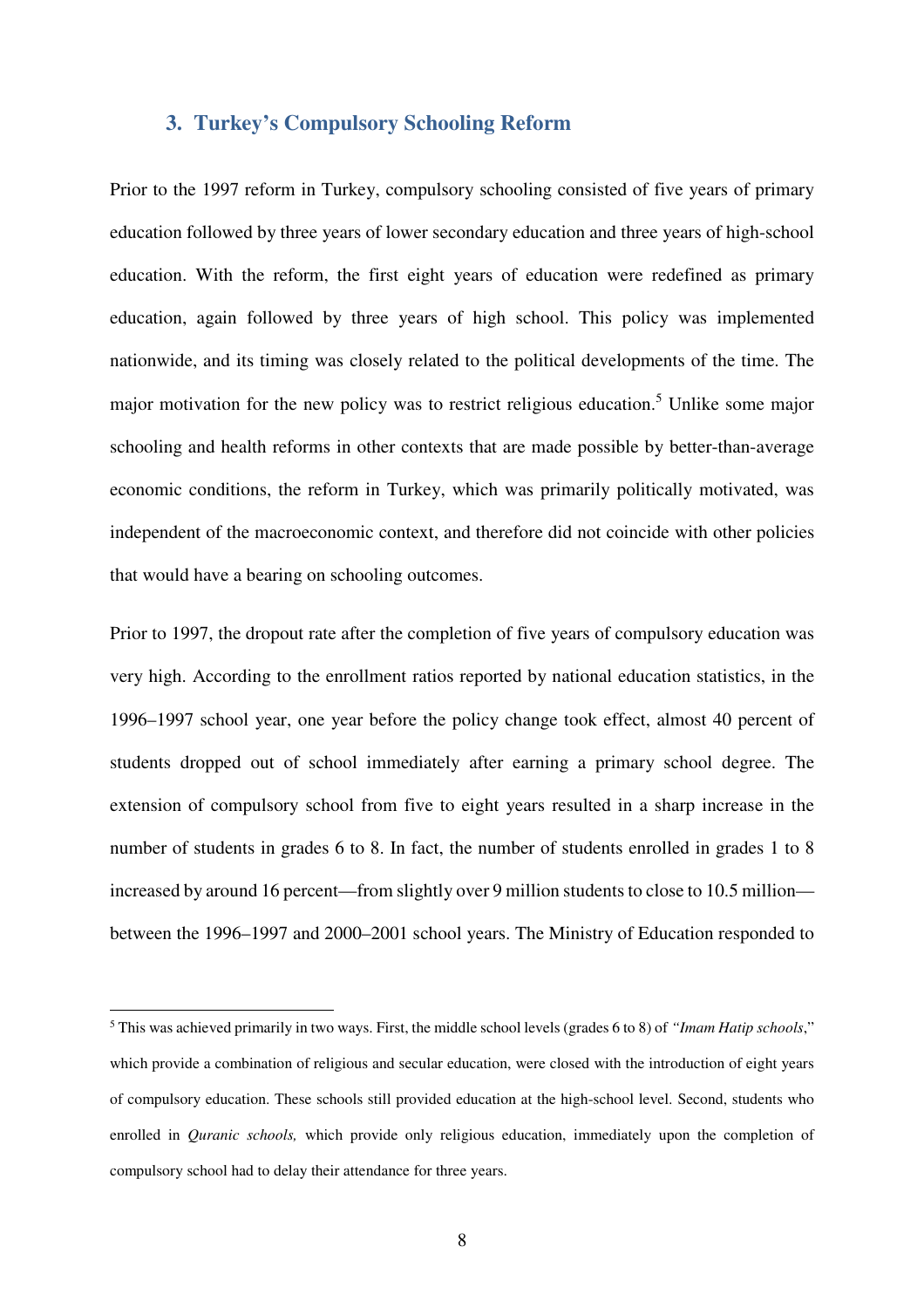these increases with a number of measures to ensure that all students were schooled without a significant decline in education quality. These measures included construction of new schools, increase of capacity in existing schools, hiring of new teachers, bussing of students, and construction of boarding schools for those in rural areas.

The number of classrooms in urban areas increased from 169,202 in the 1997–1998 school year to 218,093 in the 2001–2002 school year, whereas in rural areas, the number increased from 148,516 in the 1996–1997 school year to 170,046 in the 2002–2003 school year. The number of students bussed to schools free of charge increased from around 127,000 in the 1996–1997 school year to about 622,000 in the 1999–2000 school year. Similarly, the number of students enrolled in boarding schools increased from around 34,000 in the 1996–1997 school year to 282,000 in the 2000–2001 school year. These large-scale investments were made possible by a large increase in the Ministry of Education's budget, which as a share of the total public investment budget increased from 15 percent in 1997 to 37.3 percent in 1998 and remained around 30 percent until 2000 (see Kirdar et al. [2014] for a detailed account of these changes). As a result, the student-to-class ratio, which rose from 28.6 in the 1997–1998 school year to 31.2 in the 1999–2000 school year, fell to 28.3 in the 2001–2002 school year and continued to decline as a result of investment in education. The student-to-teacher ratio remained steadily around 30 in the initial years of the policy change and fell below 28 by early 2000. While the newly hired teachers lacked the experience of existing teachers, they had more exposure to newer computer-assisted teaching techniques. Thus, the effect of new teacher hiring on instruction quality is unclear. Moreover, that student-to-class and student-to-teacher ratios either remained constant or declined following the reform.

These changes in the schooling infrastructure and the substantial increase in the student population with the policy might raise concerns about a deterioration in the quality of schooling. However, evidence from the TIMSS 1999 and 2007 international tests that cover grade 8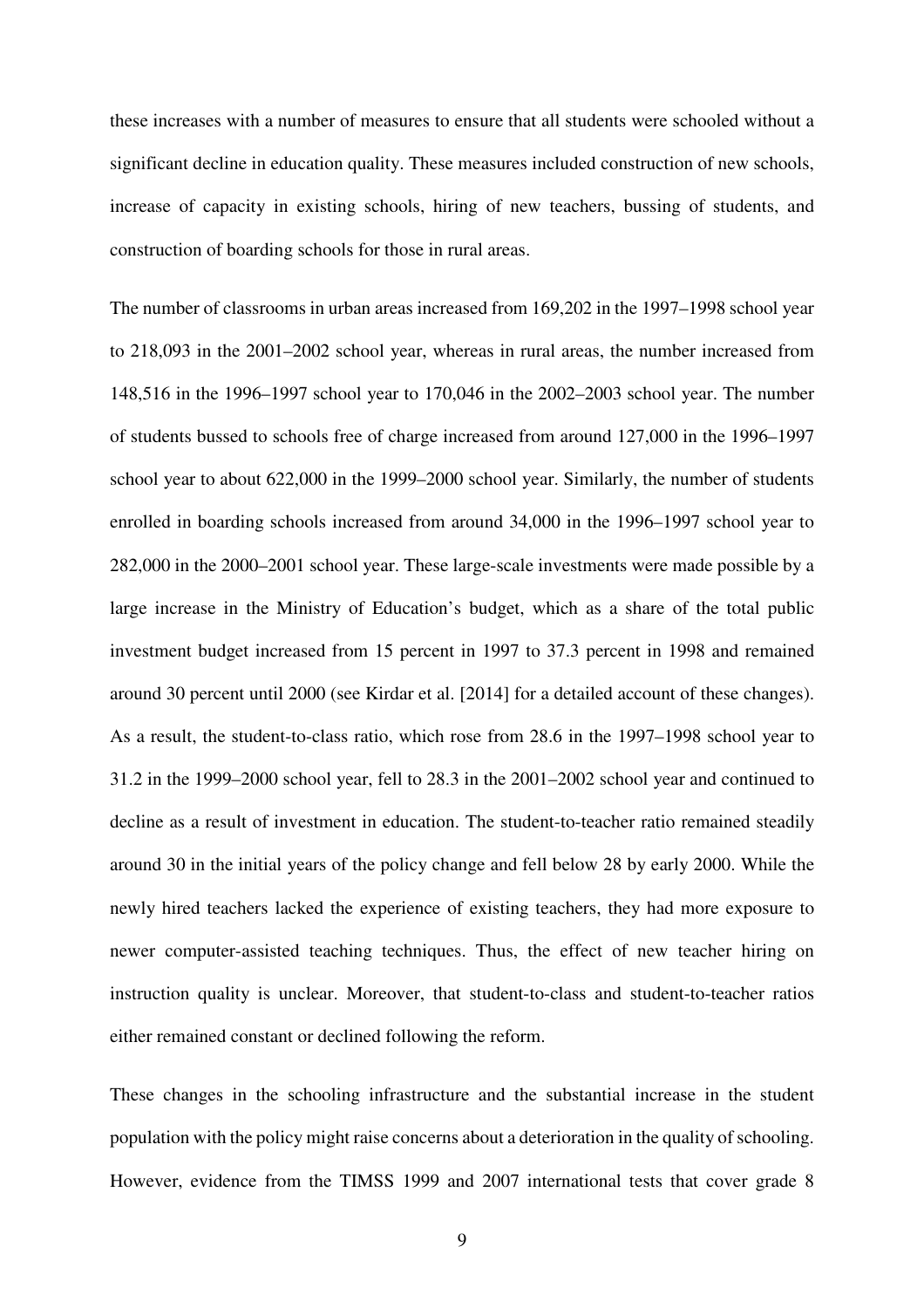students suggests the opposite. These tests aim to uncover the trends in mathematics and science achievement over time and reflect the quality and content of instruction in these subjects. The cohort of 8 graders in Turkey who participated in TIMSS 1999 were not affected by the extension of the compulsory school reform whereas those that participated in TIMSS 2007 were affected by the reform. Between 1999 and 2007, the mathematics achievement score of Turkey increased by 3 points (from 429 to 432) while the average score among all participating countries declined by 37 points (from 487 to 450) (MEB, 2007). When we examine the changes by gender, we see that both males and females improved their mathematics scores by 3 points in this period. The improvement in science achievement among Turkish students was more pronounced, increasing by 21 points between 1999 and 2007 (from 433 to 454) while the average score among all participating countries decreased by 23 points (from 488 to 465). Over this period, the average science score increased by 26 points for girls while it increased by 18 points for boys.<sup>6</sup> Thus, these results suggest that there was no deterioration in the quality of schooling following the compulsory school reform as captured by these international achievement tests.

Next, we present the change in school attainment with the policy for the total population using micro-level data from Turkish Household Labor Force Surveys. Figure 1 displays the fraction of children who complete grade 8 by birth year for men and women. The figure shows a significant discontinuity between the 1985 and 1988 birth-cohorts as well as non-trivial time trends both before and after the discontinuity. The fraction of men who completed grade 8 increases by about 18.6 percentage points—from 71.9 to 90.5 percent—between the 1985 birth-

j

<sup>&</sup>lt;sup>6</sup> As a result of these changes, the gap between Turkey and all other participating countries fell from 58 to 18 points in the average mathematics score and from 55 to 9 points in the average science score between 1999 and 2007.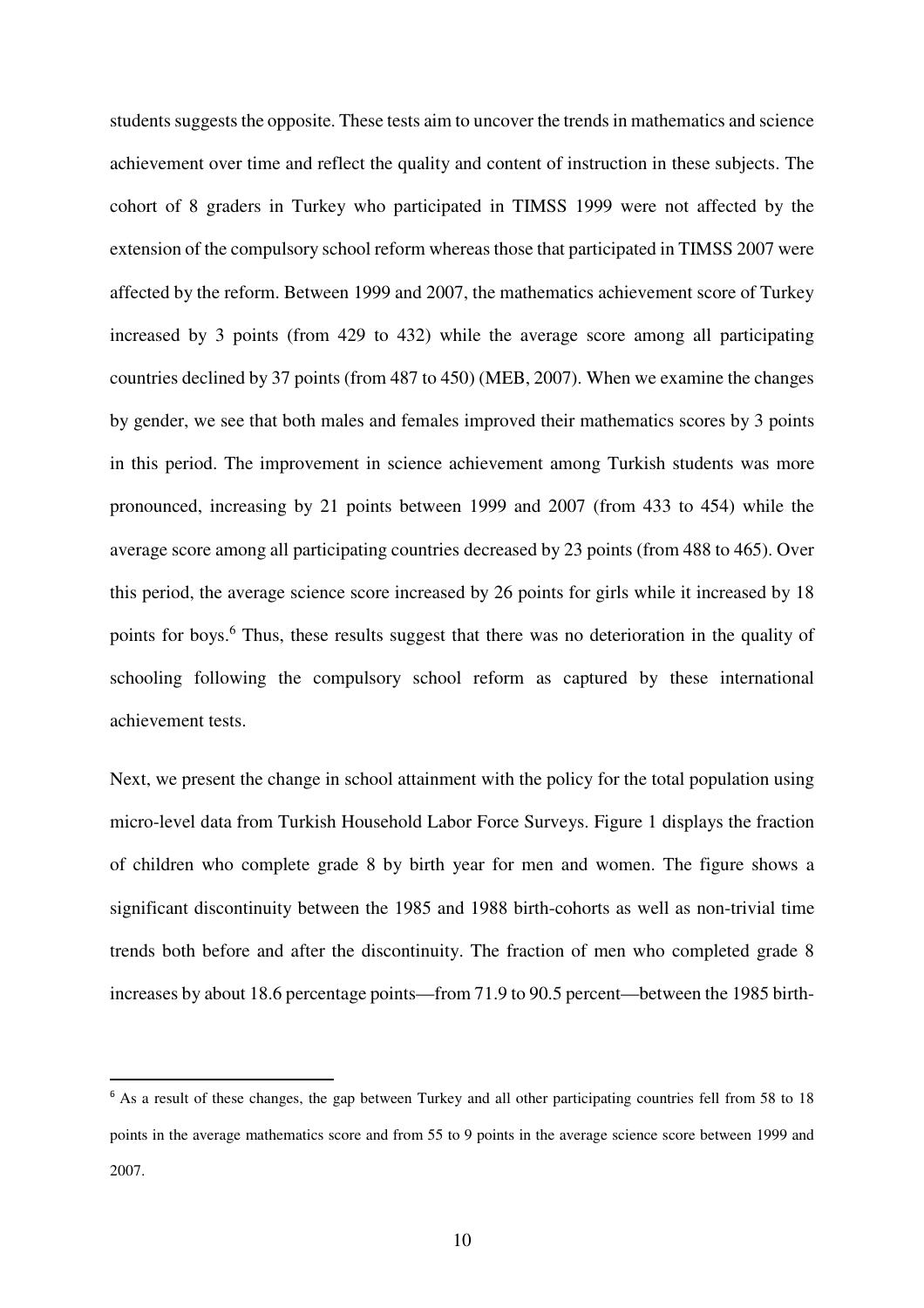cohort and the 1988 birth-cohort. This is in comparison to the 6-percentage-point increase from the 1982 birth-cohort to the 1985 birth-cohort and the 5-percentage-point increase from the 1979 birth-cohort to the 1982 birth-cohort. The jump from the policy in the fraction completing grade 8 is even more substantial for women: it rises from 49.7 percent to 74.8 percent—by about 25 percentage points—between the 1985 and 1988 birth-cohorts. This is in comparison to the 4.8-percentage-point increase between the 1982 and 1985 birth-cohorts and the 5.6 percentage point rise between the 1979 and 1982 birth cohorts.

Figure 2, which presents the fractions of birth cohorts completing at least high school, shows a significant spillover effect of the policy on high-school completion rates. The fraction earning at least a high-school degree increases by 6.1 percentage points from the 1985 birth-cohort to the 1988 birth-cohort (from 53.0 to 59.1 percent). This is in comparison to a 4-percentage-point increase between the 1982 and 1985 birth-cohorts and a 1.4-percentage-point increase between the 1979 and 1982 birth-cohorts. For women, these spillover effects of the policy on high-school completion are even more striking. While there is a rise of 2.7 percentage points in the fraction completing high school between the 1979 and 1982 birth-cohorts and a rise of 2.4 percentage points between the 1982 and 1985 birth-cohorts, the rise is 9.6 percentage points between the 1985 and 1988 birth-cohorts. A similar examination of college graduation rates does not indicate such a spillover effect of the policy—although the data after the cutoff are quite sparse. Overall, the policy has been extremely effective in increasing schooling among males and females, not only at the newly mandated grades 6 to 8 but also at the high-school grade levels.

#### **4. Data**

The data used in the analysis come from the 2002 to 2013 Turkish Household Labor Force Surveys (HLFS). HLFS is a nationally representative survey of individuals in Turkey. We use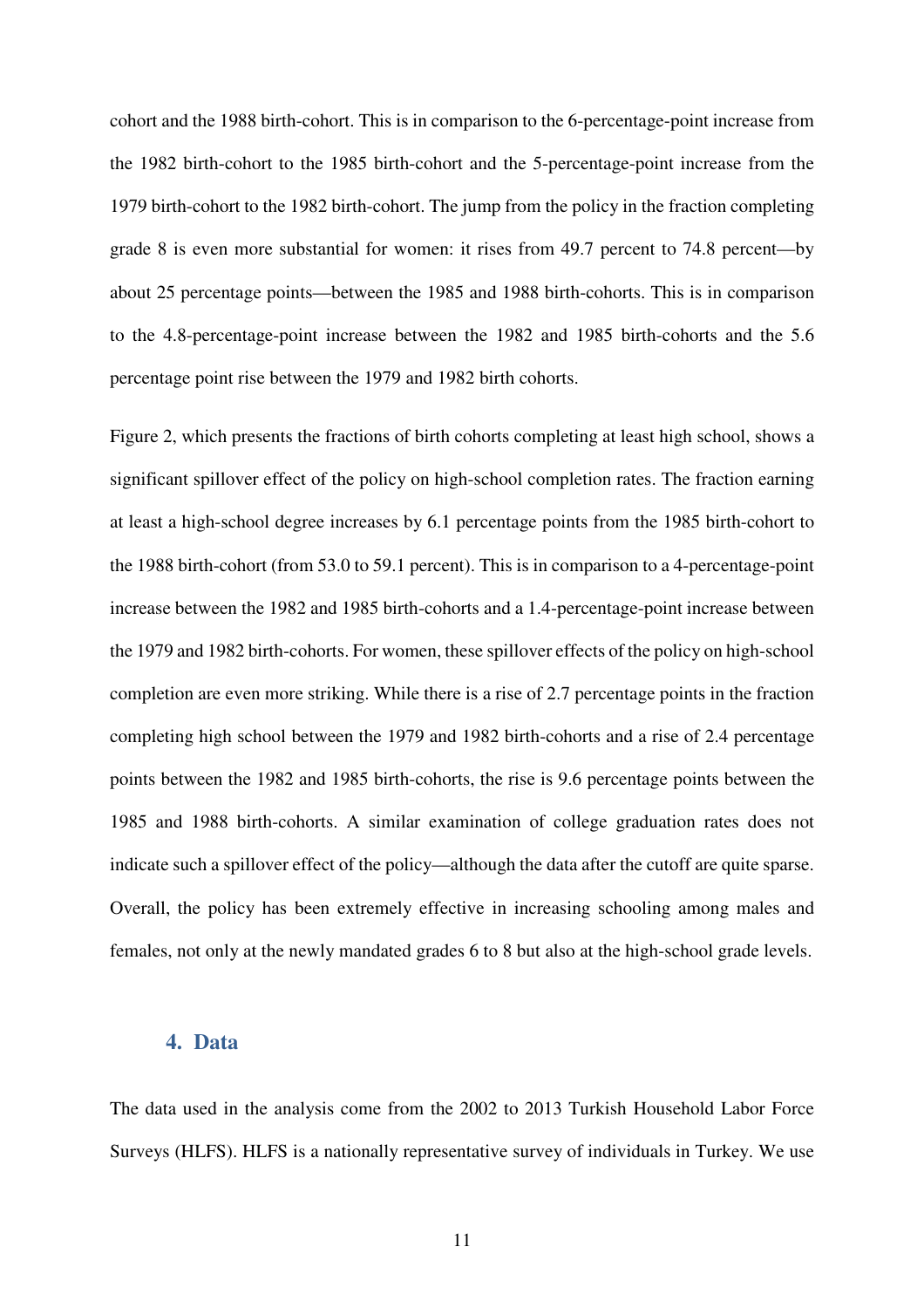all rounds of HLFS data that include wage and employment information for individuals aged 15 and over. The data report the age, level of educational attainment, hours of work for the reference week, and earnings of individuals during the past month, including bonus payments and premiums.

The sample is restricted to full-time workers, and it therefore excludes workers with fewer than 30 hours worked during the reference. Since the policy change had significant spillover effects on high-school completion, we restrict our sample to those who are at least 18 years old in the survey year in order to avoid excluding individuals who are affected by the policy but who are still at school. In addition, for reasons explained in detail in the next section, our primary sample includes those who are 26 years old or younger in the survey year. There is no information in the data about the earnings of self-employed individuals; thus, the analysis is restricted to wage and salary earners only. This restriction is relatively parsimonious in our context because as the primary sample includes only young workers, the fractions of wage earners are high: about 89 percent for men and 95 percent for women. We also trim the top 1 percent and bottom 1 percent of the wage distribution to exclude outlier observations. The sample size for our primary sample including 18 to 26-year-old individuals is 134,113 for men and 58,835 for women.

The HLFS surveys do not include information on completed years of schooling, but includes information on the highest completed level of schooling (illiterate; literate but no degree; primary school [5 years, earlier system]; lower secondary school; general, vocational, or technical high school; four-year university). Therefore, we refer to the Turkish Demographic and Health Surveys, which include information on both completed degrees and completed years of schooling, to find the distribution of years of schooling conditional on the highest completed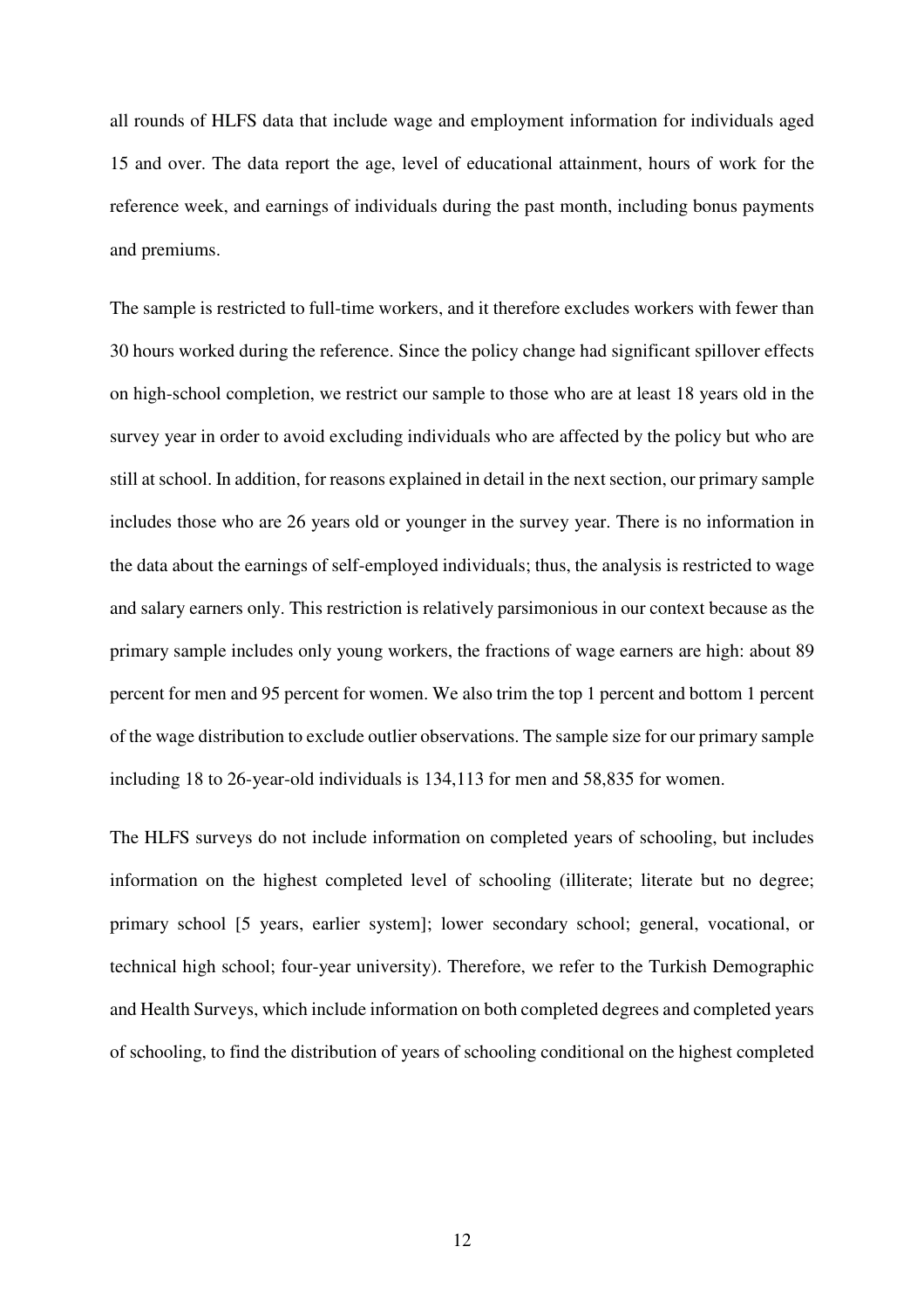schooling level. Using this information, we generate the mean years of schooling for each of the highest completed schooling levels in the HLFS.<sup>7</sup>

The birth year of individuals, which determines exposure to the policy, is generated by subtracting the reported age from the survey year. We define a policy dummy, which is equal to one for those born in 1987 or later and zero for earlier birth cohorts. This policy dummy is used as an instrument for schooling.

The variation across workers in annual earnings reflects the differences in the hourly earnings, which is a measure of their productivity, as well as the number of hours they work in a year. The annual hours of work could differ across educational groups because workers who are more educated may be more likely to be employed at a given time or more likely to work for longer hours (Card [1999] provides evidence for the latter in the U.S. context). Therefore, the primary measure of earnings used in this study is earnings per hour. Using information on monthly income and hours of work, we compute the hourly wages (monthly income/(weekly hours\*4.3)), and we use the log hourly wages as our dependent variable.

# **5. Identification Method and Estimation**

j

Our goal is to establish a causal link between schooling and wages in the Turkish context. The well-known problem in establishing this causal link is the endogeneity of schooling, which is brought about by omitted variables such as ability, motivation, and parental connections. To

<sup>&</sup>lt;sup>7</sup>According to the 2008 Turkish Demographic and Health Survey, the mean years of schooling for people with a certain degree could be well approximated by the minimum years of schooling required for that degree: five years for a primary school degree, eight years for a secondary school degree, 11 years for a high-school degree, and 15 years for a four-year college degree. The average years of schooling is very close to zero for illiterate people and close to two years for those who are literate but have no degree.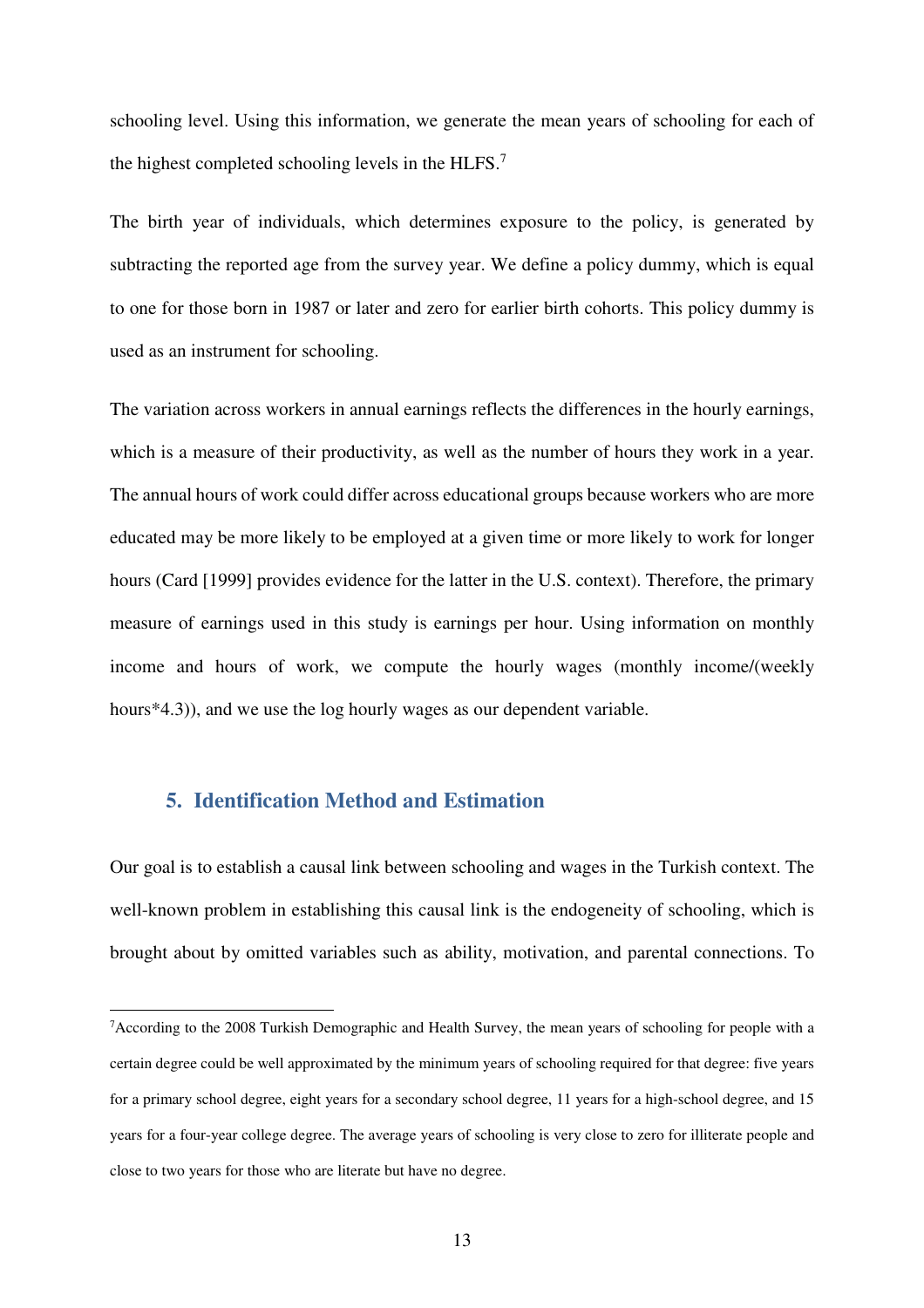solve this problem, we need a source of exogenous variation in schooling that is correlated with schooling but not correlated with other determinants of wages. More precisely, such an instrument needs to be independent of wages conditional on covariates and have no direct effect on wages other than through its effect in the first stage.

In our study, this instrument is the compulsory schooling reform in Turkey. In particular, we exploit the variation in schooling across birth-cohorts induced by this institutional change. This instrument satisfies the above-mentioned conditions for a valid instrument. First, the timing of the reform has nothing to do with wages because its timing was the result of political developments. The secular government, which came to power just before the 1997 reform, saw this reform as a means to curtail religious education. Second, there is no reason to expect birth year to be correlated with ability, motivation, or parental connections. Thus, we would not expect a direct effect of birth year on wages other than through its effect on schooling.

The education reform of 1997 went into effect for the 1997–1998 school year. It covered students who finished grade 4 or a lower grade at the end of the 1996–1997 school year—those who did not hold a primary education diploma at the beginning of the 1997–1998 school year. Thus, students who started school in September 1993 or afterward were bound by the policy, whereas students who started school in September 1992 or earlier were exempt from it. Most children in Turkey start school at the age of six. Conditional on this school start age, children who were born before September 1986 were not affected by this policy. However, some who were born before September 1986 would be bound by the policy if they started school later than the normal age, which is frequent in Turkey. Similarly, some who were born after September 1986 would be exempt from the policy if they started school earlier than the normal age (and thus had already earned a primary school diploma by the time of the policy). In addition, late implementation of the policy in certain areas (e.g., rural areas in which bussing schemes had to be established) could mean that some children who were born within a year after September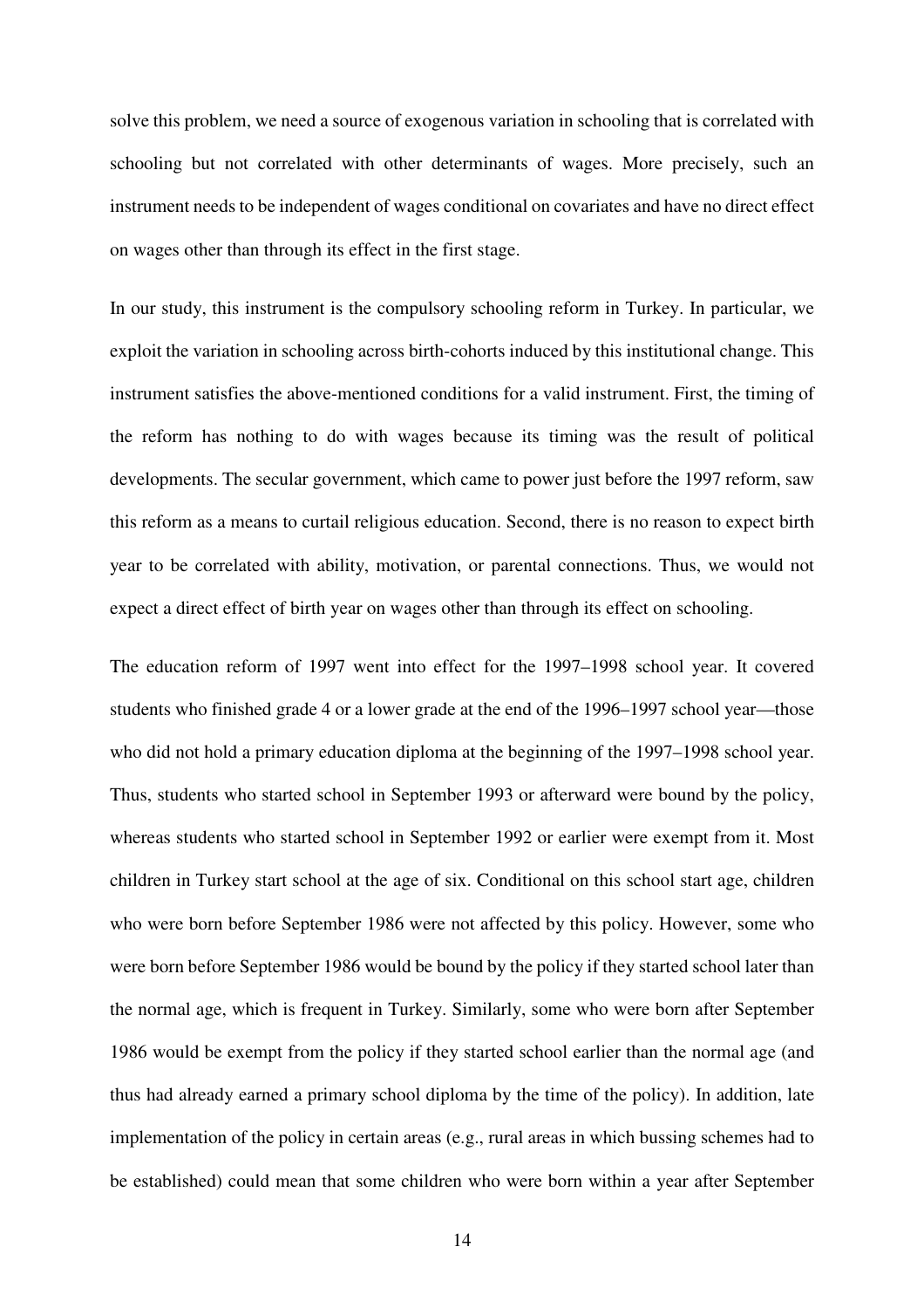1986 were not affected by the policy. Owing to this uncertainty in the treatment for the 1986 and 1987 birth-cohorts, we check the sensitivity of dropping them from the sample. Note that this uncertainty can also be seen in Figures 1 and 2.

We use two-stage least squares estimation to find the causal link between schooling and wages as follows:

$$
s_i = \alpha_0 + \alpha_1 D_i + X \theta + u_i \tag{1}
$$

$$
\log w_i = \beta_0 + \beta_1 s_i + X \delta + v_i \tag{2}
$$

Here, *s* denotes the years of schooling, *w* denotes the wage rate, and *D* is a dummy variable for the policy. The key parameter of interest is  $\beta_1$ , which denotes the percent change in wages when years of schooling are raised by one. Covariates are shown by *X*; these include dummies for each age and each calendar year, and a dummy for urban status.<sup>8</sup>

Table 1 indicates whether or not a certain age group at a certain year in our data is influenced by the education reform by identifying the birth-cohort it belongs to. Only ages 16 through 26 include both birth-cohorts that are affected by the policy and those that are not. We also place a restriction on the minimum age, excluding ages below 18, because the policy had significant spillover effects on high-school grades, as shown in Figure 2. By setting 18 as the minimum age, we restrict our sample to those who are beyond the high-school age. Thus, our main sample, which we call sample A, covers ages 18 through 26. We also define an alternative sample, sample B, which excludes the 1986 and 1987 birth-cohorts due to the fuzziness in the treatment status of these birth cohorts (as can be seen in Figure 1). Sample B is restricted to 18 to 25-

<sup>&</sup>lt;sup>8</sup> In an alternative specification, we also include dummies for 26 NUTS-2 level regions. We do not include them in our main specification because region information is missing in the 2002 and 2003 data.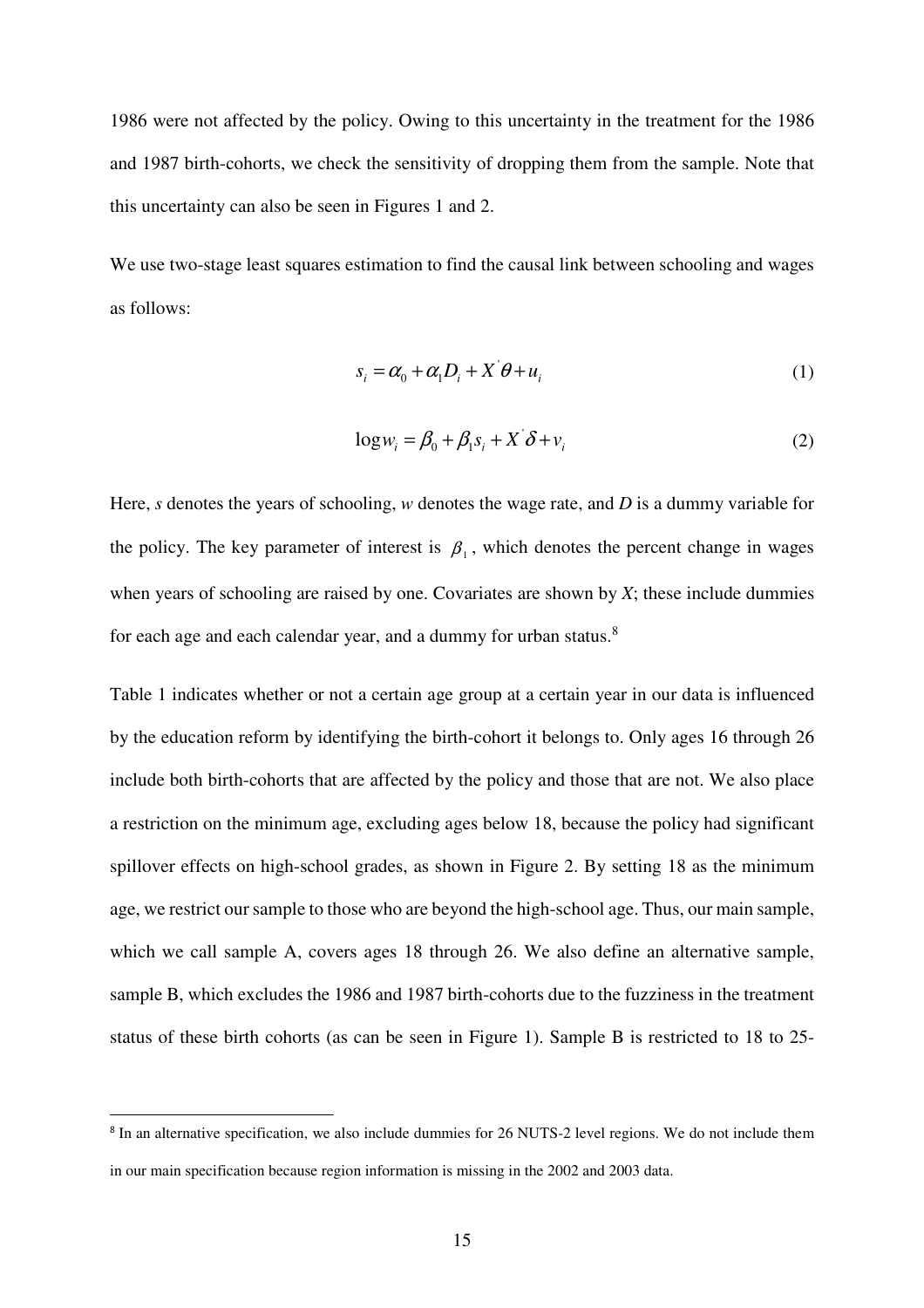year-olds because there is no variation in the policy variable for the 26-year-olds when the 1987 birth-cohort is dropped (as can be seen in Table 1). We estimate the returns to schooling for a limited age group with our sample; however, this is appropriate because the earnings–schooling relationship changes with age—which is an implication of the Mincer model (see, e.g., Heckman et al. [2007]) and which can be seen empirically in Figure A1 in the Appendix. As Imbens and Angrist (1994) show, the 2SLS estimates have a local average treatment effect (LATE) interpretation; in other words, they give the treatment effect for those whose behavior is changed by the instrument, who are called *compliers*. This is important when there is heterogeneity in the returns schooling across various subpopulations because, as LATE is for the compliers only, it may be quite different from the average treatment effect (ATE) for the total population.<sup>9</sup> As discussed in Oreopoulos (2006), the larger the set of compliers, the closer LATE is to ATE. In fact, as in Oreopoulos (2006), our set of compliers is large, and thus, our estimated returns on schooling are closer to the average treatment effect than are those in many other studies.<sup>10</sup>

Finally, we put much effort in obtaining accurate standard errors. In our data, each observation is not independent due to the group structure—the policy variable does not vary within birthyear clusters. In this case, failure to account for within-cluster error correlation could significantly overstate estimator precision, which is well known since Moulton (1986).

<sup>&</sup>lt;sup>9</sup> Another assumption of the LATE framework is monotonicity: the policy does not decrease individuals' years of education. We cannot test this using our data because we do not know the exact years of schooling. The fraction that does not have a primary school diploma increases, but this is likely due to dropouts after completion of grade 5, 6, or 7 after the policy was implemented, which does not mean that the policy decreases years of schooling.

 $10$  A difference between our context and that of Oreopoulos (2006) is that in our context, there are those who do not accept the treatment even though they are bound by it (*defiers*). Therefore, our LATE is not equal to the treatment on the non-treated.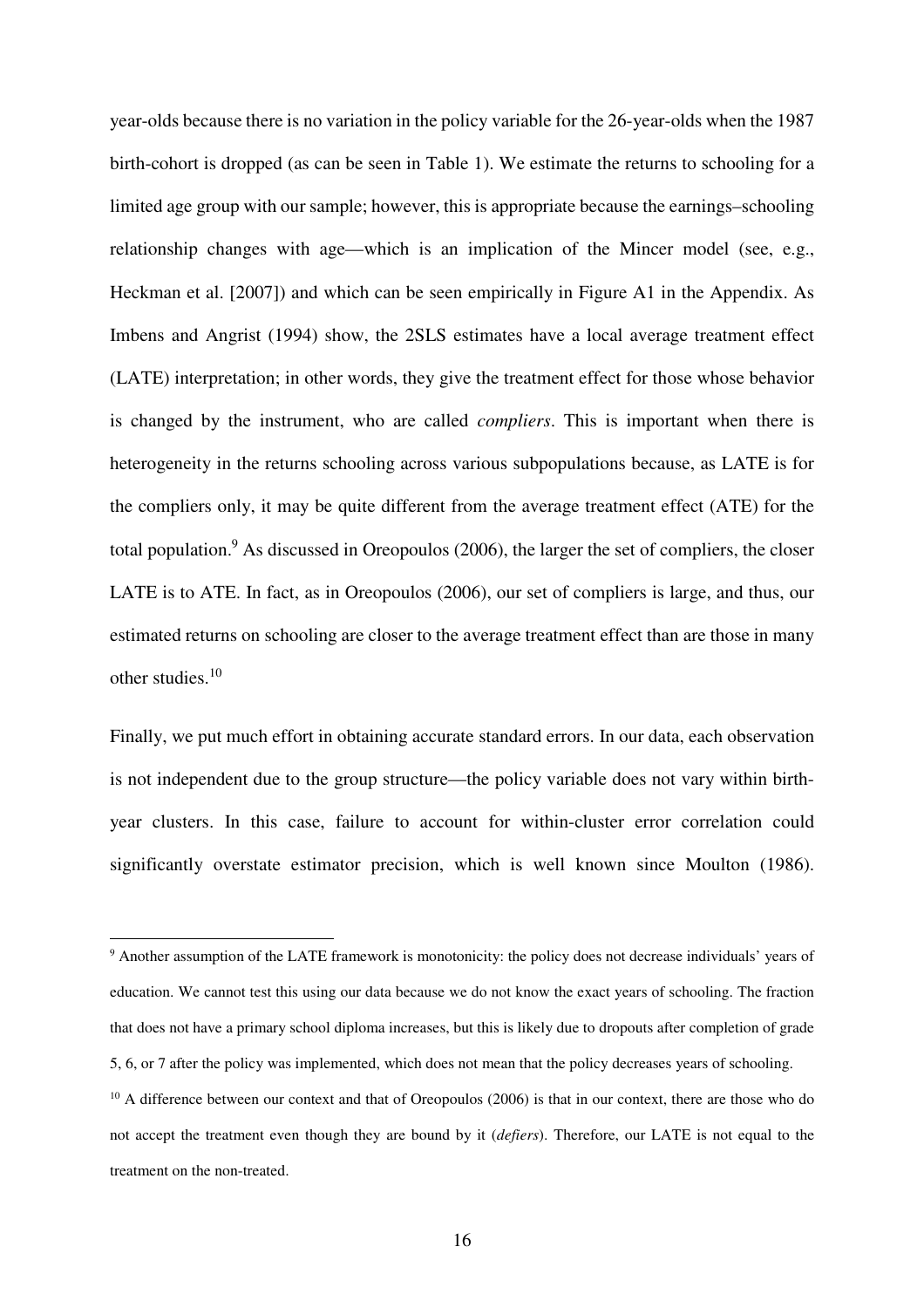Therefore, we use cluster-robust standard errors.<sup>11</sup> However, when the number of clusters is small, even clustered standard errors might not be good enough (Angrist and Pischke, 2013; Cameron et al., 2008) because the asymptotic distribution for clustered standard errors is based on a large number of clusters. We have 20 clusters in our main sample; however since the clusters are unbalanced in terms of the sample size, the effective number of clusters could be fewer as illustrated by MacKinnon and Webb (2013). Hence, in order to address the few clusters issue, we use a number of approaches—outlined in Cameron and Miller (2015)—in addition to the standard cluster-robust estimates, which include: i) inference based on a T distribution with adjusted degrees-of-freedom, ii) parametric Moulton correction of standard errors,  $^{12}$  iii) nonparametric pairs cluster bootstrap,<sup>13</sup> iv) wild cluster bootstrap.<sup>14</sup>

<sup>&</sup>lt;sup>11</sup> This is implemented using the cluster option in Stata. Cameron and Miller (2015) provide a helpful guide for cluster-robust inference.

 $12$  Moulton-factor adjusted standard errors for OLS and 2SLS are calculated using the Stata program available at *http://economics.mit.edu/faculty/angrist/data1/data/anglavy99*.

 $13$  In pairs cluster bootstrapping, in each draw, one randomly obtains G clusters with replacement from the original sample of G clusters and calculates the Wald test statistic with this resample. This method is applicable to 2SLS as well as to OLS in Stata. We perform 999 replications in all bootstraps.

<sup>&</sup>lt;sup>14</sup> Cameron et al. (2008) and Cameron and Miller (2015) implement wild-cluster bootstrap for the few-clusters problem. The key difference of wild cluster bootstrap from pairs cluster bootstrap is that in wild cluster bootstrap the set of control variables is fixed but new pseudo-residuals are generated in each resample. Various distributions (e.g. Rademacher, Liu, and Mammen) can be used in generating the new pseudo-residuals. Cameron and Miller find that wild cluster bootstrap performs much better than the standard cluster-robust inference (as well as inference based on alternative techniques) in Monte-Carlo rejection rates of the null hypothesis. However, Cameron and Miller implement wild cluster bootstrap only in the OLS setting. Davidson and McKinnon (2012) develop wild cluster bootstrap methods for IV; however, their main concern is the weak-instrument problem and they do not allow for clustering. Gelbach et al. (2009) apply a variant of the wild-cluster bootstrap in Cameron et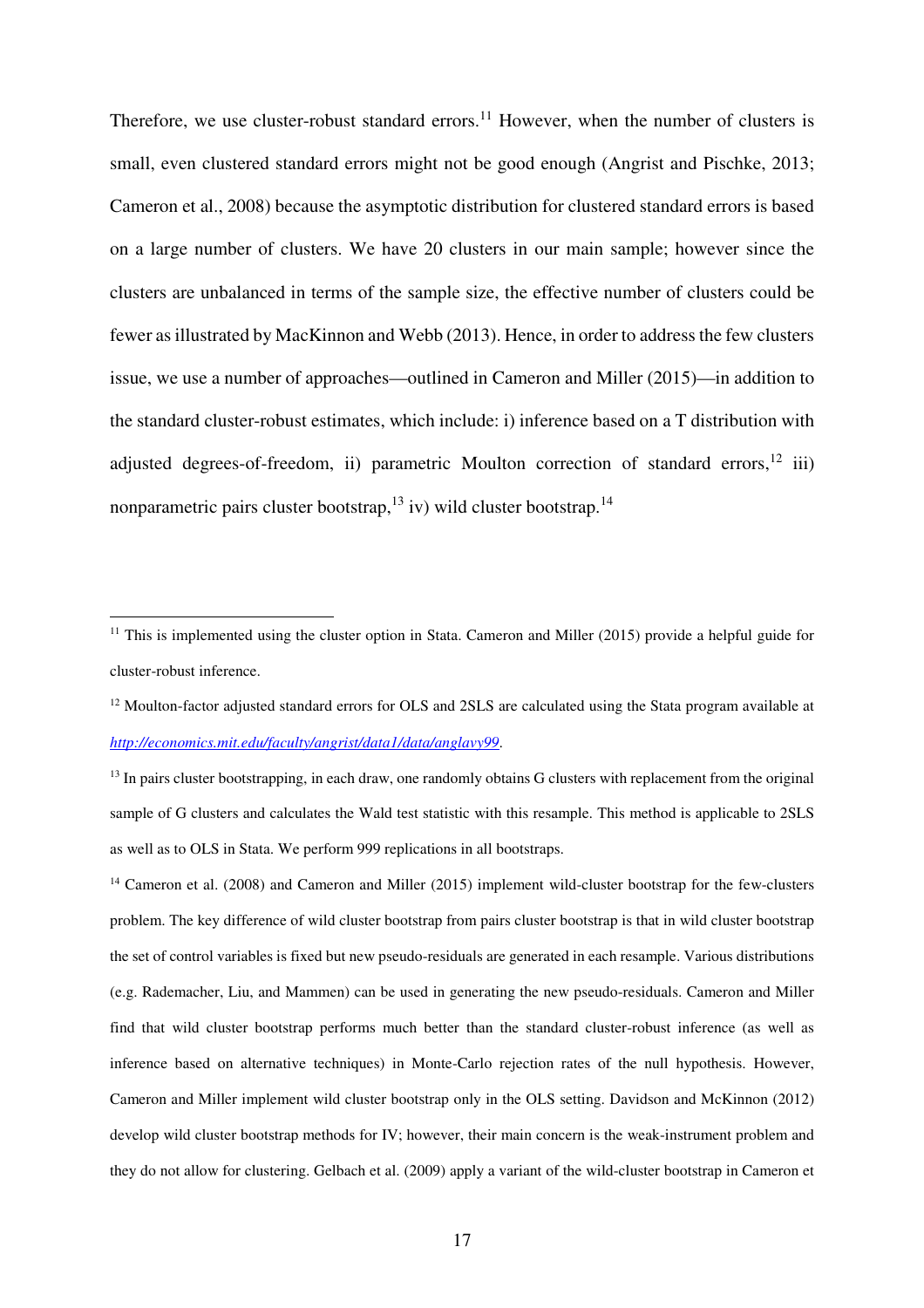#### **6. Results**

l

#### **6.1 First-Stage Results: Policy Effects on Schooling Outcomes**

We first examine how the policy changes schooling attainment for the individuals in our sample of wage earners. For this purpose, Figure 3 illustrates the mean completed years of schooling by birth year so that we can examine any potential discontinuity around the 1986–1987 cutoff. This is given for four different values of age within the age range of our sample. For ages 18 and 20, there is a remarkable jump around the cutoff for both men and women. For instance, for 18-year-old men, while the average years of schooling is around seven before the cutoff, it is above eight after the cutoff. There are also important discontinuities for 22- and 24-year-old individuals around the cutoff, particularly for men; however, these are relatively less visible because of the wider range of the *y*-scale in these graphs. Another prominent feature in Figure 3 is the rise in the average years of schooling for women as age increases. This occurs because college graduates begin to enter the labor force as age increases. This is much more obvious for women than for men because the share of college graduates in the workforce is much higher for women than for men in Turkey.

Table 2 presents the first-stage results for men and women for the two separate samples defined earlier. Overall, the estimates confirm that our instrument is highly relevant. In addition, the exclusion of the 1986 and 1987 birth-cohorts changes the coefficients substantially. According to the estimates with sample (A), the policy increases schooling by about 0.59 years for men and 0.44 years for women. However, when the 1986 and 1987 birth-cohorts are excluded, this increase becomes almost one year for men and more than 0.6 years for women. In a parallel

al. (2008) to an IV setting; in fact, for wild-cluster bootstrap we use the program by Gelbach at *http://gelbach.law.upenn.edu/ado/wildbs\_new.ado*.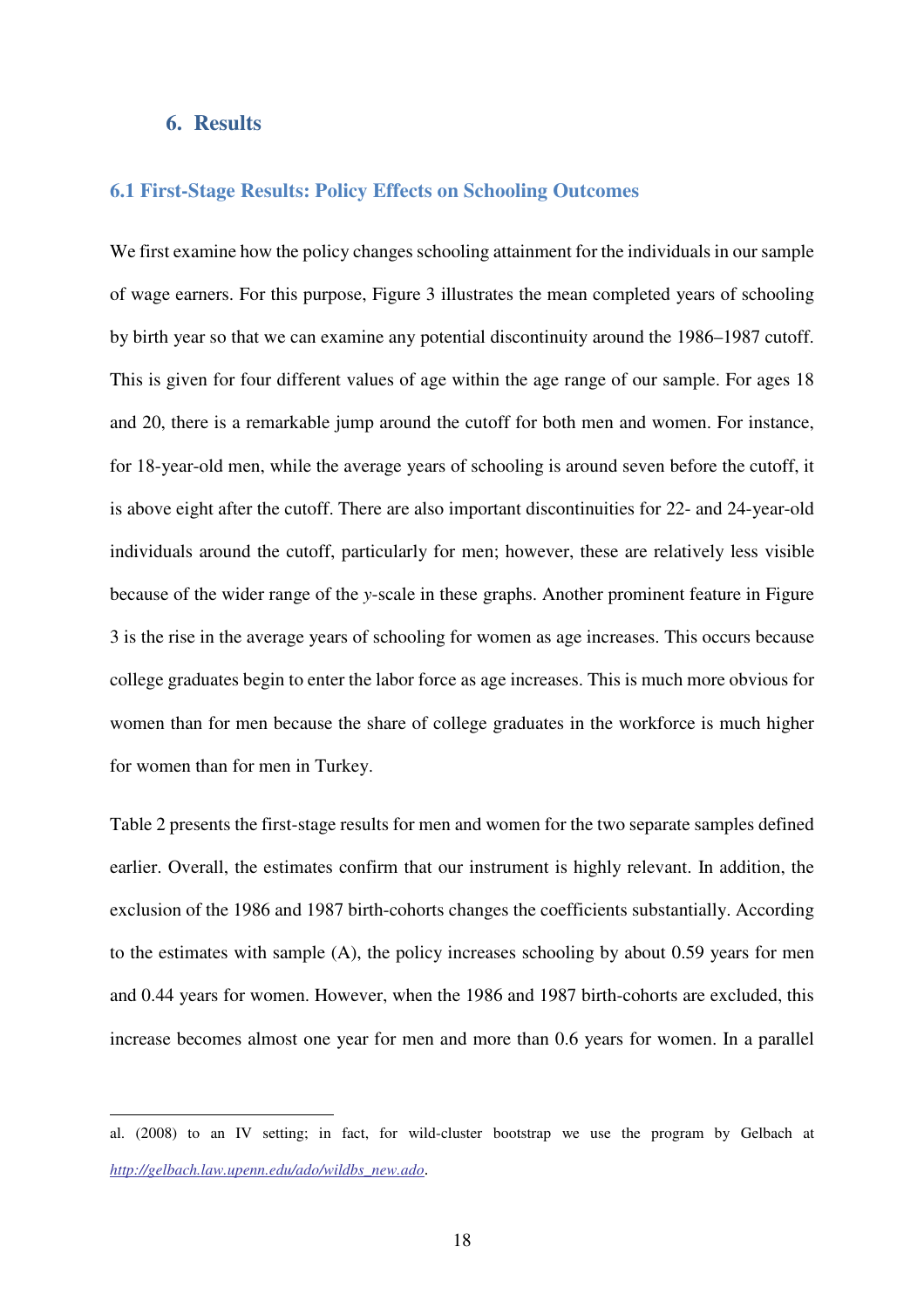fashion, the F-statistics are much higher when the transition birth-cohorts are excluded; however, when they are included, the F-statistics are still much higher than the recommended levels.

#### **6.2 A Closer Look at Changes in Schooling Distributions by Gender**

The first-stage results indicate a stronger effect of the policy on the schooling of men than on that of women because our sample includes only individuals who are wage earners. This is different from the impact of the policy on the schooling attainment of the total population by gender suggested in Figures 1 and 2. A well-known fact about employment and gender in Turkey is that women's employment probability increases tremendously as education increases, whereas there is no such difference across education groups for men (Dayıoğlu and Kırdar, 2009).

In order to understand this issue better, we examine the cumulative distribution function for education (specifically, one minus the cumulative distribution function) in our sample by gender. Figure 4 displays how this cumulative distribution function changes because of the policy; for this purpose, we compare the 18 to 26-year-olds in the 1984 and 1985 birth-cohorts in our sample (who are not affected by the policy) with the same age group in the 1988 and 1989 birth-cohorts (who are affected). Note that we take only these birth-cohorts immediately around the cutoff in order to minimize the potential effect of a time trend. As can be seen from the figure, the fraction of men who finish eight or more years of schooling increases by 24.72 percentage points, whereas the fraction of men who finish high school or a higher level of schooling increases by 2.97 percentage points. Among women, the respective percentage-point changes are 14.78 and 5.34. In other words, the ratio of the rise in the fraction earning a highschool degree or higher to the rise in the fraction earning a primary school degree or higher is much higher among women (0.36) than for men (0.12).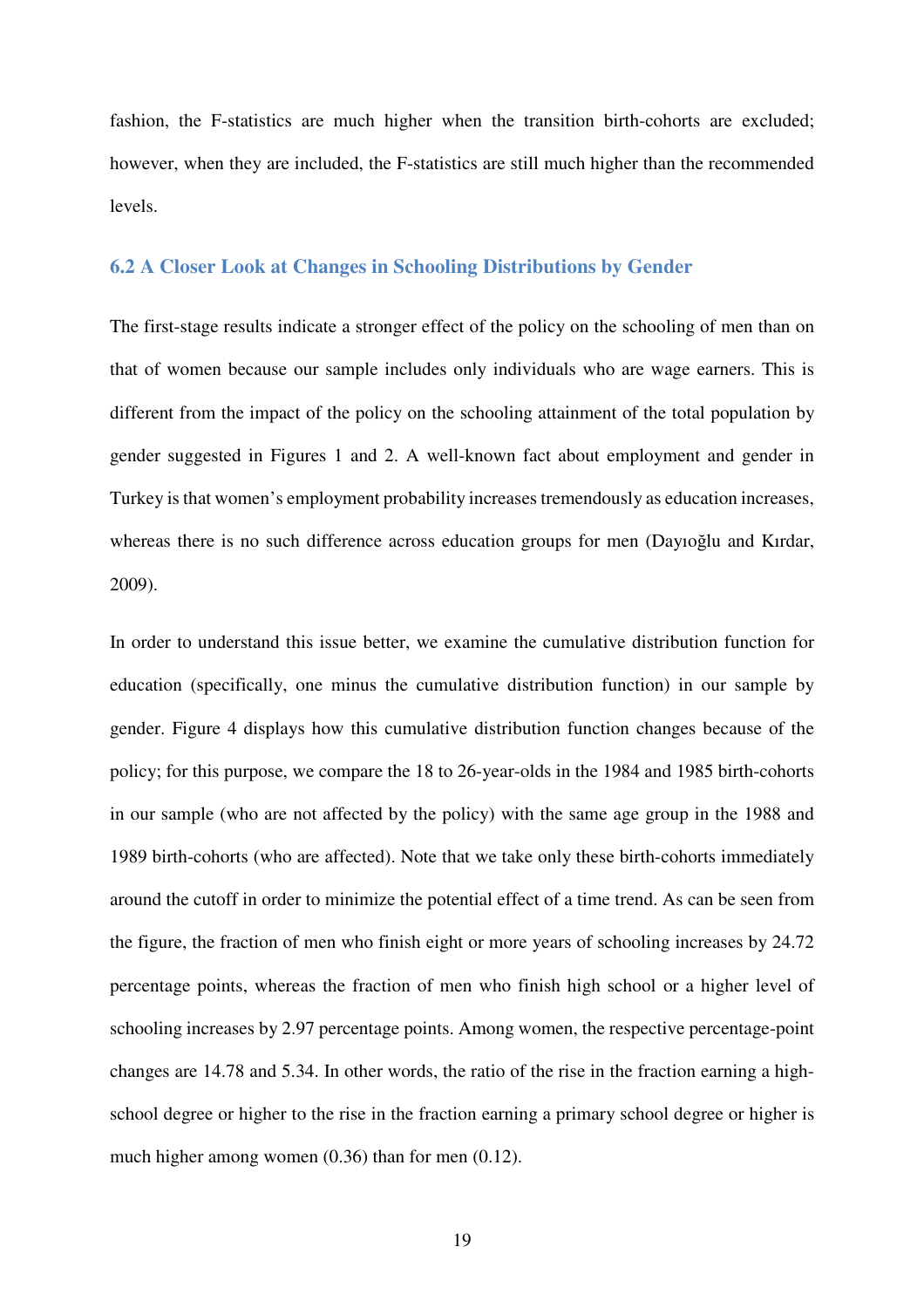Put differently, in our sample of wage earners, the policy pushes a higher fraction of men to finish eight years of schooling because compared to women, a larger fraction of male wage earners include individuals with a primary school degree. On the other hand, a larger fraction of female wage earners have a high-school degree or higher; therefore, they are more likely to include compliers who are induced to finish high school by the reform. Thus, within the LATE interpretation of our estimates, a much higher fraction of female compliers are drawn from among high-school graduates. Therefore, potential differences in the returns to schooling across grade levels could make a substantial difference in the returns to schooling estimates for men and women; this issue is critical in understanding the differences in returns to schooling by gender.

#### **6.3 Second Stage Results**

Before we present our 2SLS estimation results on the effect of schooling on wages, we examine the effect of the reform—that is, our instrument—on wages. Figure 5 displays the mean log wages by birth year for men and women. There are no obvious discontinuities in wages around the cutoff birth-cohorts of 1986 and 1987. While there seems to be a jump for 18-year-old women, overall, the figure suggests that wages are not substantially affected by the policy. Given the remarkable effect of the policy on schooling outcomes presented in Figure 3, this result suggests that the effect of schooling on wages in Turkey is small.

Table 3 presents the OLS and 2SLS estimates of returns on schooling for men and women. Estimates with different methods of calculating the standard errors are given in panel (A). Our benchmark case is the cluster-robust standard errors, given as the second set of estimates in panel (A). However, we first present the White heteroskedasticity-robust standard errors, which do not take clustering into consideration, to gauge the potential importance of clustering. We carry out the parametric Moulton correction in the third set of estimates. Finally, in the last set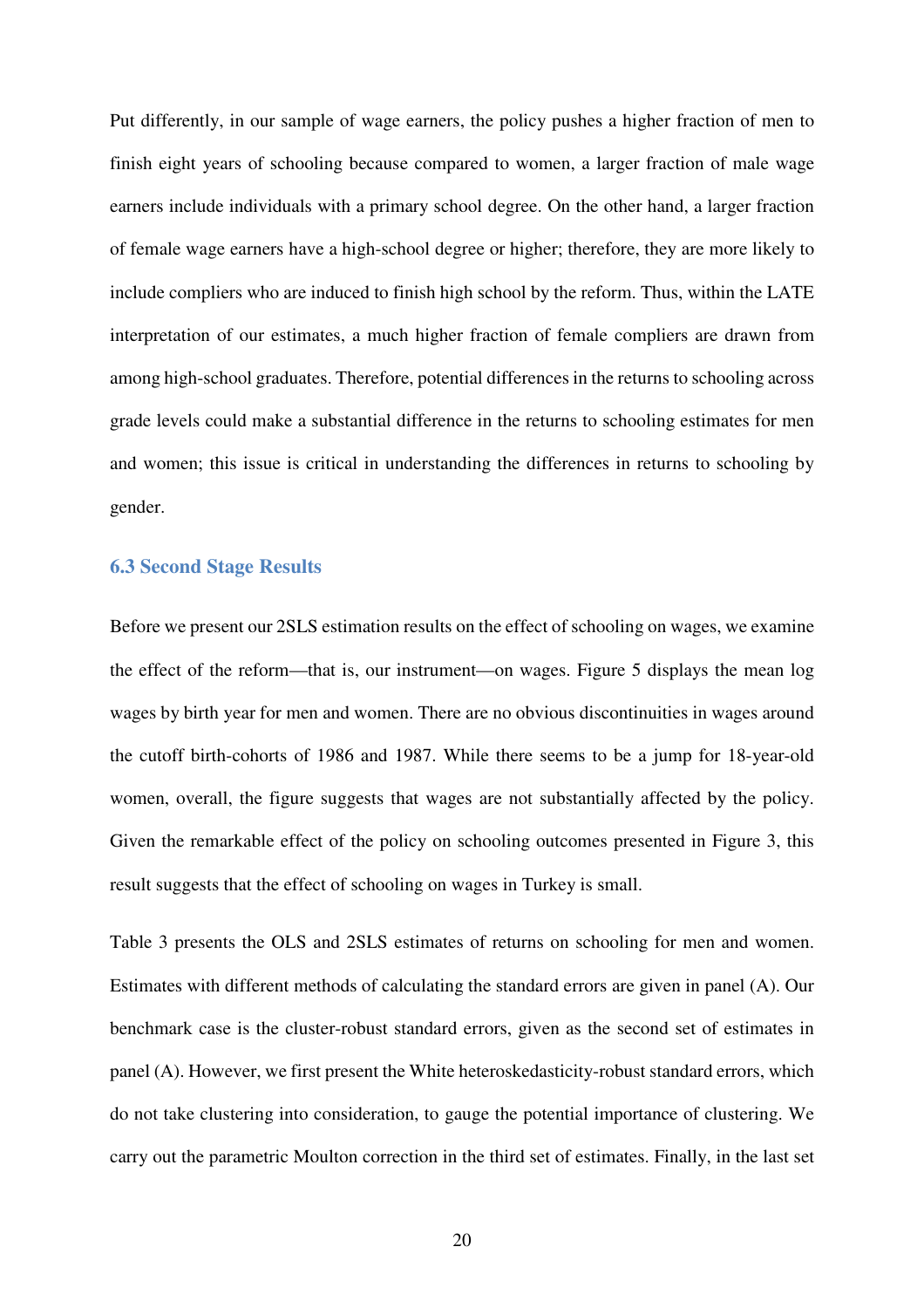of estimates, we conduct non-parametric pairs-cluster bootstrap. In panel (B) of Table 3, we carry out certain methods which do not produce standard error estimates but instead provide pvalues for the rejection of the null hypothesis (that the returns to schooling is zero). The first two of these are based on the cluster-robust estimates in panel (A) but instead use different rejection methods: T distribution with G-1 and G-2 degrees of freedom. The next three p-values come from wild cluster bootstrap estimations. In each one, a different distribution (Rademacher, Liu, and Mammen) is used in generating the auxiliary wild random variable; symmetric tests of the null hypothesis are carried out in all. Using the same set of wild-cluster bootstrap t-values, equaltailed tests of the null hypothesis are carried out in the last three rows.<sup>15</sup>

For men, the OLS estimate of returns to schooling is 0.05 and very precisely estimated. However, the 2SLS coefficient of returns to schooling for men is both statistically and economically insignificant; in fact, it is almost zero. Therefore, we do not carry out the alternative methods of Wald tests for men, which we present in panel (B) for the 2SLS estimates for women. The OLS estimate of returns to schooling (0.063) is higher for women than for men, and it is very precisely estimated. However, unlike for men, the 2SLS coefficient is statistically significant. The level of significance is at the 5-percent level with clustered standard errors which also holds with T distribution with adjusted degrees of freedom as well, as can be seen from the first two rows of panel  $(B)$ .<sup>16</sup> For the wild-cluster bootstrap case, the level of significance is at the 5-percent level, regardless of the distribution of the wild random variable,

<sup>&</sup>lt;sup>15</sup> Suppose that w(1), w(2),...,w(999) are the ordered values of the simulated t-ratios in bootstrap. The symmetric p-value is equal to the proportion of times that  $|w|>|w(i)|$ ,  $i = 1,...,999$ , where w denotes the t-ratio with the original sample. In the equaltailed test of 5-percent level, for instance, the lower 2.5 percentile and the upper 97.5 percentile of the ordered w(1), w(2),...,w(999) are taken, then it is tested whether the t-ratio with the original sample falls in this interval.

<sup>16</sup> Stata uses a standard normal distribution for p-values of the *ivregress* command with cluster option.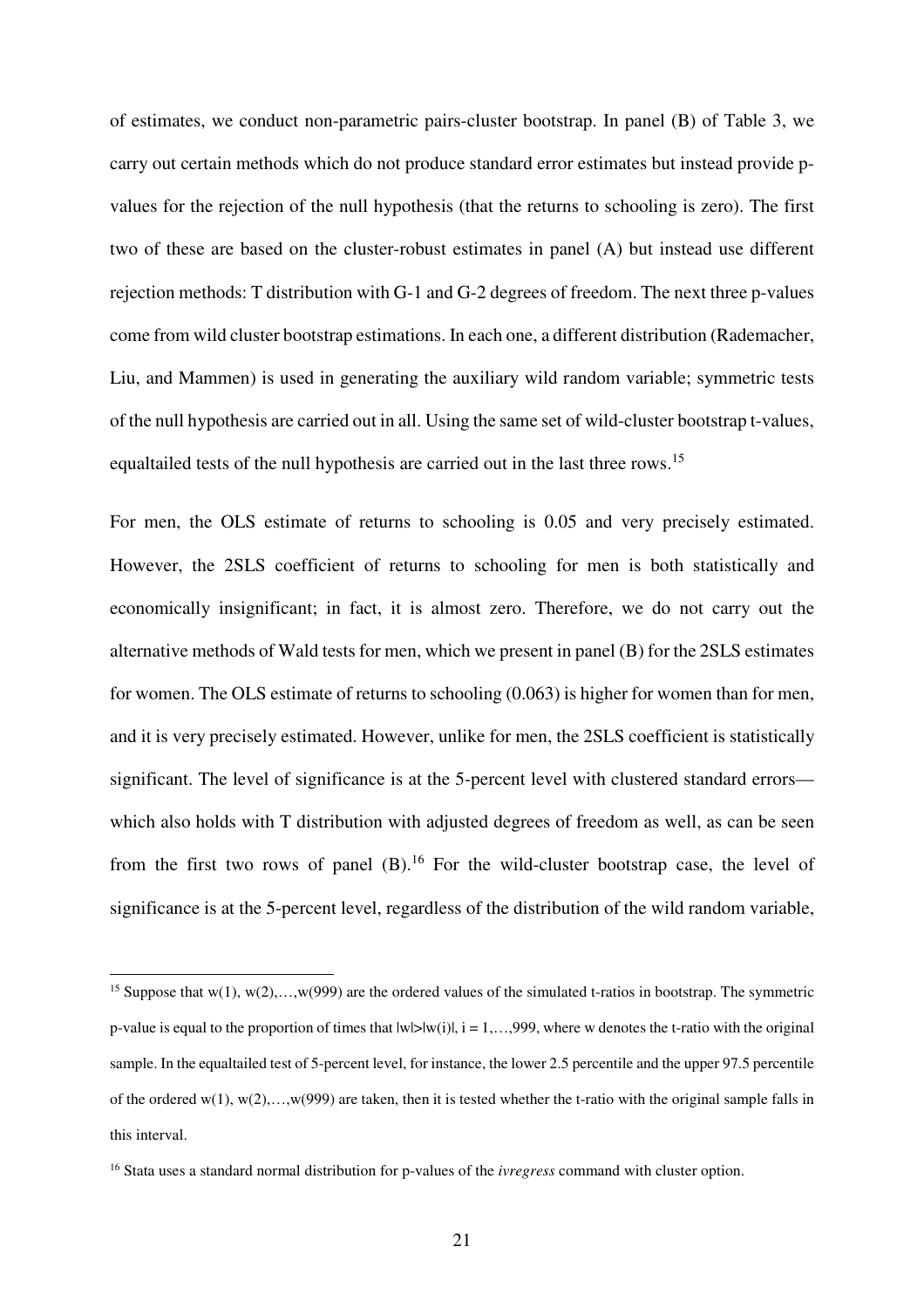when symmetric tests of the null hypothesis are carried out; when equaltailed tests of the null hypothesis are done, the level of significance is at the 5-percent level with two of the distributions for the wild random variable and at the 10-percent level with the remaining one. Also with the parametric Moulton correction, the statistical significance is at the 10-percent level. Only with the pairs-cluster bootstrap is the statistical significance not at the conventional levels; however, Cameron and Miller (2015) show that pairs-cluster bootstrap performs very poorly with few clusters. In terms of economic significance, an additional year of schooling increases women's wages by 3.8 percent.

Overall, our 2SLS estimate of the returns to schooling is barely above zero for men and 3.8 percent for women among 18 to 26-year-old individuals.<sup>17</sup> These estimates are significantly lower than those estimated for other developing countries (e.g., Duflo [2001] for Indonesia; Spohr [2003] for Taiwan; Fang et al. [2012] for China), but are in fact similar to those estimated for some European countries (e.g., Devereux and Hart [2010] for the United Kingdom; Pischke and von Wachter [2008] for Germany). In addition, the 2SLS coefficient of the returns on schooling is much lower than the OLS coefficient for both young men and women. However, this comparison may be misleading because since the 2SLS estimate is for the set of compliers only, the OLS and 2SLS estimates calculate average causal effects by assigning very different weights to causal effects conditional on schooling level. In particular, the OLS estimates assign higher weights to college graduates, as there are very few of them among the compliers of the 2SLS estimates. The next section investigates this issue further by imposing restrictions on the sample by schooling level in the estimation of average causal effects.

<sup>&</sup>lt;sup>17</sup> With the inclusion of dummies for the 26 NUTS-2 level regions, where the data include years 2004 to 2013 only, the 2SLS estimate is zero for men and 3.0 percent for women (and statistically significant).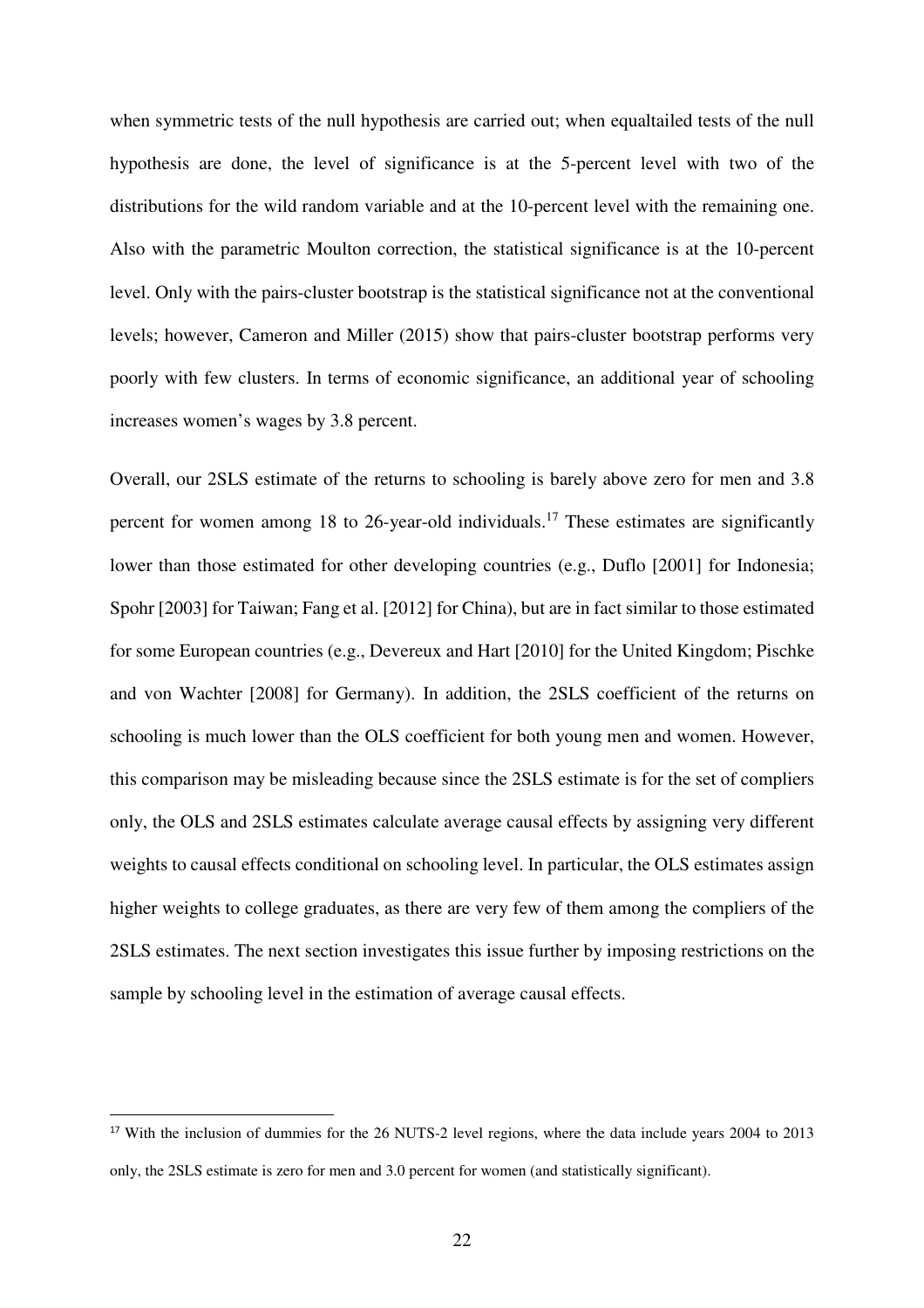#### **6.4 Second-Stage Results with Restrictions on Educational Attainment**

We have already demonstrated that the policy affects schooling outcomes in different grade levels, both because of the length of the extension itself and because of the spillover effects of the policy on high-school grade levels. Moreover, the resulting changes in schooling distributions are quite different between men and women, as illustrated in Section 5.3. Therefore, in this section, we try to understand the variation in the returns to schooling at different schooling levels by placing upper bounds on educational attainment. The results are displayed in Table 6.

First, we exclude college graduates. Our analysis of schooling outcomes suggests that the policy has no effect on college graduation, although the data are relatively sparse for age groups that include college graduates. When the policy does not have a spillover effect on college graduation, the set of compliers in the sample does not change with the exclusion of college graduates from the sample. However, since college graduates are part of the control group when they are in the sample, to the degree that college graduates are different from others in terms of unobserved covariates, their inclusion or exclusion could have an important bearing on the estimated coefficients.

As can be seen from panel (A) in Table 4, with the exclusion of college graduates from the sample, the 2SLS coefficient for men increases to 0.014 and becomes statistically significant at the 10-percent level. The 2SLS coefficient for women rises to 0.071 (from 0.038 in Table 3), as well as its statistical significance (which is at the 1-percent level now). In other words, with an improved covariate balance, the 2SLS coefficient for women is substantially higher, and that for men is somewhat higher. At the same time, the OLS estimates with samples excluding college graduates are much lower for both men and women (0.027 for men as compared to 0.05 in Table 3, and 0.036 for women as compared to 0.063 in Table 3). In addition, the 2SLS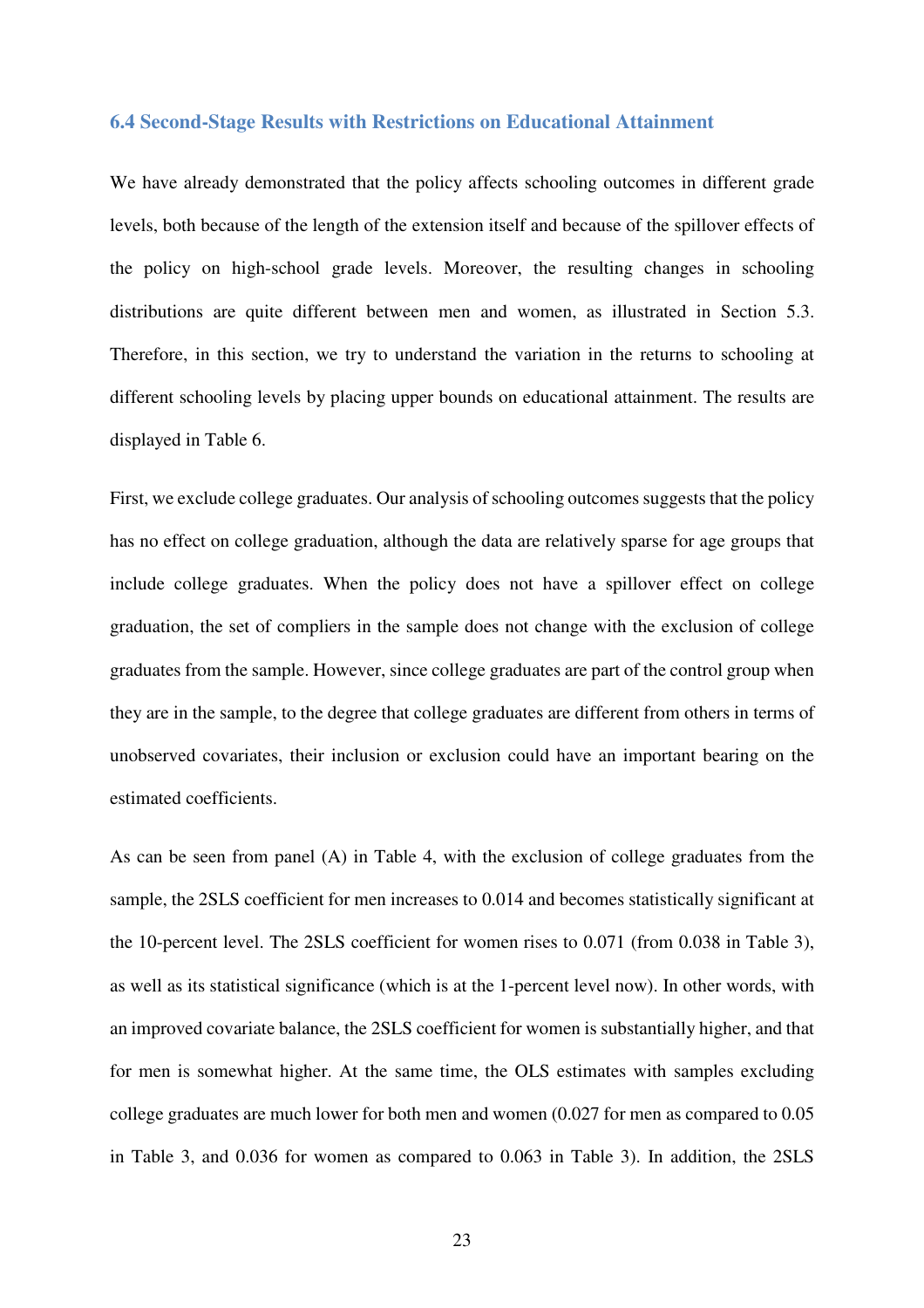estimates now exceed the OLS estimates for women, whereas the 2SLS estimates are still lower for men.

Next, we exclude high-school graduates as well as college graduates. In this restricted sample, the compliers now include only those who are induced to finish grade 8 as a result of the policy. Note that these compliers include not only those who finish grade 8 with the policy but who would otherwise only finish grade 5, but also those who finish grade 8 with the policy but who would otherwise only finish any grade level from 0 to  $7.^{18}$  Hence, the average causal effect here is a weighted average of the average causal effect at one to eight years of schooling; nonetheless, most of the weight comes from grades 6 to 8. As can be seen in panel (B) of Table 4, with this sample, there is no evidence that returns to schooling are different from zero either for men or for women. At the same time, the magnitude of the 2SLS coefficient is still substantially larger for women than for men.

Overall, Table 4 indicates that the returns to an extra year of schooling for high-school grade levels are higher than the average returns to an extra year schooling for grade levels 1 to 8 both for men and for women—but particularly for women. This finding, along with the difference between genders in the change in schooling distribution (which was illustrated in Section 5.3) is critical to interpreting the difference in the estimated returns to schooling by gender.

#### **6.5 Policy Effects on Wage Employment**

j

The validity of our instrument in establishing the causal link between schooling and wages requires that the instrument have no effect on wages other than through its effect on schooling.

<sup>&</sup>lt;sup>18</sup> Although the policy made grades 6 to 8 compulsory, with the falling costs of enrollment in all primary school grade levels via bussing and the construction of boarding schools, enrollment in grades 1 through 8 could change. In fact, Kirdar et al. (2014) provide evidence for rising enrollment in grades 1 through 3 in certain areas.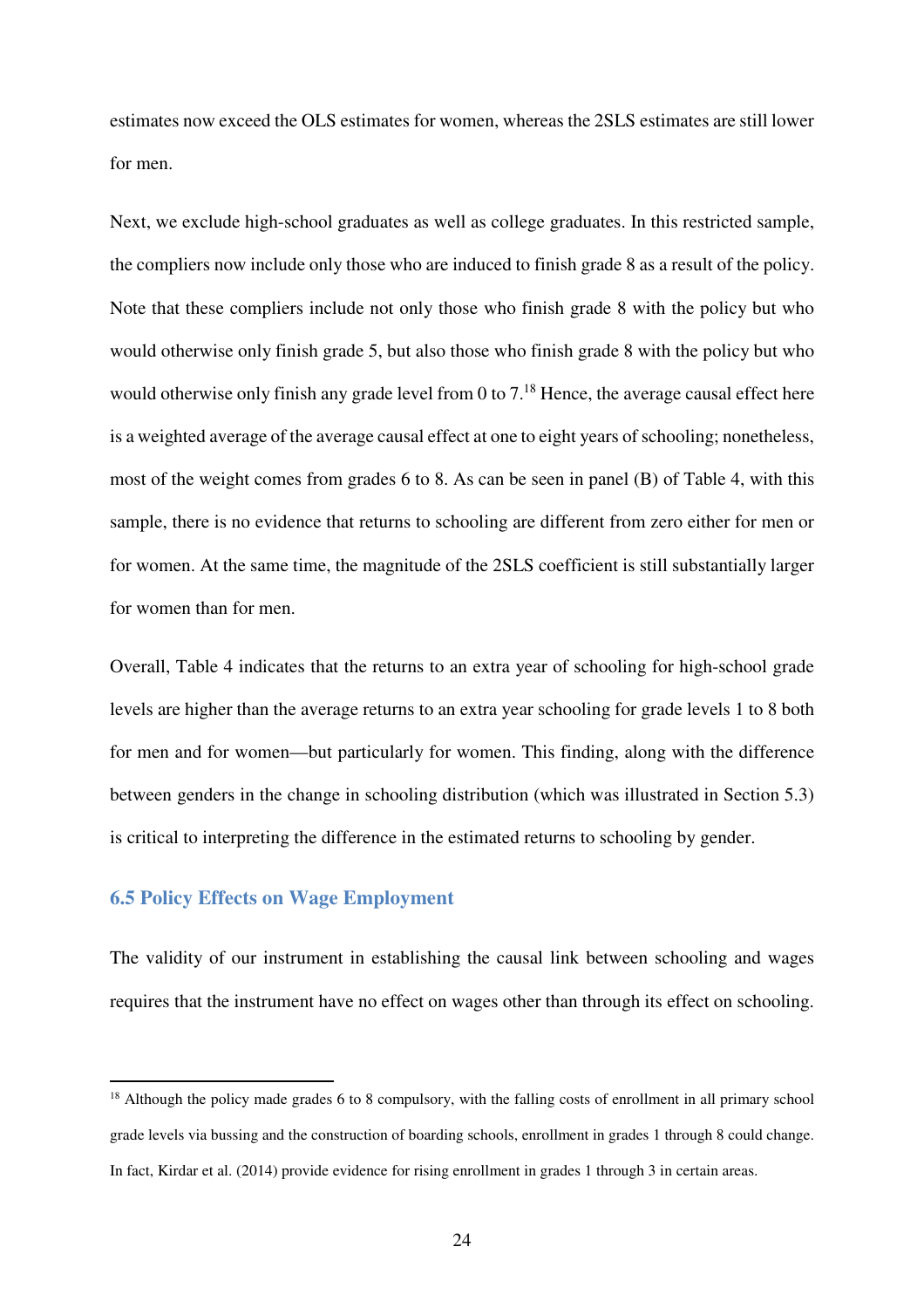However, the policy could also change the wage-earner status of individuals, thereby affecting the distribution of observed wages. To understand this issue, we examine the effects of the policy on wage employment outcomes in this section. Here, wage employment is defined as full-time employment as a wage or salary worker, as in the analysis of wages.

Table 5 presents the estimates of the effect of the policy on wage employment status by gender while controlling for age and year effects. As can be seen from the table, the policy has no effect on the wage employment status of men. On the other hand, the policy increases the wage employment probability of women. According to our preferred set of estimates in column (4), the wage employment probability increases by 1.8 percentage points for women as a result of the policy. This is a substantial increase given that the wage employment probability for women in this age bracket is just above 14 percent. Appendix Table A2 shows the robustness of this inference on the policy effect on women's wage employment using different methods of estimating the standard errors. While the finding in Table 5 is robust to Moulton correction and to using t distributions with alternative degrees of freedom, the results with wild cluster bootstrap is mixed. We fail to reject the null hypothesis with symmetric tests for all three different ways of generating the wild random variable, whereas we reject the null hypothesis with equaltailed tests at the 10-percent level with two of the three distributions used in generating the auxiliary wild random variable.<sup>19</sup>

These findings imply that we need to be careful in interpreting the findings for women because the education reform not only increases the education of women who would be employed regardless of the policy, but it also pushes other women who would otherwise not be employed

<sup>&</sup>lt;sup>19</sup> We do not present the results of pairs cluster bootstrap because several replications cannot be estimated. Cameron and Miller (2015) also report a similar problem in their replications with pairs cluster bootstrap, which they attribute to the lack of variation in treatment in the bootstrap samples.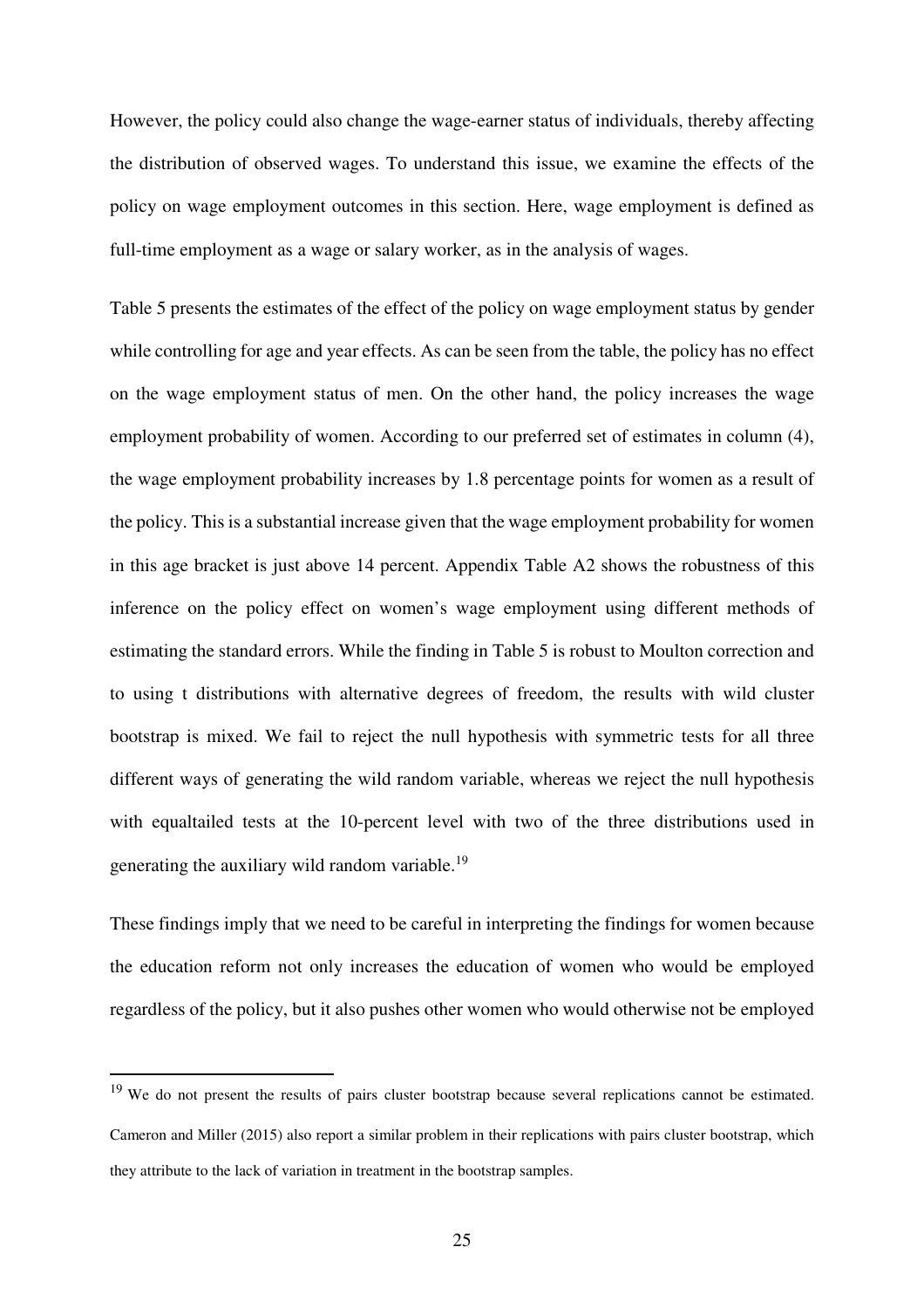into wage employment. Consequently, the pool of employed women who are affected by the policy might be different in ways that pertain to their wages from employed women who are not affected by the policy. However, the women who are new entrants to employment with the policy would be those who were on the margin of employment before the policy; therefore, they are not likely to be substantially different from the average employed woman before the policy in terms of potential wages.

# **7. Interpretation**

In this section, we examine potential causes of the low estimated returns to schooling in Turkey as well as the reasons for the higher estimated returns for women. The low returns to schooling in Turkey might be surprising given that several previous studies report high returns in developing countries (Patrinos and Psacharopoulos, 2010), including some that use plausibly exogenous sources of variation in schooling to estimate the causal link (Duflo, 2001). There are three key reasons for the low returns on schooling estimate in our study.

First, for the grade levels at which the policy directly affects individuals (grades 6 through 8), the wage–schooling locus is very flat, as can be seen in Figure A1 in the Appendix, where the wage premium from completing various levels of schooling is calculated by regressing (for men and women separately) the logarithm of the wage rate on dummies for educational attainment, age, year, and urban status.<sup>20</sup> The sample is restricted to 18 to 26-year-old individuals who were born before 1986 in order to limit the sample to individuals who are not affected by the policy. For men, a secondary school diploma increases the wage rate by 6%, compared to 14% for a high-school diploma and 49% for a college degree. For women, a secondary school diploma

<sup>&</sup>lt;sup>20</sup> Here, the inclusion of cohort controls makes virtually no change.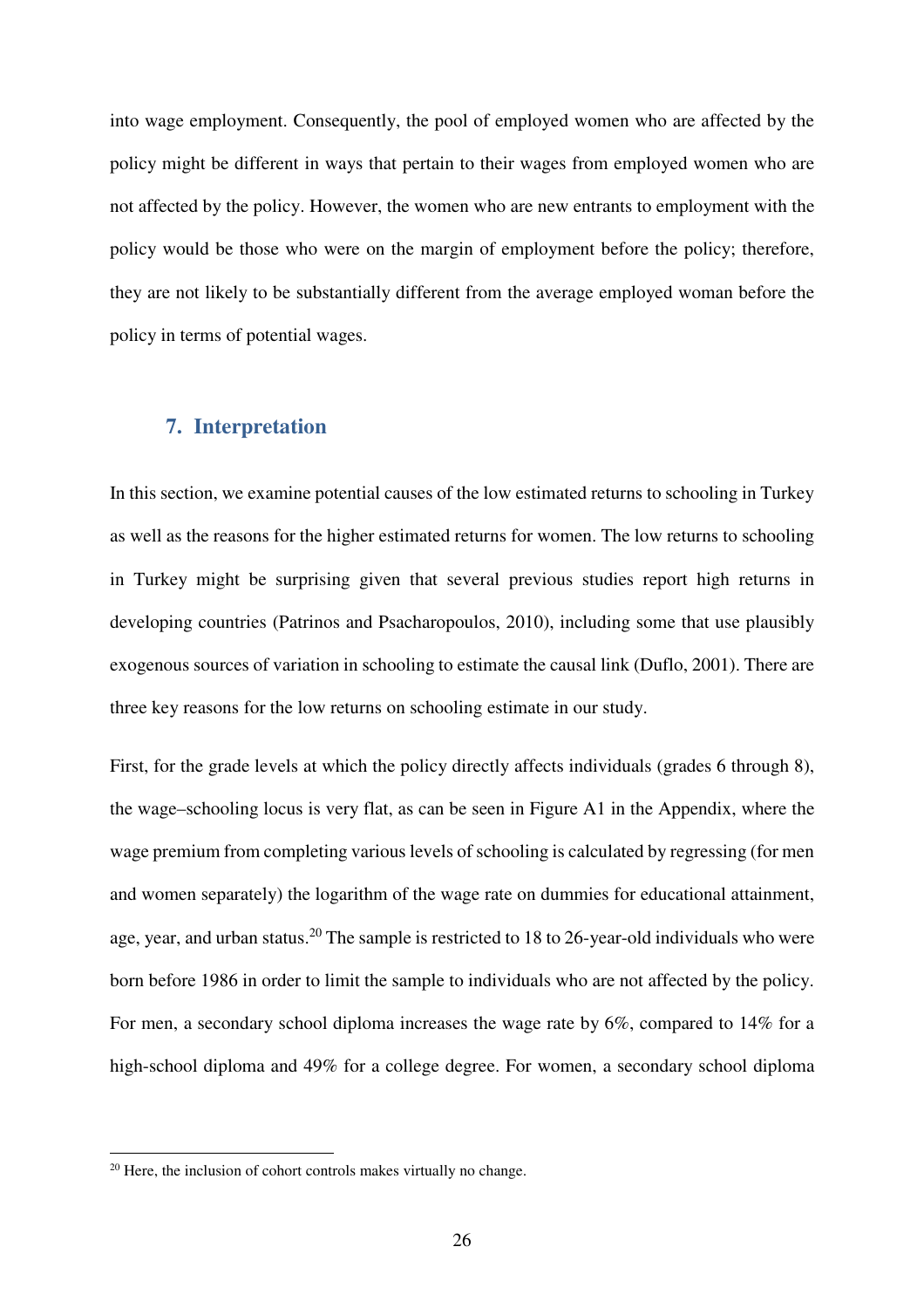increases the wage rate by 6%, compared to 21% for a high-school diploma and 48% for a college degree (these denote marginal increases from the lower education category). Obviously, the 6-percent increase in wages both for men and for women resulting from the completion of secondary school is not the causal effect of additional three years of schooling. Nevertheless, the very low premiums from completing secondary school suggest that the causal returns to schooling might not be high either. In fact, our findings in the previous section reveal that with a sample restricted to individuals with less than a high-school degree (where compliers include only those who are induced to complete grade 8 [secondary school under the old system] as a result of the policy), there is no evidence that returns to schooling are different from zero for either men or women.

Second, when we compare above the earnings of the groups with five and with eight years of schooling before the policy based on Figure A1, both the productivity effects of three more years of schooling and the sheepskin effect of earning a secondary school diploma have effects. On the other hand, in the policy experiment we conduct, the individuals who are induced to complete eight years of schooling with the policy but who would otherwise complete five years hold a primary school diploma both before and after the policy; it is only the years of schooling that is different for them. Therefore, we measure only the productivity effects of three more years of schooling.<sup>21</sup>

Third, our returns on schooling estimate is for young individuals: 18 to 26-year-old workers. Since returns on schooling increase by age in the typical age-earnings profile, we observe them

 $21$  For only those who are induced to complete eight years of schooling with the policy but would not finish five years of schooling without it and those who are induced to finish high school with the policy but who would not otherwise, we measure both the productivity and sheepskin effects of schooling. However, since these groups are smaller than the former group, we are mostly measuring the productivity effects of additional schooling.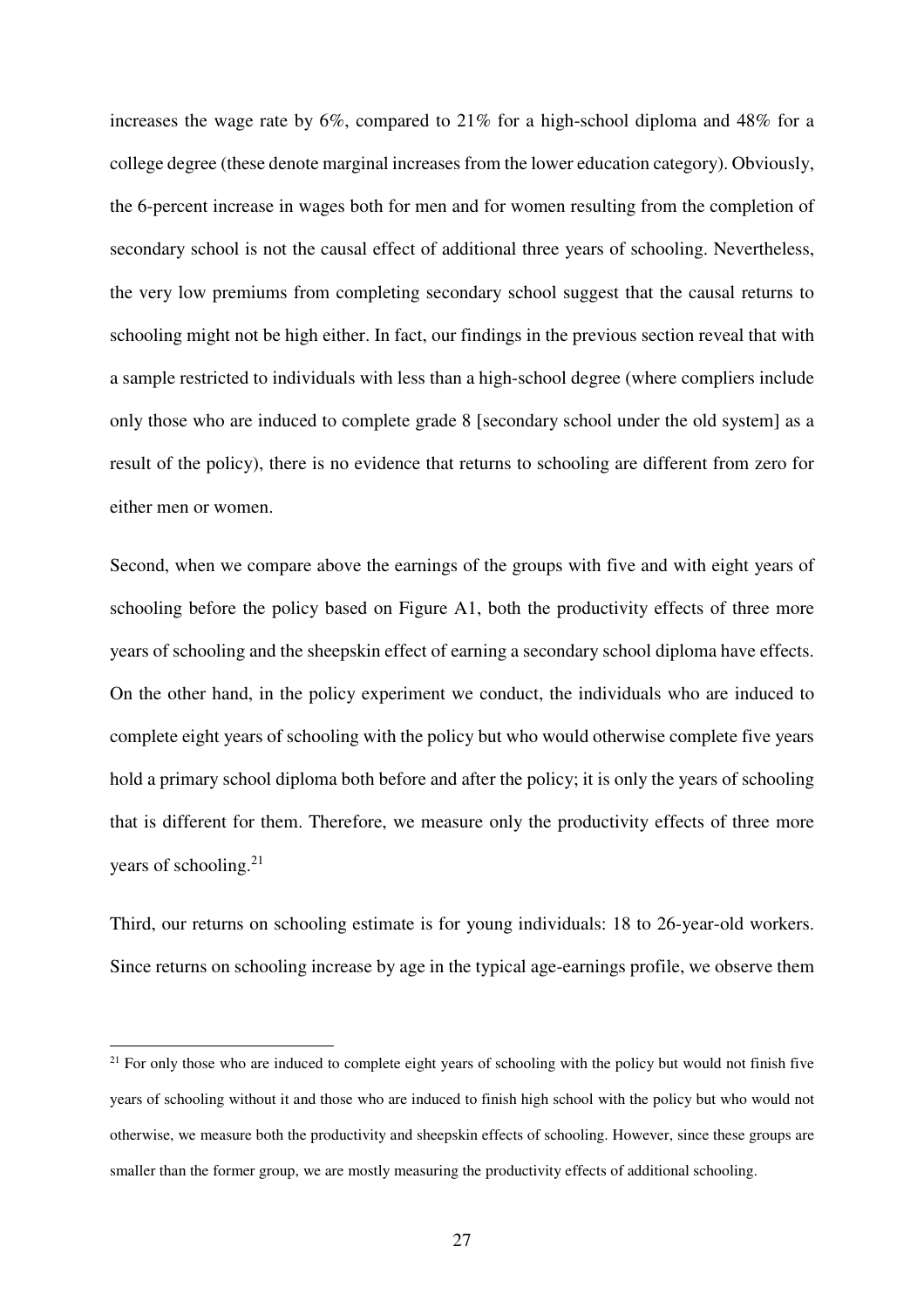in the part of profile in which the returns to schooling are lower. In fact, as can be seen in Figure A2 in the Appendix, for both men and women, the age-earnings profile varies much less across different education groups in the beginning of the work lifecycle, and there is less variation across men than across women.

As reviewed earlier, the compulsory schooling reform did not have an obvious negative impact on standard measures of schooling quality, such as student-to-teacher, student-to-classroom ratios or international test scores. However, it is important to note that the low returns to primary and secondary education in Turkey could also reflect the quality of schooling if school quality was already low before the reform. While school quality is a potential factor for low returns, for Indonesia, where schooling quality is worse than that in Turkey according to international math and science tests,  $22$  Duflo (2001) finds quite high returns to schooling. Moreover, for England and Germany, where the results of international tests indicate a better quality of schooling, Devereux and Hart (2010) and Pischke and von Wachter (2008), respectively, find quite low returns. Therefore, rather than the quality of schooling in terms of improving the cognitive skills of students, it might be the labor market relevance of the skills acquired in the grade levels at which students change their behavior as a result of a particular policy, which determines the returns to schooling, as Pischke and von Wachter (2008) argue.

Our other key finding is that the return on schooling is higher for women than for men. This finding is consistent with the implication of Figure A1 in the Appendix. In the age-earnings profiles by gender, the variation in wages across education groups is wider for women than for men among 18 to 26-year-old individuals. A potential reason for higher estimated returns in Turkey for women is that since the female labor force participation rate in Turkey is much lower, women in the labor market form a much more select group in terms of average ability

<sup>&</sup>lt;sup>22</sup> National Center for Education Statistics, Trends in International Mathematics and Science Study.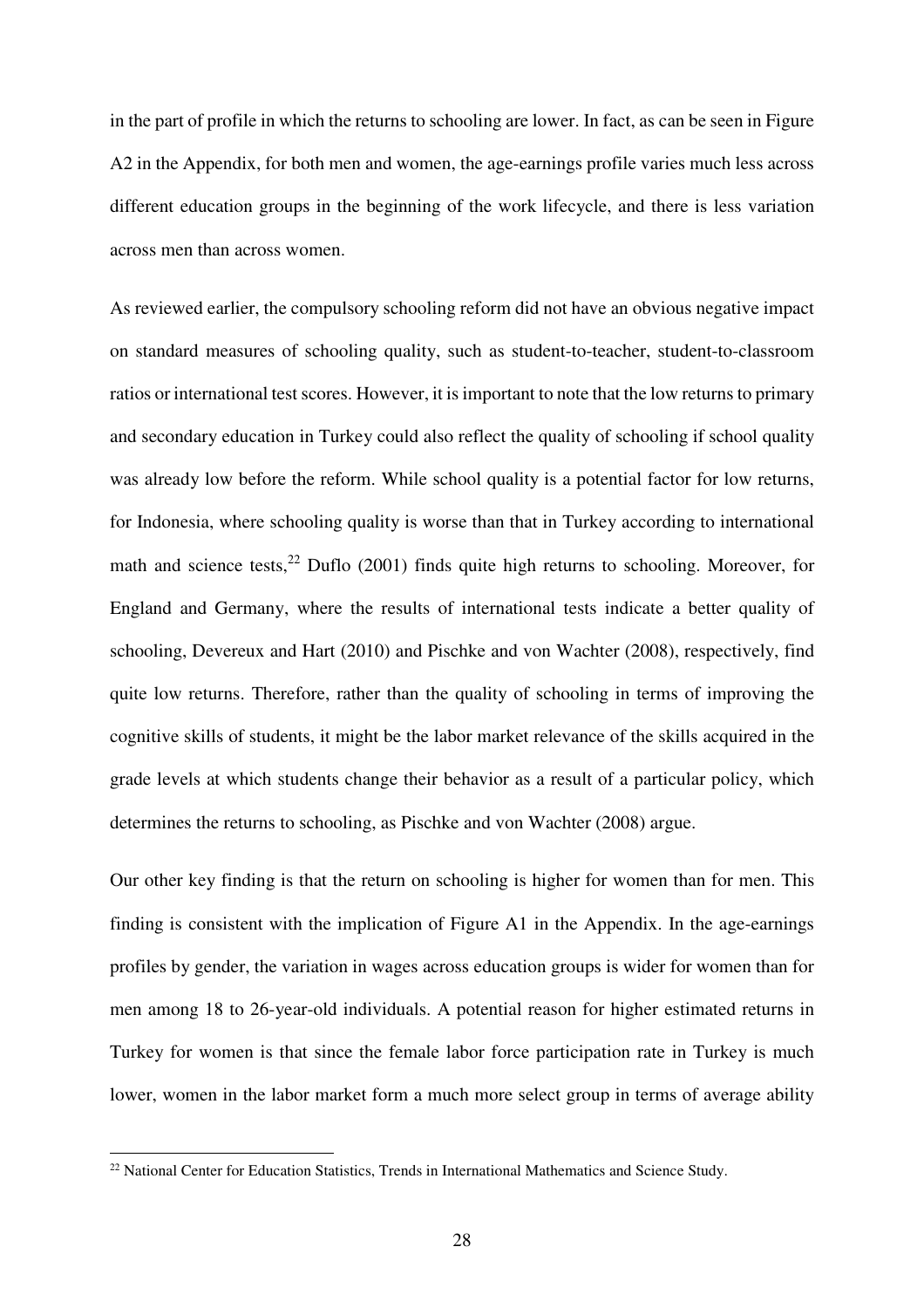conditional on years of schooling than men who are in the labor market. Nonetheless, an investigation of the characteristics of the compliers among men and women gives us a much stronger argument as to why there are gender differences in the returns to schooling in Turkey.

The difference in the estimated average causal effects between men and women could be the result of differential weightings of the causal effects conditional on years of schooling. As shown earlier, the policy increased the completion of not only grade 8 but also high school. Moreover, as displayed in Figure 4, the rise in the fraction completing high school or a higher schooling level compared to the rise in the fraction completing grade 8 or a higher schooling level is much higher among women than men. In other words, a much larger fraction of female compliers complete high-school grade levels. At the same time, our findings on the returns to schooling with restrictions on educational attainment in Section 6.4 suggest that the returns to schooling for an extra year in high-school grade levels are higher than the average returns for an extra year in primary school level. In essence, the returns to schooling are higher for highschool grade levels than for earlier grade levels and the female compliers include a higher share of those who completed high-school grade levels, resulting in a higher returns to schooling estimate for women in our sample.

# **8. Conclusion**

In this paper, we estimated the causal wage returns on schooling for young men and women in Turkey and thus contribute to the small body of literature on the causal monetary returns of education in developing countries. For this purpose, we used the exogenous variation in schooling brought about by the 1997 reform in compulsory schooling. The features of this reform make it very close to being an ideal instrument. The reform brought about a tremendous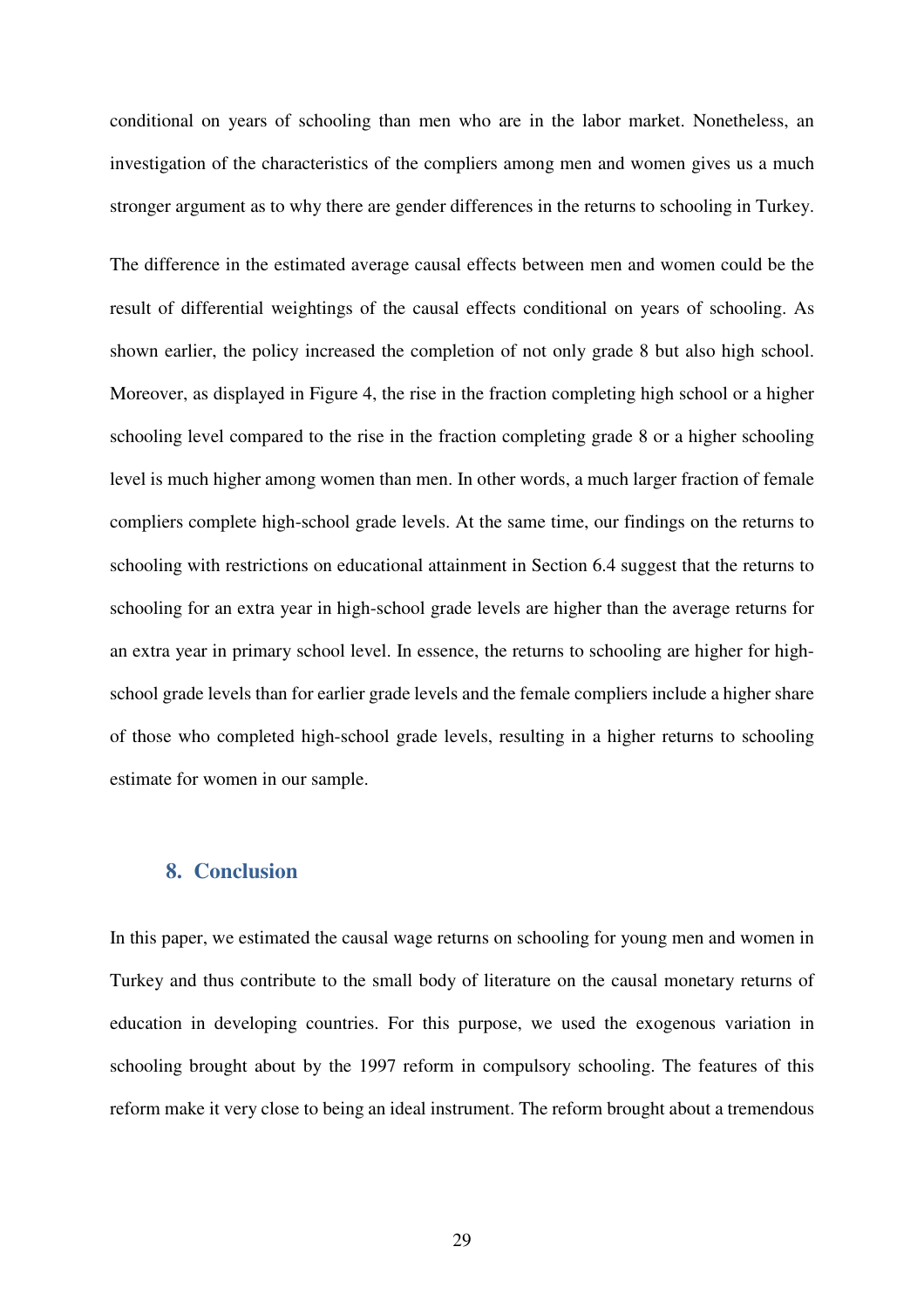change in schooling outcomes because of both the length of the extension and the high fraction of students who drop out after completing compulsory education.

Our empirical analysis fails to reject that the returns to schooling for 18 to 26-year-old men are zero despite our large sample size; in fact, the coefficient estimates are close to zero. On the other hand, for women of the same age group, we estimate that an extra year of schooling increases wages by 3.8 percent. An important feature of these local average treatment effect estimates is that they come close to the average treatment effect estimates because the policy affects the schooling outcomes of a large section of the population.

Our estimates of the returns to schooling are relatively low for three primary reasons. First, in the grade levels at which the policy changed the schooling distribution, the returns to schooling are in fact low. Our estimates suggest that in grades 6 through 8, the average returns to schooling are close to zero for both men and women; they are higher for the high-school grade levels, particularly for women. Second, while the policy mandated three more years of schooling, a new diploma was not awarded for its completion. Therefore, there were no new sheepskin effects, only the productivity effects of extra schooling for many compliers. Third, our sample includes young individuals for whom the differences across education groups in the ageearnings profile are typically smaller.

The returns to schooling are higher for women than for men in our context because the policy changes the schooling distributions of men and women differently. Our estimate, which is an average of the causal returns at different grade levels, puts more weight on high-school grade levels for women than for men, and the returns to an extra year of schooling for high-school grade levels are higher than the returns to an extra year for primary education. In other words, female compliers are more likely to come from those who are induced to finish high school as a result of the policy. This is because women's employment probability increases substantially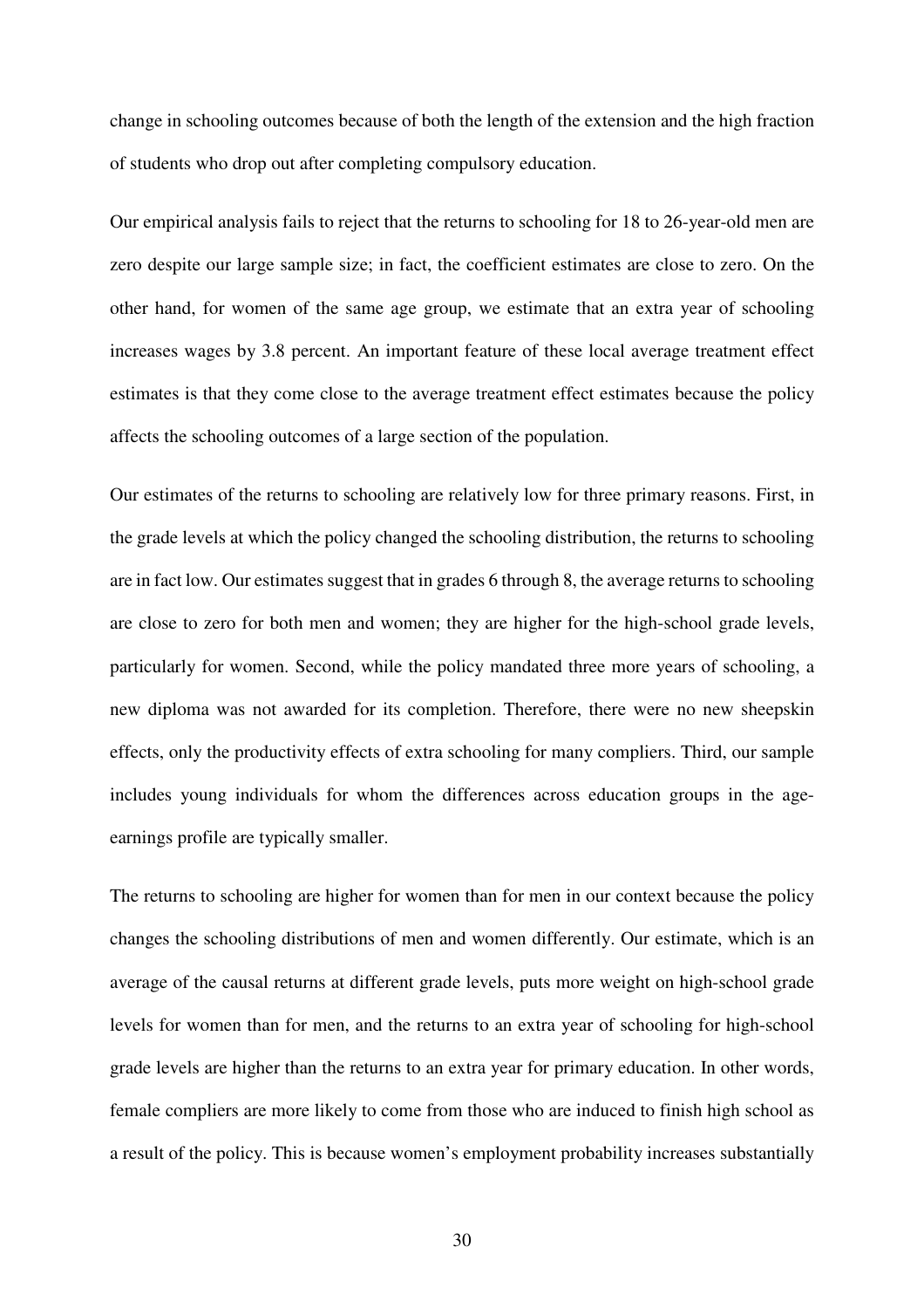with education. Thus, the women in our sample of wage earners have higher education on average than the men in our sample.

In our analysis, conditional on schooling attainment, women are a more select group because of the much lower employment rate for women than for men in Turkey. This would be another reason for the higher returns to schooling for women if selection into employment is associated with ability. This issue also highlights a potential limitation of our estimate for women: we estimate the returns to schooling for a select group who are wage earners. However, this group is actually relevant for our purpose even though it is a selected group because the women who are on the margin of becoming wage earners would be similar to the women in our sample. Another potential contaminating factor in our returns to schooling estimate for women is that the policy also increases the probability of wage employment among women. This would be problematic if the women who become wage earners as a result of the policy are different from those who are already wage earners in ways related to their earnings potential. However, again, since the new entrants to employment with the policy were on the margin of employment before the policy, they are not likely to be substantially different from those who were already employed before the policy in terms of earnings potential.

### **References**

- Acemoğlu, D. and J. Angrist (2000) "How large are human-capital externalities? Evidence from compulsory schooling laws" In: Bernanke, B.S. and K. Rogoff, eds., NBER Macroeconomics Annual, Vol. 15. (Cambridge, Massachusetts), pp. 9-+.
- Angrist, J. and A. Krueger (1991) "Does compulsory school attendance affect schooling and earnings?" Quarterly Journal of Economics 106: 979-1014.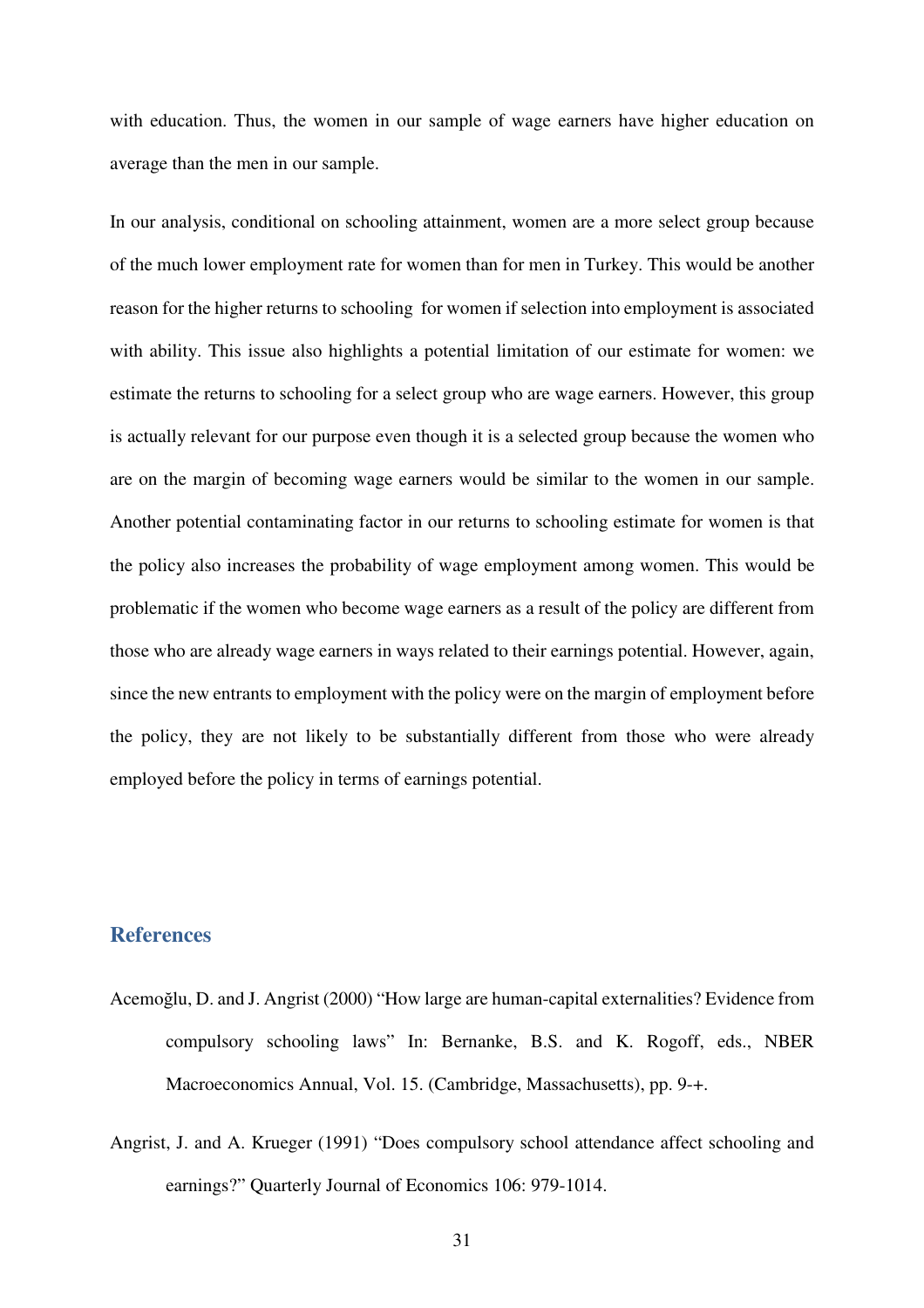- Angrist J. and Pischke, J.S. (2009). "Mostly Harmless Econometrics". Princeton, NJ: Princeton University Press.
- Becker, S., and F. Siebern-Thomas (2001) "Returns to education in Germany: A variable treatment intensity approach." EUI working paper ECO 2001/09
- Bell, R.M. and McCaffrey, D.F. (2002): "Bias Reduction in Standard Errors for Linear Regression with Multistage Samples", Survey Methodology 28, 169-181.
- Bound, J., Jaeger, D., and R. Baker (1995) "Problems with instrumental variables estimation when the correlation between the instruments and the endogenous explanatory variables is weak." Journal of the American Statistical Association 90: 443-450.
- Bound, J., and D.A. Jaeger (1996) "On the validity of season of birth as an instrument in wage equations: A comment on Angrist and Krueger's 'Does compulsory school attendance affect schooling and earnings?' " Working paper no. 5835.(NBER, Cambridge, MA).
- Cameron C., Gelbach J. and D. Miller (2008). "Bootstrap-Based Improvements for Inference with Clustered Errors," Review of Economics and Statistics 90: 414-427.
- Cameron C. and D. Miller (2015). "A Practitioner's Guide to Cluster-Robust Inference," Journal of Human Resources, forthcoming.
- Card, D. (1995) "Using geographic variation in college proximity to estimate the return to schooling." In: Louis N. Christofides, E. Kenneth Grant, and Robert Swidinsky, eds., Aspects of labour market behaviour: Essays in honour of John Vanderkamp (University of Toronto Press, Toronto, Canada) pp. 201-222.
- Card, D. (1999) "The causal effect of education on earnings." in: O. Ashenfelter and D. Card, ed., Handbook of Labor Economics, Vol. 3 (Elsevier).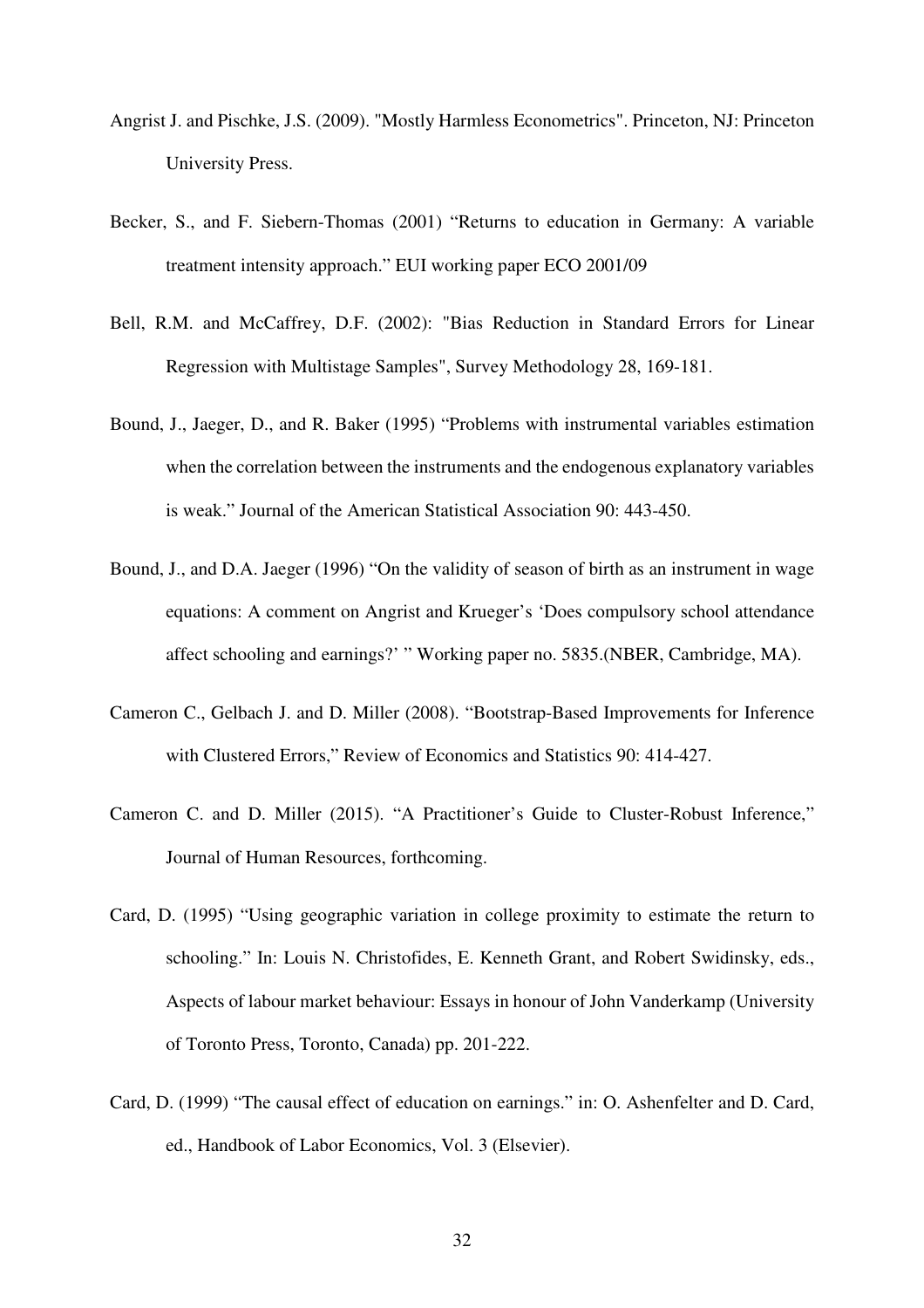- Conneely, K. and R. Uusitalo (1997) "Estimating heterogeneous treatment effects in the Becker schooling model." Unpublished discussion paper (Industrial Relations Section, Princeton University).
- Davidson R. and J.G. MacKinnon (2010). "Wild bootstrap tests for IV regression," *Journal of Business and Economic Statistics* 28: 128-144.
- Dayıoğlu, M. and M. Kırdar (2009) "Determinants of and trends in labor force participation of women in Turkey," State Planning Organization of the Republic of Turkey and World Bank, Welfare and Social Policy Analytical Work Program, Working Paper Number 5.
- Devereux, P.J. and R.A. Hart (2010) "Forced to be rich? Returns to compulsory schooling in Britain." Economic Journal, December.
- Devereux, P.J. and W. Fan (2011) "Earnings returns to the British education expansion," Economics of Education Review 30: 1153-1166.
- Duflo, E. (2001) "Schooling and labor market consequences of school construction in Indonesia: Evidence from an unusual policy experiment." American Economic Review 91(4): 795-813.
- Fang, H., Eggleston K., Rizzo J.A., Rozelle S., and R. Zeckhauser (2012) "The returns to education in China: Evidence from the 1986 compulsory education law," NBER Working Paper 18189.
- Gelbach J.B., Klick, J. and T. Stratman (2009). "Cheap Donuts and Expensive Broccoli: The Effect of Relative Prices on Obesity," mimeo.
- Griliches, Z. (1977) "Estimating the returns to schooling—some econometric problems," Econometrica 45: 1-22.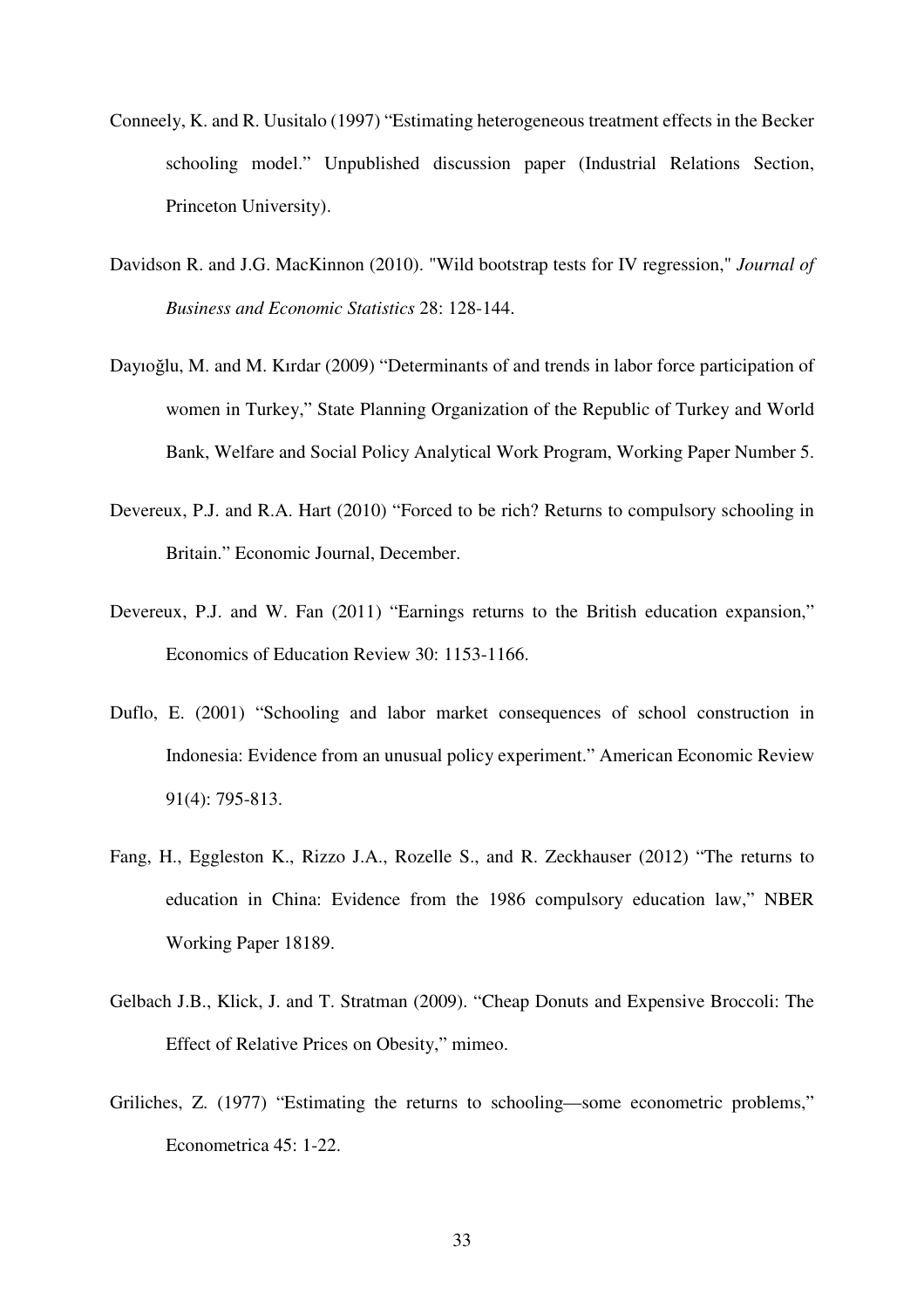- Harmon, C. and I. Walker (1995) "Estimates of the economic return to schooling for the United Kingdom." American Economic Review 85: 1278-1286.
- Heckman J.J., Lochner L.J., and P.E. Todd (2007) "Earnings functions, rates of return and treatment effects: The Mincer equation and beyond." in: *Handbook of Education Economics*, Vol. 1, ed. E. Hanushek and F. Welch, Elsevier.
- Ichino, A. and R. Winter-Ebmer (1999)"Lower and upper bounds of returns to schooling: An exercise in IV estimation with different instruments," European Economic Review, Elsevier, 43(4-6): 889-901, April.
- Ichino, Andrea and Rudolf Winter-Ebmer (2004) "The long-run educational cost of World War II: An application of local average treatment effect estimation." Journal of Labor Economics, University of Chicago Press 22(1): 57-86, January.
- Imbens, G.W. and J.D. Angrist (1994) "Identification and estimation of local average treatment effects." Econometrica 62(2): 467-75.Kane, T. and C.E. Rouse (1995) "Labor market returns to two- and four-year colleges: Is a credit a credit and do degrees matter?" American Economic Review 85(3): 600-14.
- Kırdar, M.G., Dayıoğlu-Tayfur, M., and I. Koc (2014) "Does longer compulsory education equalize schooling by gender and rural/urban residence?" IZA Discussion Papers 7939, Institute for the Study of Labor (IZA).
- Maluccio, J. (1997) "Endogeneity of schooling in the wage function." Unpublished manuscript (Department of Economics, Yale University).
- MacKinnon J.G. and M.D. Webb (2013) "Wild bootstrap inference for wildly different cluster sizes", QED Working Paper No. 1314.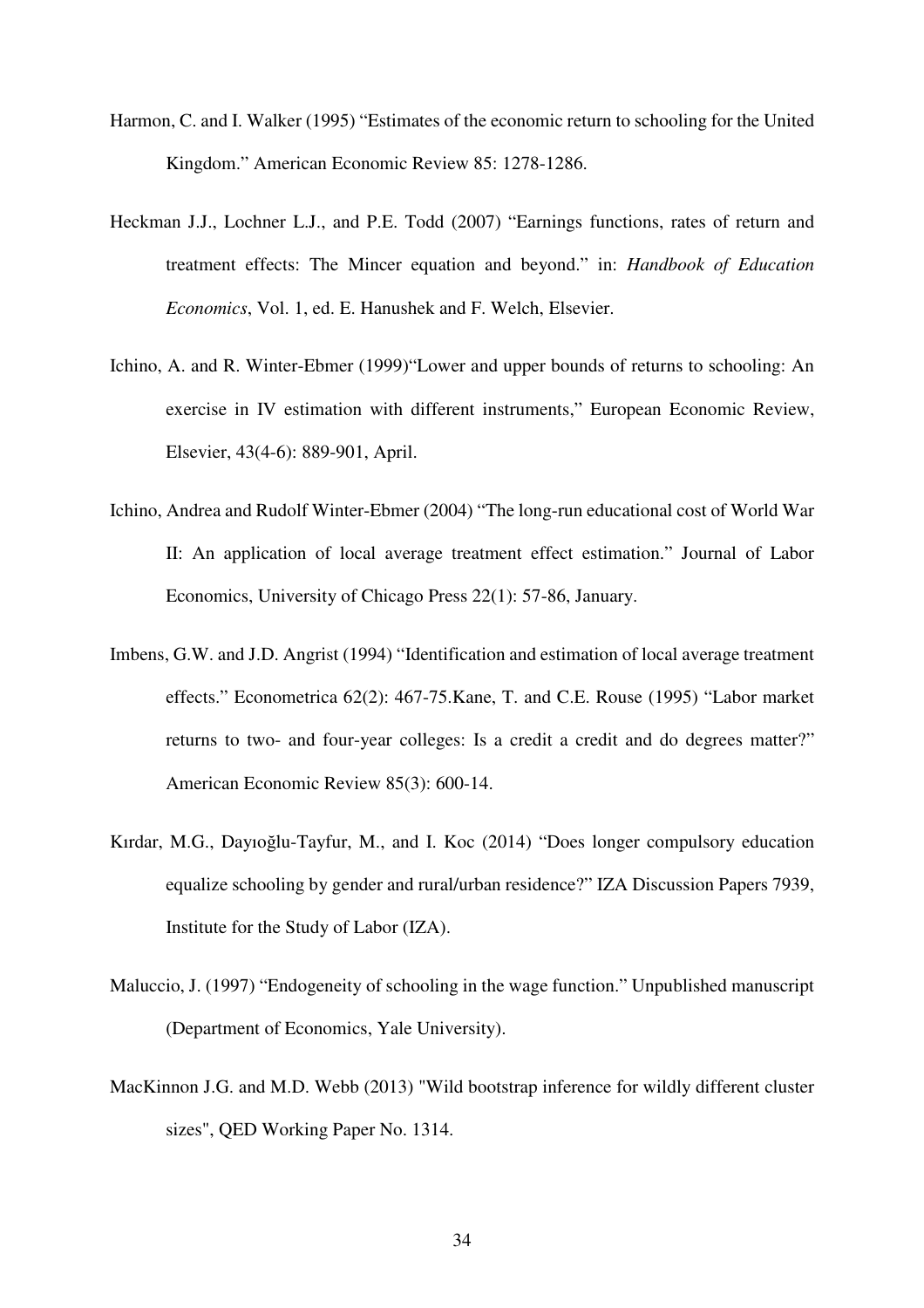- MEB (2007), TIMSS Uluslararasi matematik ve fen eğilimleri araştirmasi, TIMMS 2007, Ulusal matematik ve fen raporu, 8. Siniflar (TIMSS National Report, 2007), Ankara.
- Moulton B.R. (1986), "Random Group Effects and the Precision of Regression Estimates", Journal of Econometrics 32, 385-397.
- National Center for Education Statistics. Trends in International mathematics and science study (TIMMS). http://nces.ed.gov/timss/table11\_3.asp. Accessed August 2014.
- Oreopoulos P. (2006) "Estimating average and local average treatment effects of education when compulsory schooling laws really matter." American Economic Review 96: 152- 175.
- Patrinos, H.A. and G. Psacharopoulos (2010) "Returns to education in developing Countries." In: Economics of Education (eds. D.J. Brewer and P.J. McEwan), pp. 44-51, Elsevier, San Diego.
- Pischke, J.-S., and T. von Wachter (2008) "Zero returns to compulsory schooling in Germany: Evidence and interpretation." Review of Economics and Statistics 90(3): 592-598.
- Spohr, C.A. (2003) "Formal schooling and workforce participation in a rapidly developing economy: Evidence from 'compulsory' junior high school in Taiwan." Journal of Development Economics 70(2): 291-327.
- Staiger, D. and J.H. Stock (1997) "Instrumental variables regression with weak instruments." Econometrica 65: 557-586.
- Stephens M. and D. Yang (2014) "Compulsory Education and the Benefits of Schooling," American Economic Review 104(6): 1777-1792.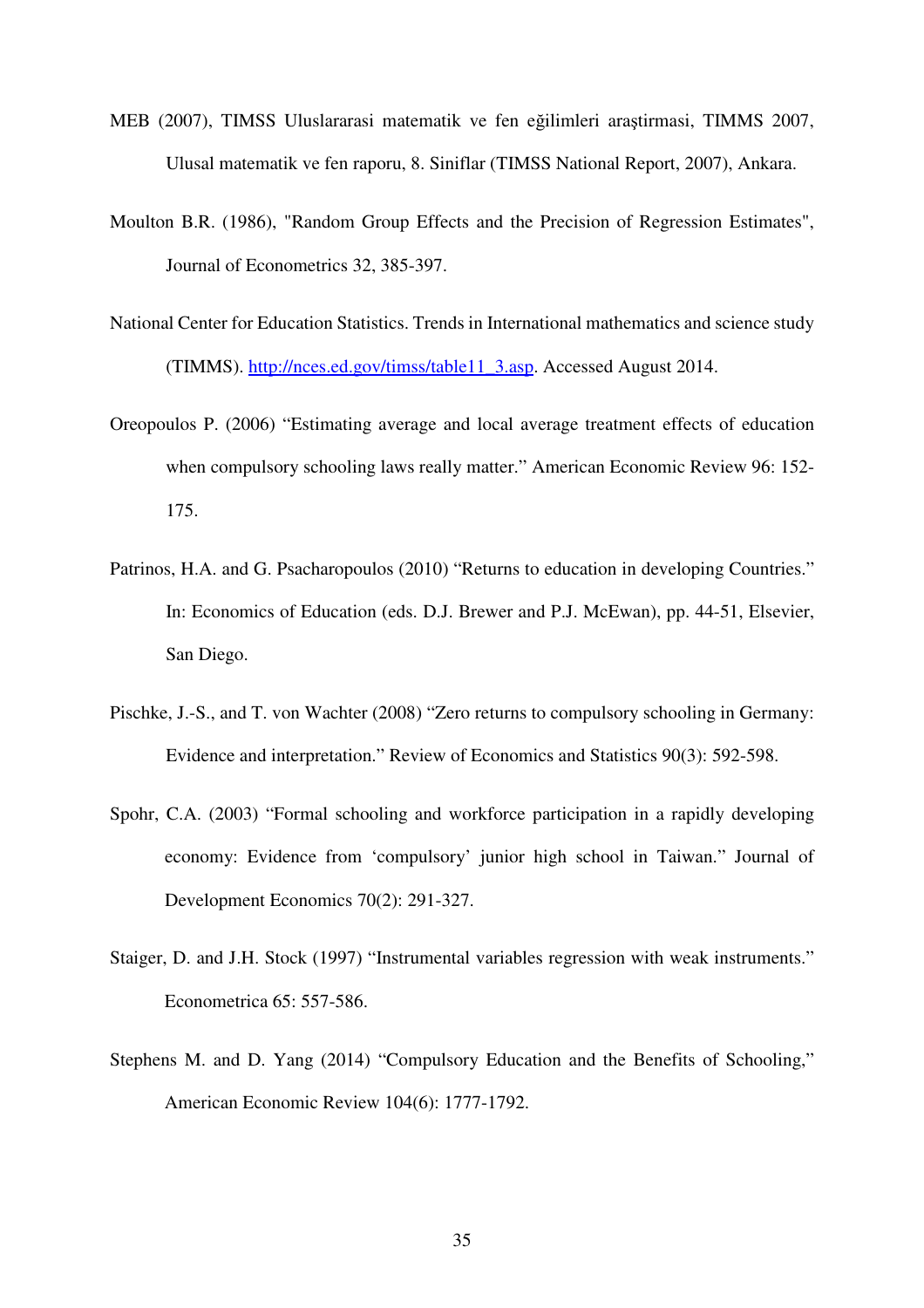

**Figure 1: Fraction Completing at Least Grade 8**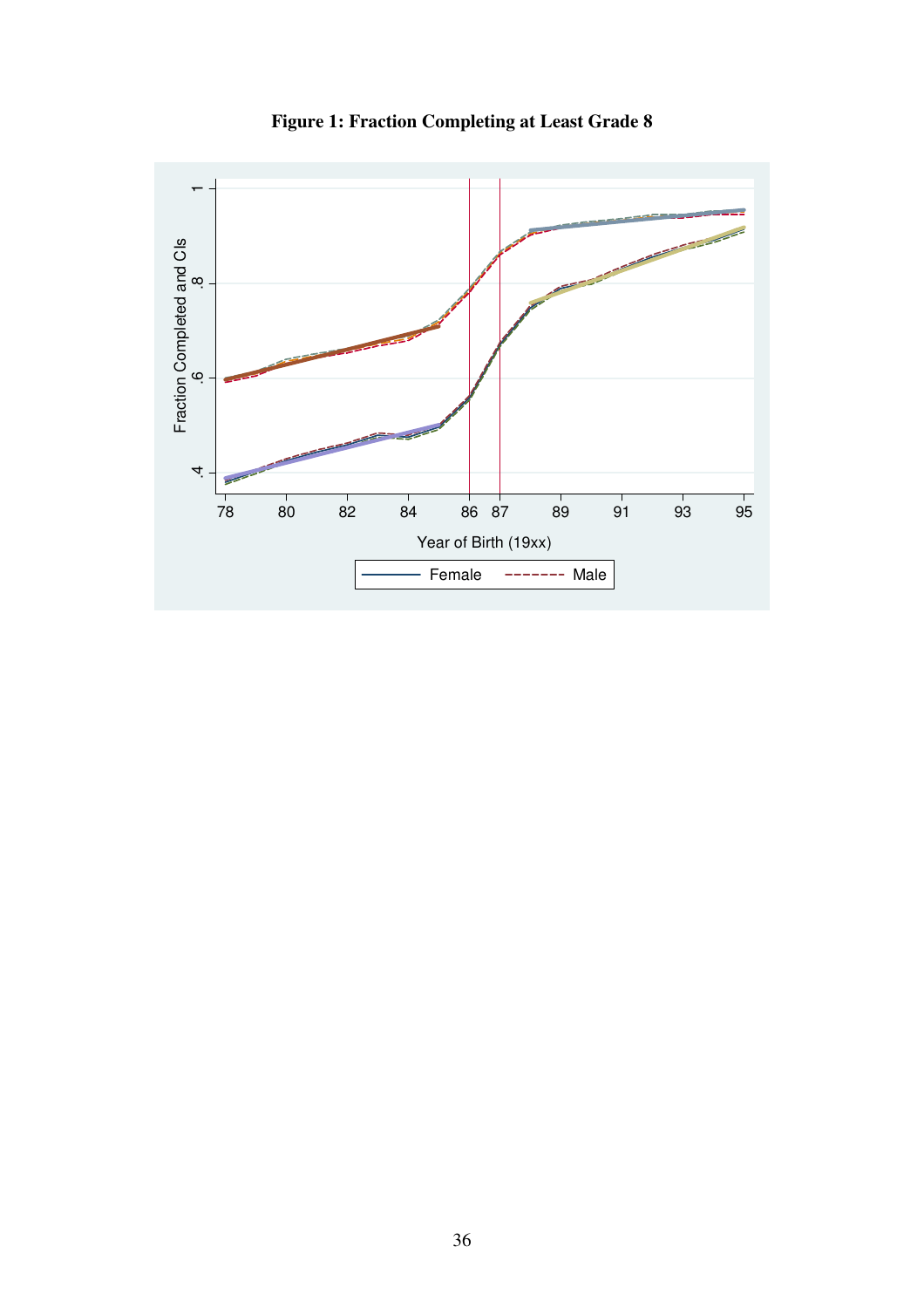

**Figure 2: Fraction Completing at Least High School**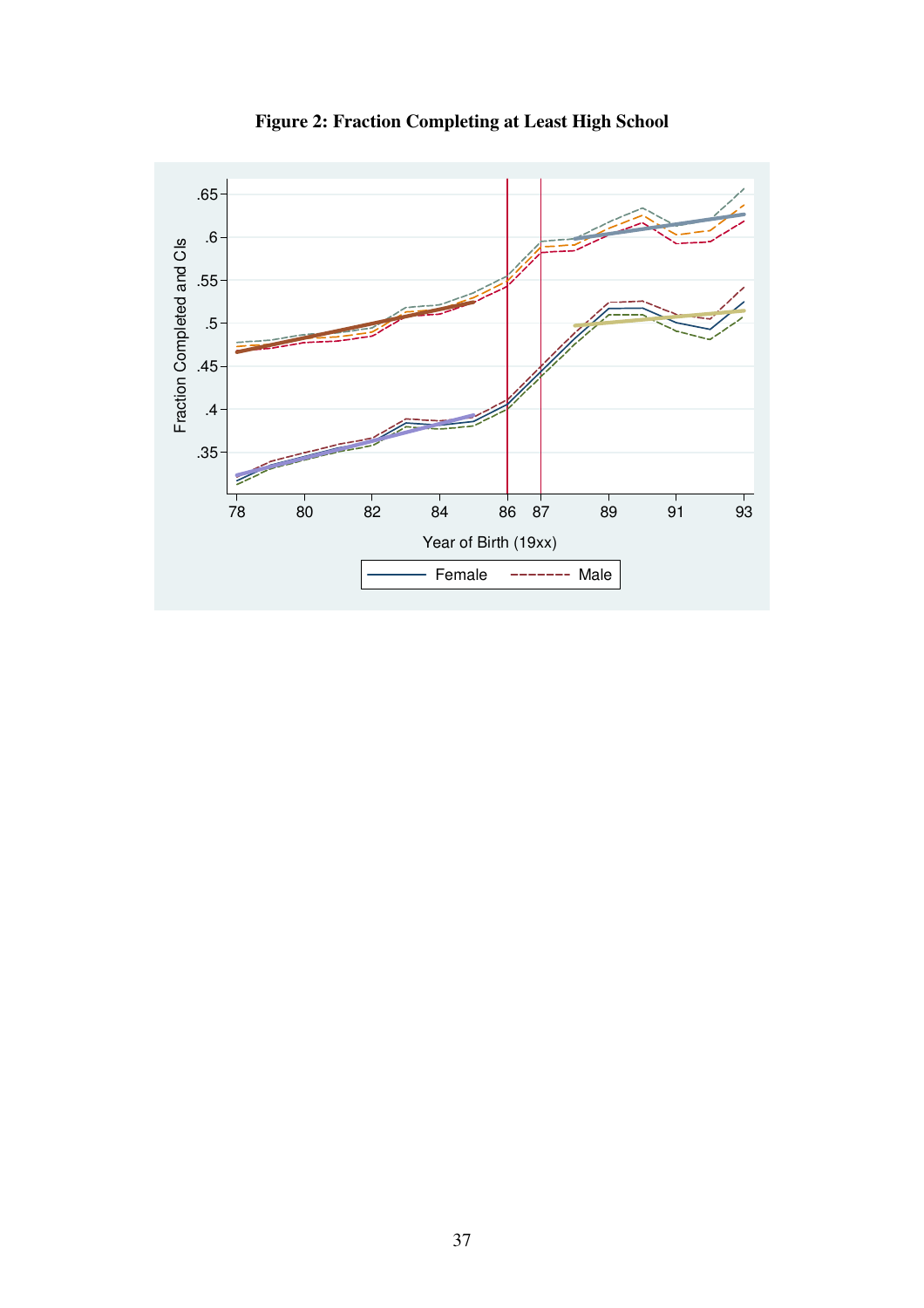

**Figure 3: Mean Years of Schooling by Birth Year and Gender** 

*Notes*: The sample includes fulltime wage earners.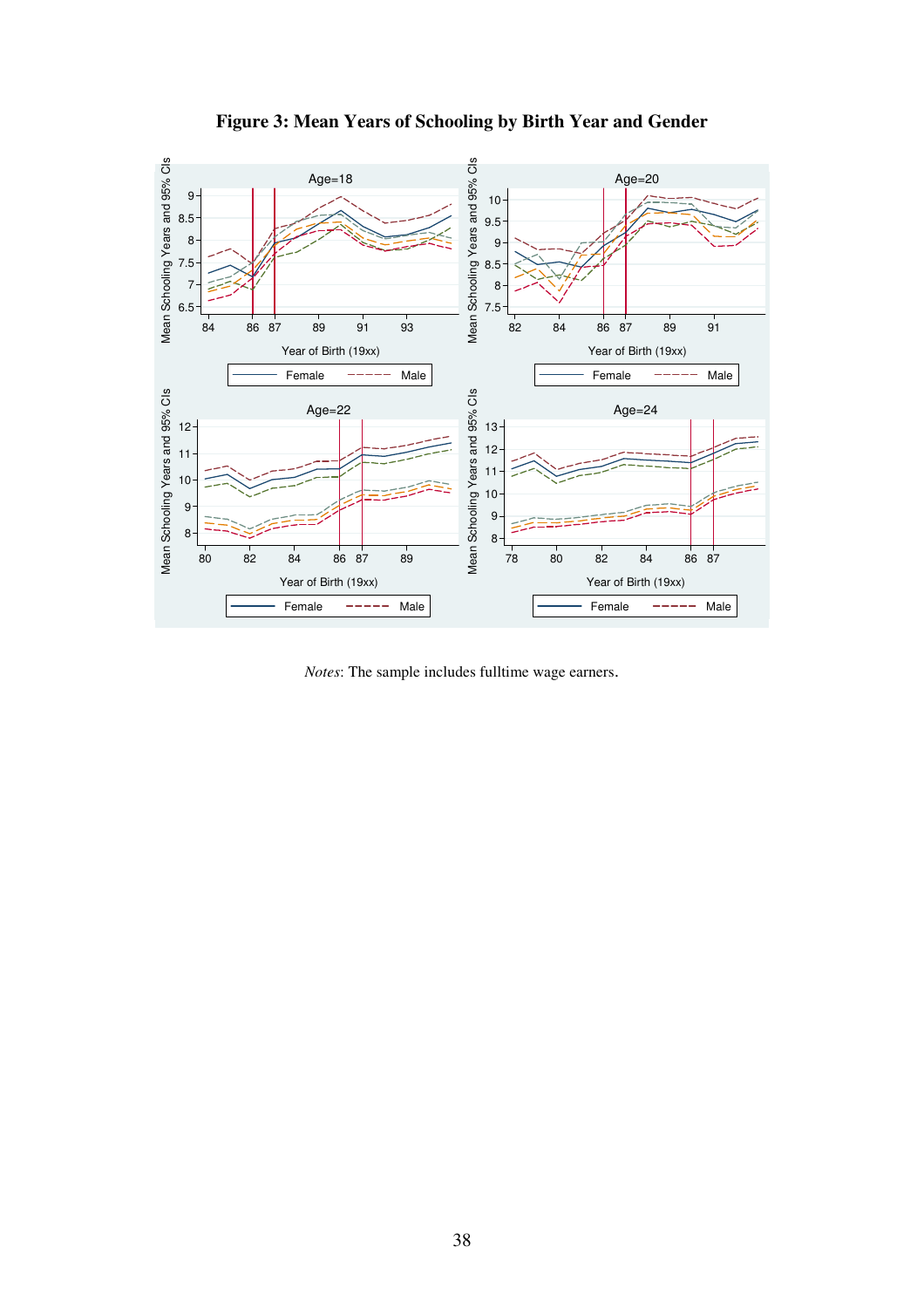**Figure 4: Difference in Schooling Distributions before and after the Policy** 



*Notes*: The distributions are one minus cumulative distributions. The sample includes 18 to 26-year-old fulltime wage earners. The distribution before the policy is for the 1984 and 1985 birth-cohorts, and that after the policy is for the 1988 and 1989 birth-cohorts.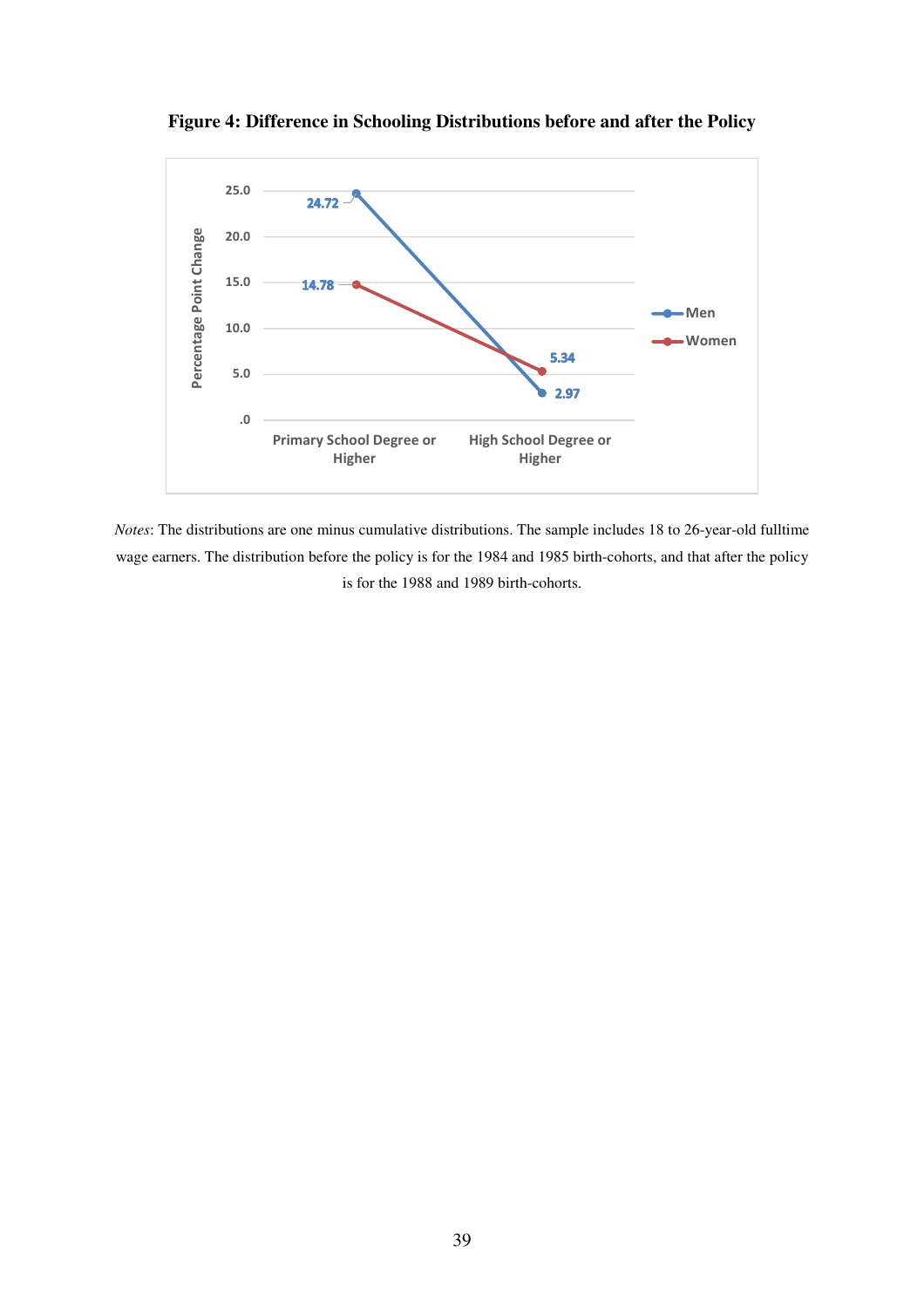

**Figure 5: Mean Log Wages by Birth Year and Gender** 

*Notes*: The sample includes fulltime wage earners.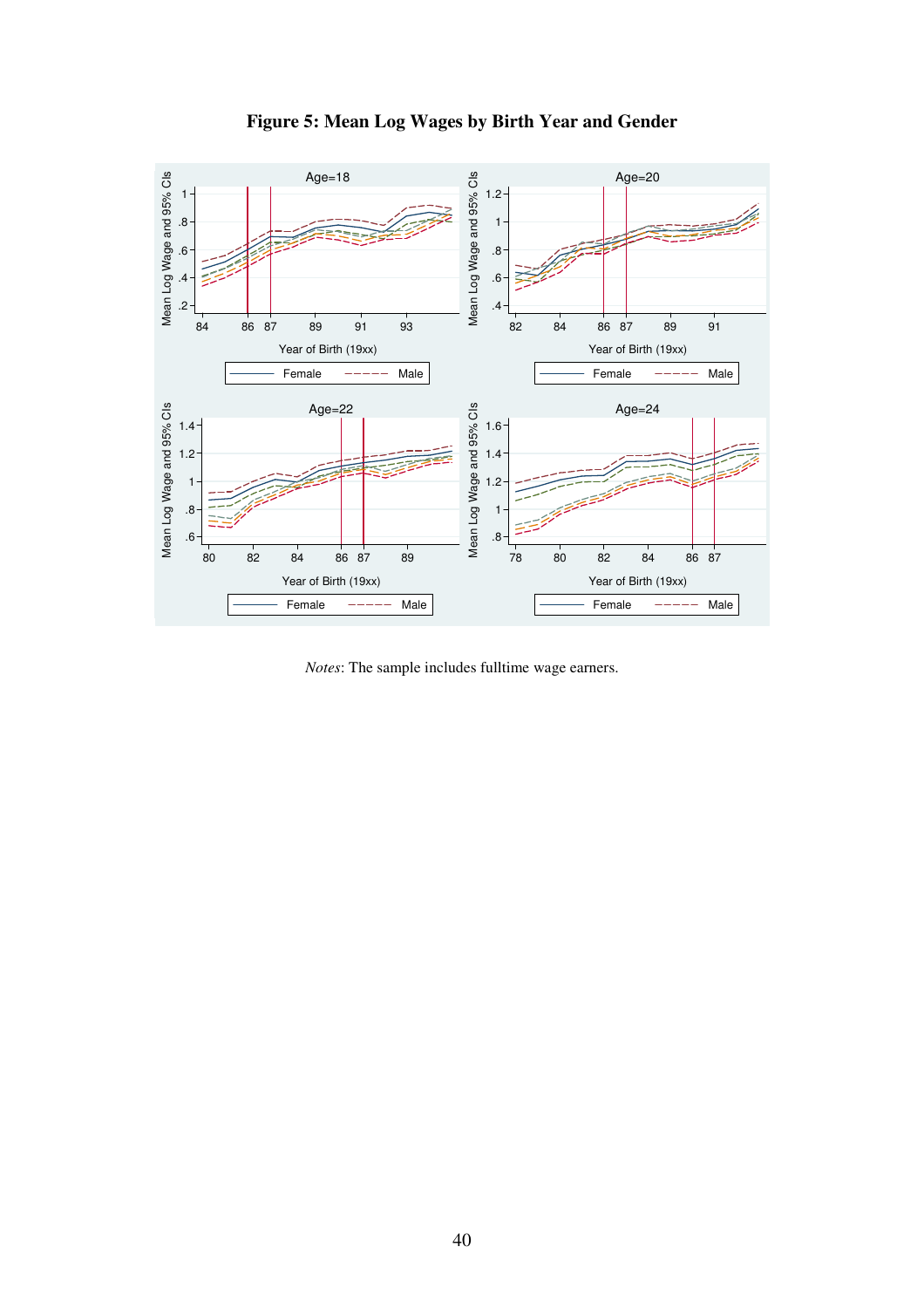|     |      | Year |      |      |      |      |      |      |      |      |      |      |
|-----|------|------|------|------|------|------|------|------|------|------|------|------|
|     | 2002 | 2003 | 2004 | 2005 | 2006 | 2007 | 2008 | 2009 | 2010 | 2011 | 2012 | 2013 |
| Age |      |      |      |      |      |      |      |      |      |      |      |      |
| 15  | 1987 | 1988 | 1989 | 1990 | 1991 | 1992 | 1993 | 1994 | 1995 | 1996 | 1997 | 1998 |
| 16  | 1986 | 1987 | 1988 | 1989 | 1990 | 1991 | 1992 | 1993 | 1994 | 1995 | 1996 | 1997 |
| 17  | 1985 | 1986 | 1987 | 1988 | 1989 | 1990 | 1991 | 1992 | 1993 | 1994 | 1995 | 1996 |
| 18  | 1984 | 1985 | 1986 | 1987 | 1988 | 1989 | 1990 | 1991 | 1992 | 1993 | 1994 | 1995 |
| 19  | 1983 | 1984 | 1985 | 1986 | 1987 | 1988 | 1989 | 1990 | 1991 | 1992 | 1993 | 1994 |
| 20  | 1982 | 1983 | 1984 | 1985 | 1986 | 1987 | 1988 | 1989 | 1990 | 1991 | 1992 | 1993 |
| 21  | 1981 | 1982 | 1983 | 1984 | 1985 | 1986 | 1987 | 1988 | 1989 | 1990 | 1991 | 1992 |
| 22  | 1980 | 1981 | 1982 | 1983 | 1984 | 1985 | 1986 | 1987 | 1988 | 1989 | 1990 | 1991 |
| 23  | 1979 | 1980 | 1981 | 1982 | 1983 | 1984 | 1985 | 1986 | 1987 | 1988 | 1989 | 1990 |
| 24  | 1978 | 1979 | 1980 | 1981 | 1982 | 1983 | 1984 | 1985 | 1986 | 1987 | 1988 | 1989 |
| 25  | 1977 | 1978 | 1979 | 1980 | 1981 | 1982 | 1983 | 1984 | 1985 | 1986 | 1987 | 1988 |
| 26  | 1976 | 1977 | 1978 | 1979 | 1980 | 1981 | 1982 | 1983 | 1984 | 1985 | 1986 | 1987 |
| 27  | 1975 | 1976 | 1977 | 1978 | 1979 | 1980 | 1981 | 1982 | 1983 | 1984 | 1985 | 1986 |

**Table 1: Birth Year (and Policy Dummy) by Age and Year** 

Notes: (i) Year of birth is displayed in bold when the policy dummy takes a value of one. Transition years (1986 and 1987) are also displayed in italics. (ii) Only ages 16 to 26 include both birth cohorts that are affected by the policy and those that are not. (iii) Only ages 17 to 25 include both birth cohorts that are affected by the policy and those that are not when the 1986 and 1987 birth cohorts are excluded because of fuzzy policy status.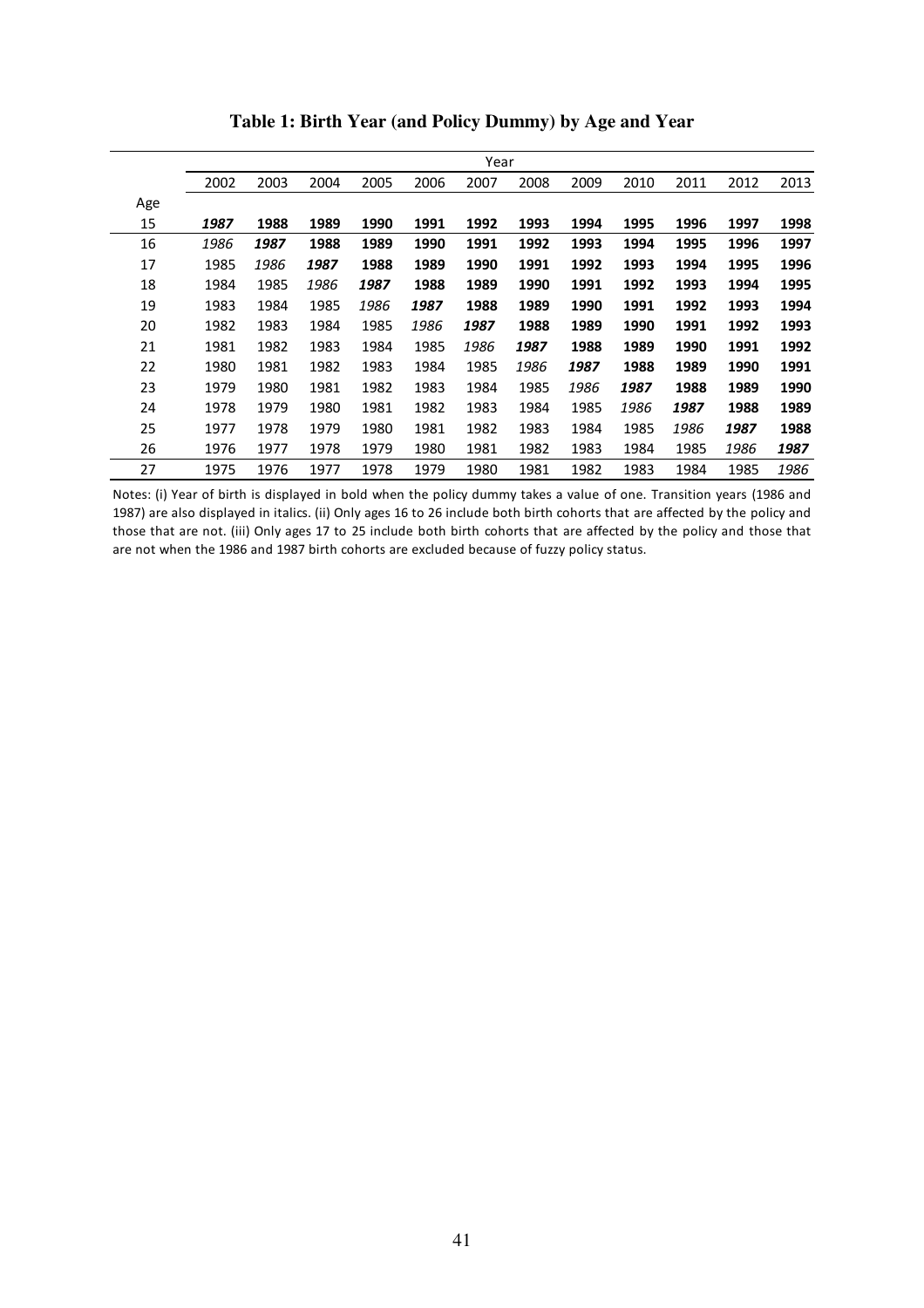| Dependent Variable: Years of Schooling |                       |                       |                       |                       |  |
|----------------------------------------|-----------------------|-----------------------|-----------------------|-----------------------|--|
|                                        |                       | Men                   | Women                 |                       |  |
|                                        | Sample A              | Sample B              | Sample A              | Sample B              |  |
|                                        | (1)                   | (2)                   | (3)                   | (4)                   |  |
| <b>Policy Dummy</b>                    | $0.583***$<br>[0.034] | $0.955***$<br>[0.049] | $0.441***$<br>[0.053] | $0.615***$<br>[0.082] |  |
| Observations                           | 134,113               | 91,756                | 58,835                | 41,562                |  |
| R-squared                              | 0.045                 | 0.048                 | 0.120                 | 0.118                 |  |
| F-Statistic                            | 17.8                  | 54.1                  | 21.0                  | 67.3                  |  |

#### **Table 2: First-Stage Results for Men and Women**

*Notes*: Sample A includes 18 to 26-year-old individuals in 2002 to 2013 surveys, whereas sample B includes 18 to 25-year-old individuals in 2002 to 2013 surveys but excludes the 1986 and 1987 birthcohorts. All models also include age and year dummies and a dummy for urban status. The F-statistic is adjusted for 20 clusters in columns (1) and (3) and for 17 clusters in columns (2) and (4). Statistically significant: \*\*\* 1 percent level; \*\* 5 percent level, \* 10 percent level.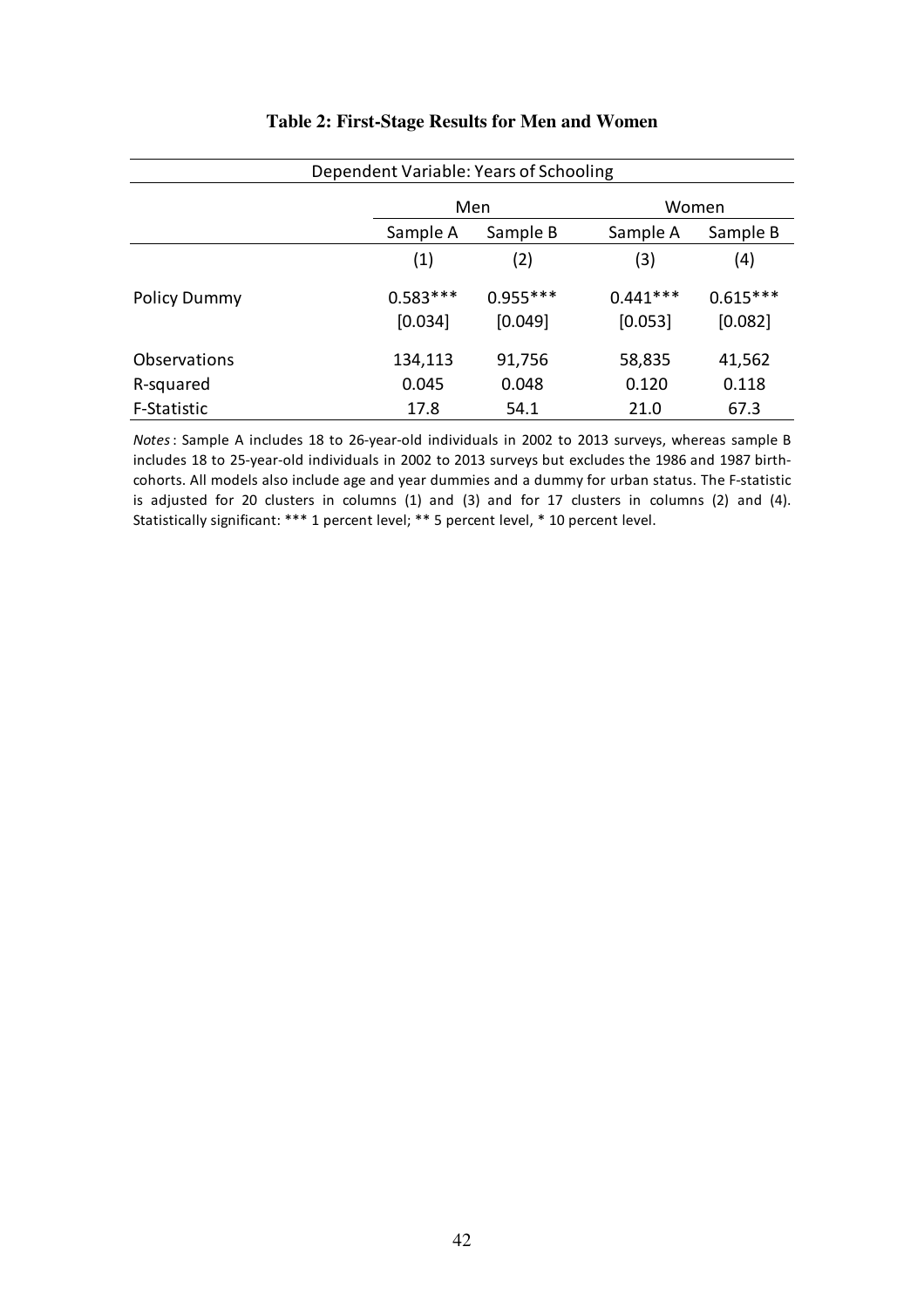| A) Estimates with different ways of calculating the standard errors                                        | Men        |           | Women      |                |  |
|------------------------------------------------------------------------------------------------------------|------------|-----------|------------|----------------|--|
|                                                                                                            | <b>OLS</b> | 2SLS      | <b>OLS</b> | 2SLS           |  |
| 1) White Heteroskedasticity-Robust SE                                                                      | $0.050***$ | 0.005     | $0.063***$ | $0.038**$      |  |
|                                                                                                            | [0.000]    | [0.008]   | [0.001]    | [0.016]        |  |
| 2) Cluster-Robust SE                                                                                       | $0.050***$ | 0.005     | $0.063***$ | $0.038**$      |  |
|                                                                                                            | [0.002]    | [0.014]   | [0.003]    | [0.015]        |  |
| 3) Moulton-Factor Adjusted SE                                                                              | $0.050***$ | 0.005     | $0.063***$ | $0.038*$       |  |
|                                                                                                            | [0.000]    | [0.019]   | [0.001]    | [0.022]        |  |
| 4) Pairs Cluster Bootstrap                                                                                 | $0.050***$ | 0.005     | $0.063***$ | 0.038          |  |
|                                                                                                            | [0.002]    | $[1.092]$ | [0.003]    | [0.029]        |  |
| Observations                                                                                               | 134,113    | 134,113   | 58,835     | 58,835         |  |
| R-squared                                                                                                  | 0.277      | 0.199     | 0.338      | 0.316          |  |
| B) p-values with different rejection methods: 2SLS estimates for women                                     |            |           |            |                |  |
| 1) Cluster on birth-year, T(G-1) for critical value<br>2) Cluster on birth-year, T(G-2) for critical value |            |           |            | 0.022<br>0.022 |  |
| 3) Wild cluster bootstrap: wild random variable: Liu, symmetric test                                       | 0.030      |           |            |                |  |

#### **Table 3: Estimates of Returns to Schooling**

4) Wild cluster bootstrap: wild random variable: Rademacher, symmetric test 5) Wild cluster bootstrap: wild random variable: Mammen, symmetric test 6) Wild cluster bootstrap: wild random variable: Liu, equaltailed test 7) Wild cluster bootstrap: wild random variable: Rademacher, equaltailed test 8) Wild cluster bootstrap: wild random variable: Mammen, equaltailed test 0.035 0.061 reject at 5% level reject at 5% level reject at 5% level

*Notes*: All models also include dummies for calendar year and age and a dummy for urban status. In panel (A2), clustering is done at the birth-year level. The number of clusters (G) is 20. In cluster-robust standard errors in panel (A2), Stata uses a standard normal distribution for p-values with "ivregress" command. Statistically significant: \*\*\* 1 percent level; \*\* 5 percent level, \* 10 percent level.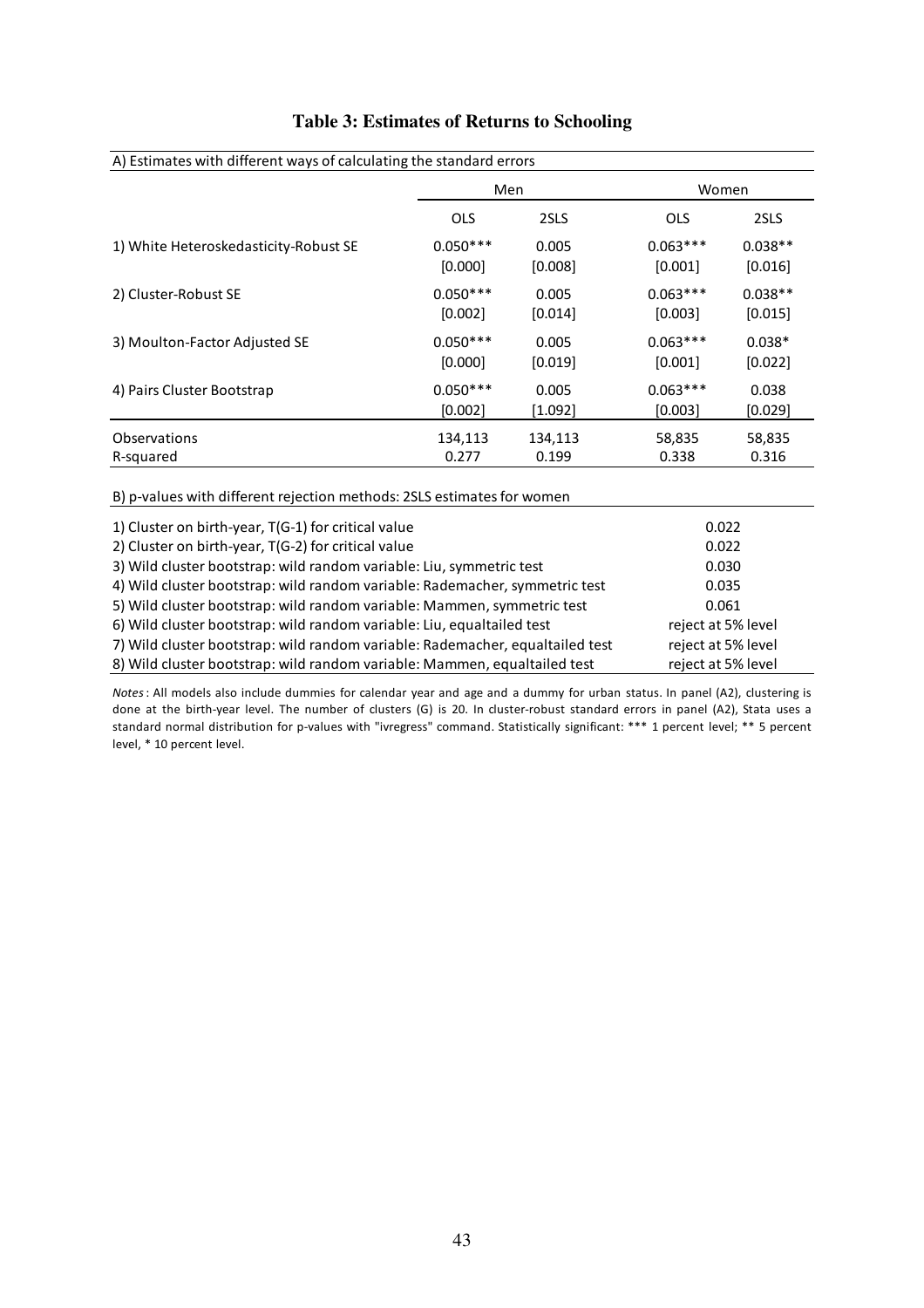|                                  | Men                   |                     | Women                 |                  |
|----------------------------------|-----------------------|---------------------|-----------------------|------------------|
|                                  | <b>OLS</b>            | 2SLS                | <b>OLS</b>            | 2SLS             |
| A) Less Than College             |                       |                     |                       |                  |
| <b>Years of Schooling</b>        | $0.027***$            | $0.014*$            | $0.036***$            | $0.071***$       |
|                                  | [0.002]               | [0.007]             | [0.003]               | [0.026]          |
| <b>Observations</b>              | 116,933               | 116,933             | 41,665                | 41,665           |
| R-squared                        | 0.189                 | 0.182               | 0.165                 | 0.119            |
| B) Less Than High School         |                       |                     |                       |                  |
| Years of Schooling               | $0.013***$<br>[0.002] | $-0.003$<br>[0.008] | $0.014***$<br>[0.003] | 0.031<br>[0.059] |
| <b>Observations</b><br>R-squared | 70,410<br>0.178       | 70,410<br>0.173     | 18,455<br>0.114       | 18,455<br>0.106  |

# **Table 4: Estimates of Returns to Schooling by Education Level**

*Notes*: All models also include dummies for calendar year and age and a dummy for urban status. Standard errors are clustered at the year-of-birth level. The number of clusters is 20. Statistically significant: \*\*\* 1 percent level; \*\* 5 percent level, \* 10 percent level.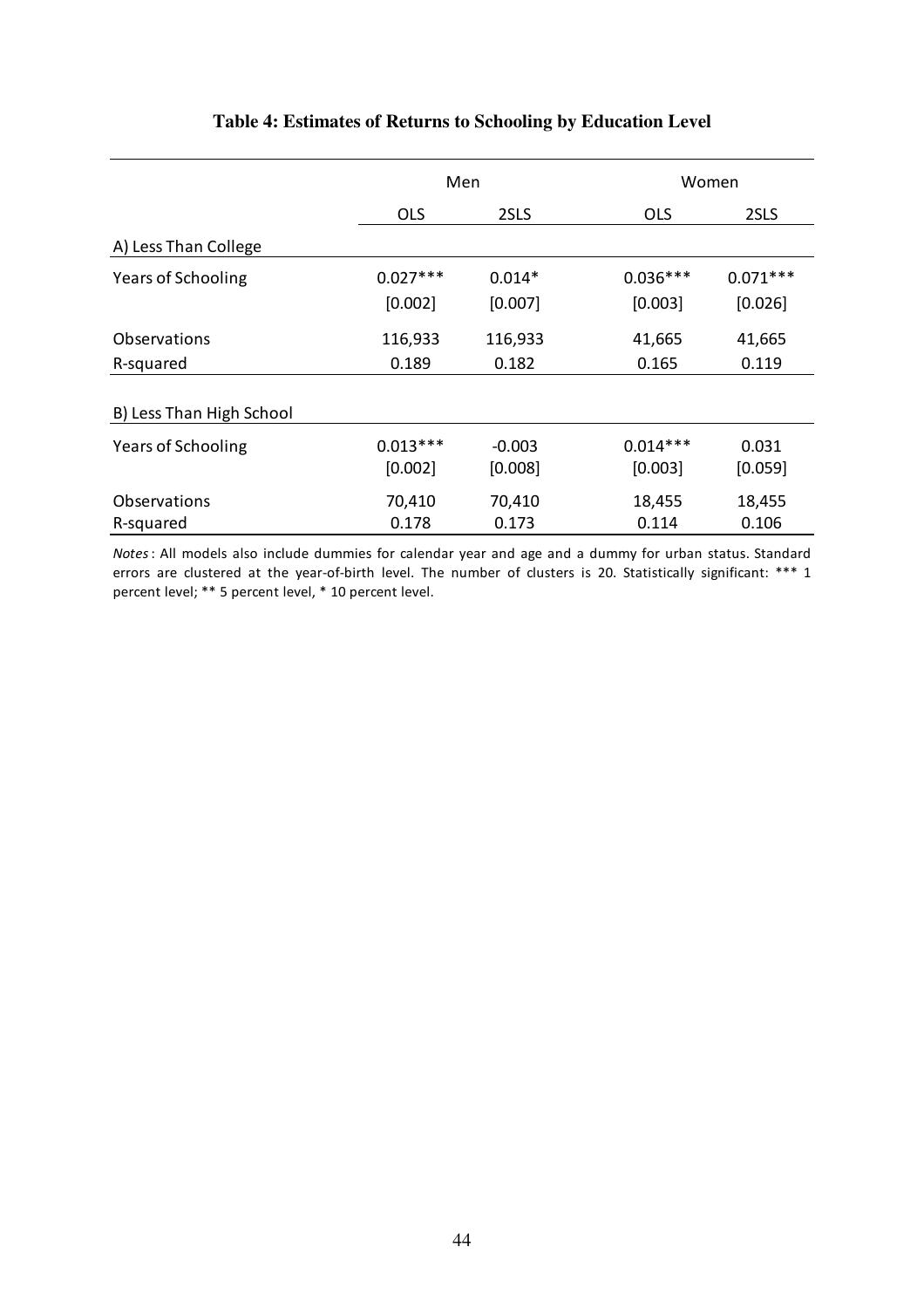|              |          | Men      |          | Women    |  |
|--------------|----------|----------|----------|----------|--|
|              | Sample A | Sample B | Sample A | Sample B |  |
|              | (1)      | (2)      | (3)      | (4)      |  |
| Policy       | 0.000    | 0.001    | 0.008    | $0.018*$ |  |
|              | [0.007]  | [0.010]  | [0.007]  | [0.009]  |  |
| Observations | 353,740  | 258,149  | 408,999  | 299,238  |  |
| R-squared    | 0.083    | 0.071    | 0.022    | 0.021    |  |

#### **Table 5: Policy Effects on Wage Employment**

Notes: Sample A includes all 18- to 26-year-old individuals, whereas sample B excludes the 1986 and 1987 birth-cohorts and includes 18- to 25-year-old individuals (because when the 1987 birthcohort is excluded, there is no variation in the policy variable for 26 year-olds). The reason for the exclusion of the 1986 and 1987 birth cohorts is that the policy dummy variable is fuzzy for these birth-cohorts. Wage employment takes a value of 1 for wage earners who are fulltime workers and 0 otherwise. All models include dummies for each year and age and a dummy for urban status. Standard errors are clustered at birth-year level. Statistically significant: \*\*\* 1 percent level; \*\* 5 percent level, \* 10 percent level.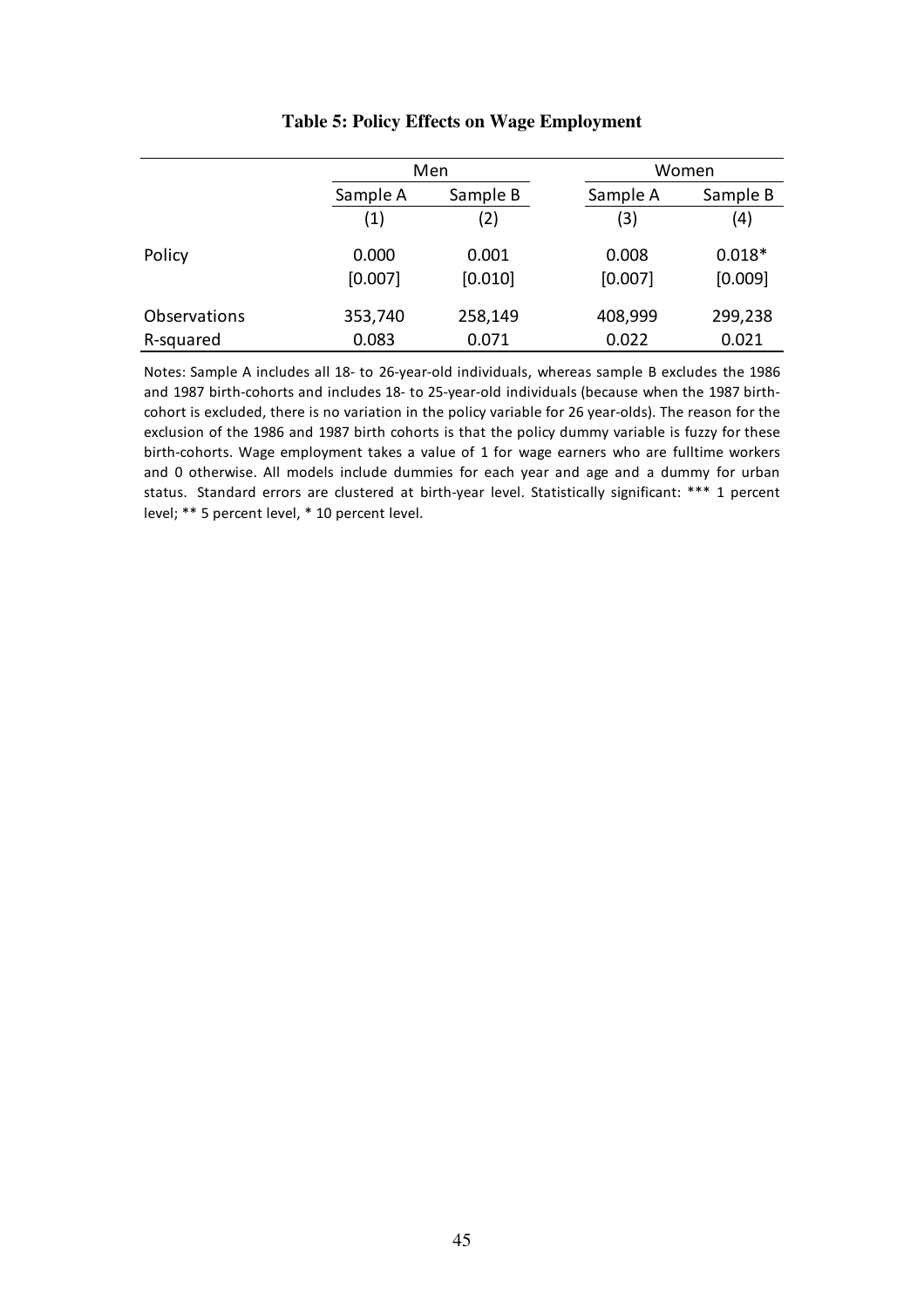# **APPENDIX**



**Figure A1: Wage-Schooling Locus by Gender** 

*Notes*: The data include 18 to 26-year-old fulltime wage earners who were born before 1986 (i.e., those who were not affected by the policy).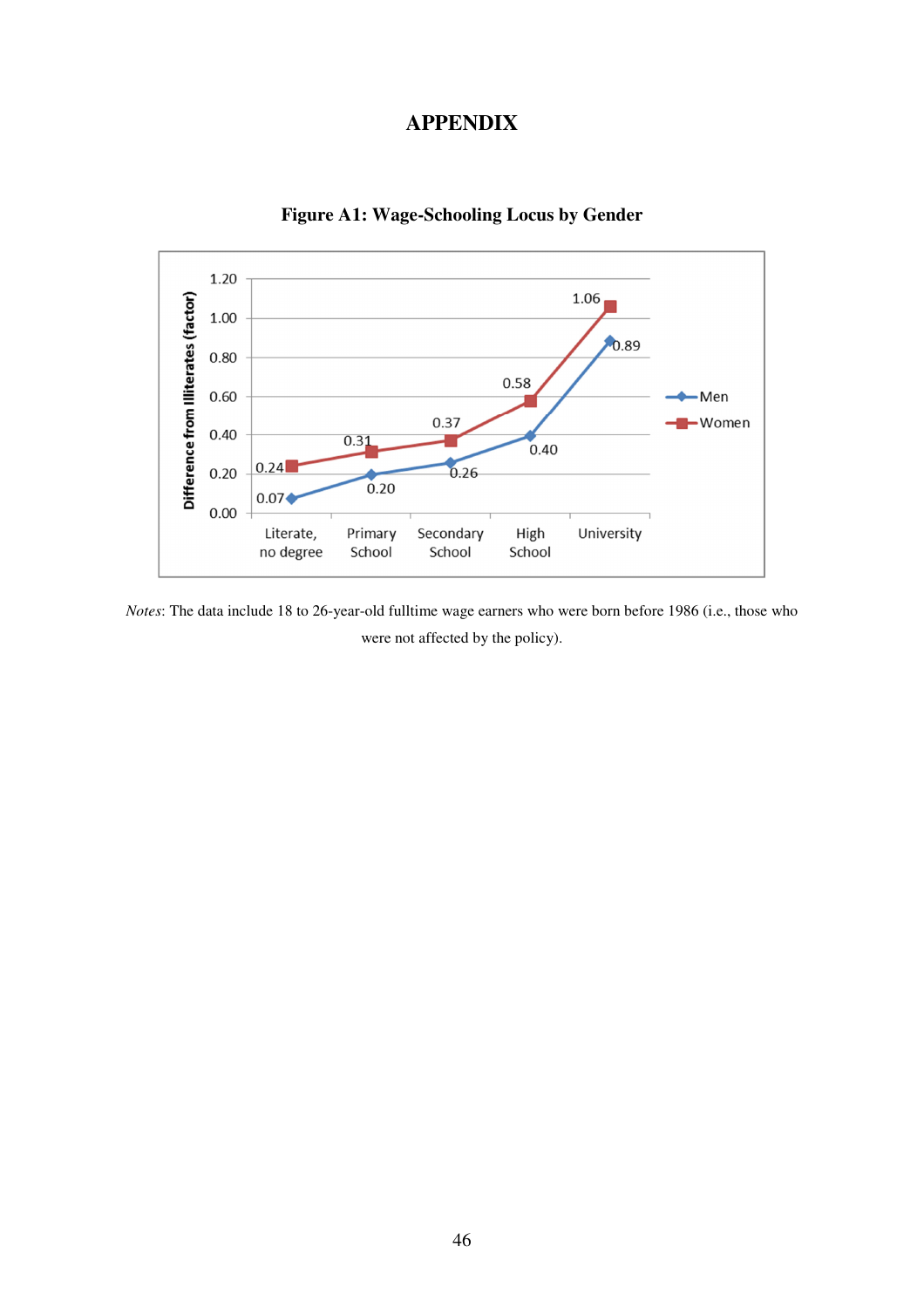

**Figure A2: Age Profile of Hourly Wages by Gender** 

*Notes*: The data include fulltime wage earners who were born before 1986 (i.e., those who were not affected by the policy).